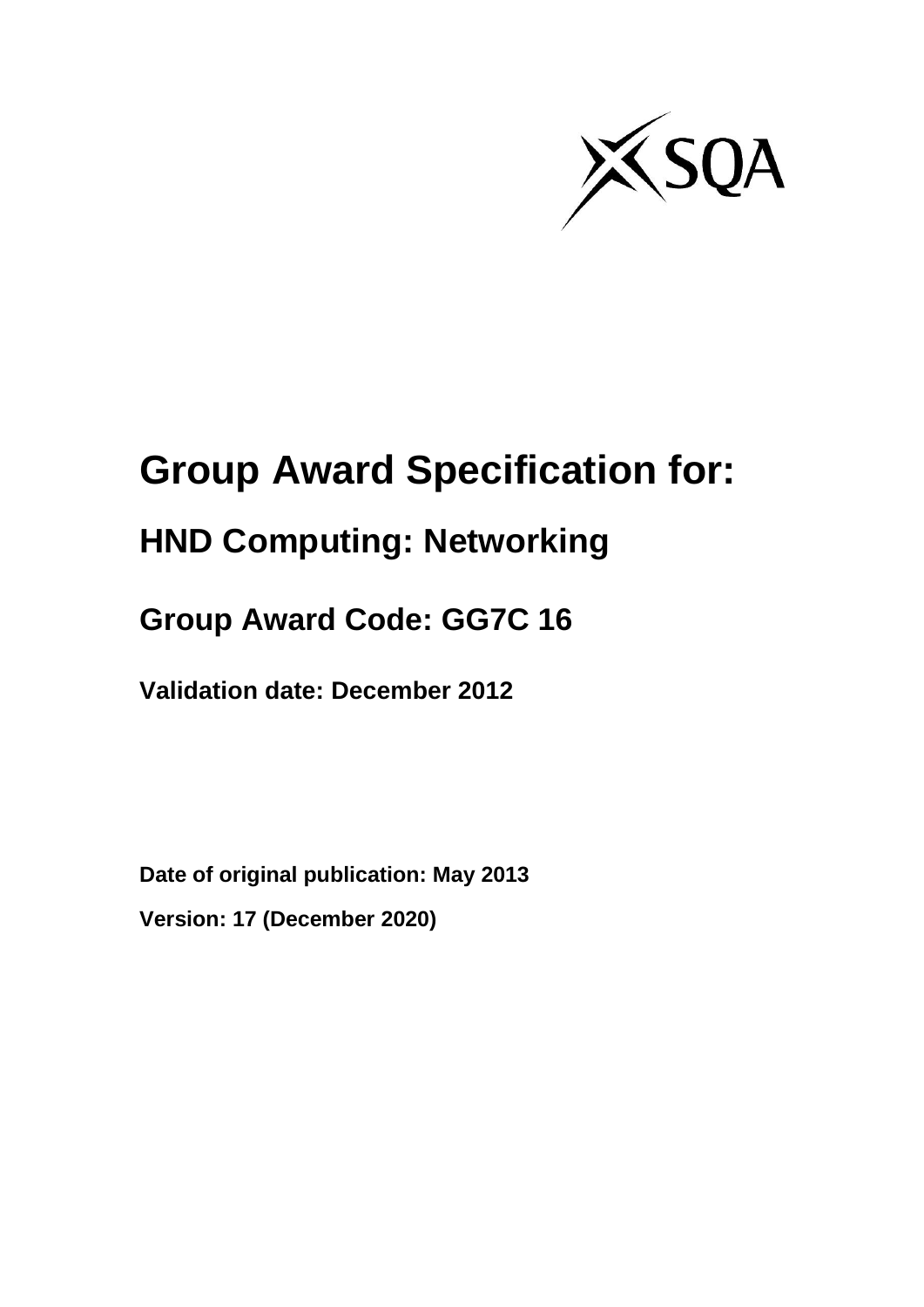# **Contents**

| 1     |                                                                              |  |
|-------|------------------------------------------------------------------------------|--|
| 1.1   |                                                                              |  |
| 1.2   |                                                                              |  |
| 1.3   |                                                                              |  |
| 1.4   |                                                                              |  |
| 1.5   |                                                                              |  |
| 1.6   |                                                                              |  |
| 2     |                                                                              |  |
| 2.1   |                                                                              |  |
| 2.2   | Inclusion of vendor qualifications within HND Computing: Networking 16       |  |
| 3     |                                                                              |  |
| 3.1   |                                                                              |  |
| 3.2   |                                                                              |  |
| 3.3   |                                                                              |  |
| 4     |                                                                              |  |
| 4.1   |                                                                              |  |
| 4.2   |                                                                              |  |
| 5     | Additional benefits of the qualification in meeting employer needs 22        |  |
| 5     |                                                                              |  |
| 5.1   | Mapping of National Occupational Standards (NOS) and/or trade body           |  |
|       |                                                                              |  |
| 5.2   | Mapping of Core Skills development opportunities across the qualification 26 |  |
| 5.3   |                                                                              |  |
| 6     |                                                                              |  |
| 6.1   |                                                                              |  |
| 6.2   |                                                                              |  |
| 6.2.1 |                                                                              |  |
| 6.2.2 |                                                                              |  |
| 6.2.3 |                                                                              |  |
| 6.2.4 |                                                                              |  |
| 6.2.5 |                                                                              |  |
| 6.3   |                                                                              |  |
| 6.4   |                                                                              |  |
| 6.5   |                                                                              |  |
| 7     |                                                                              |  |
| 8     |                                                                              |  |
| 9     |                                                                              |  |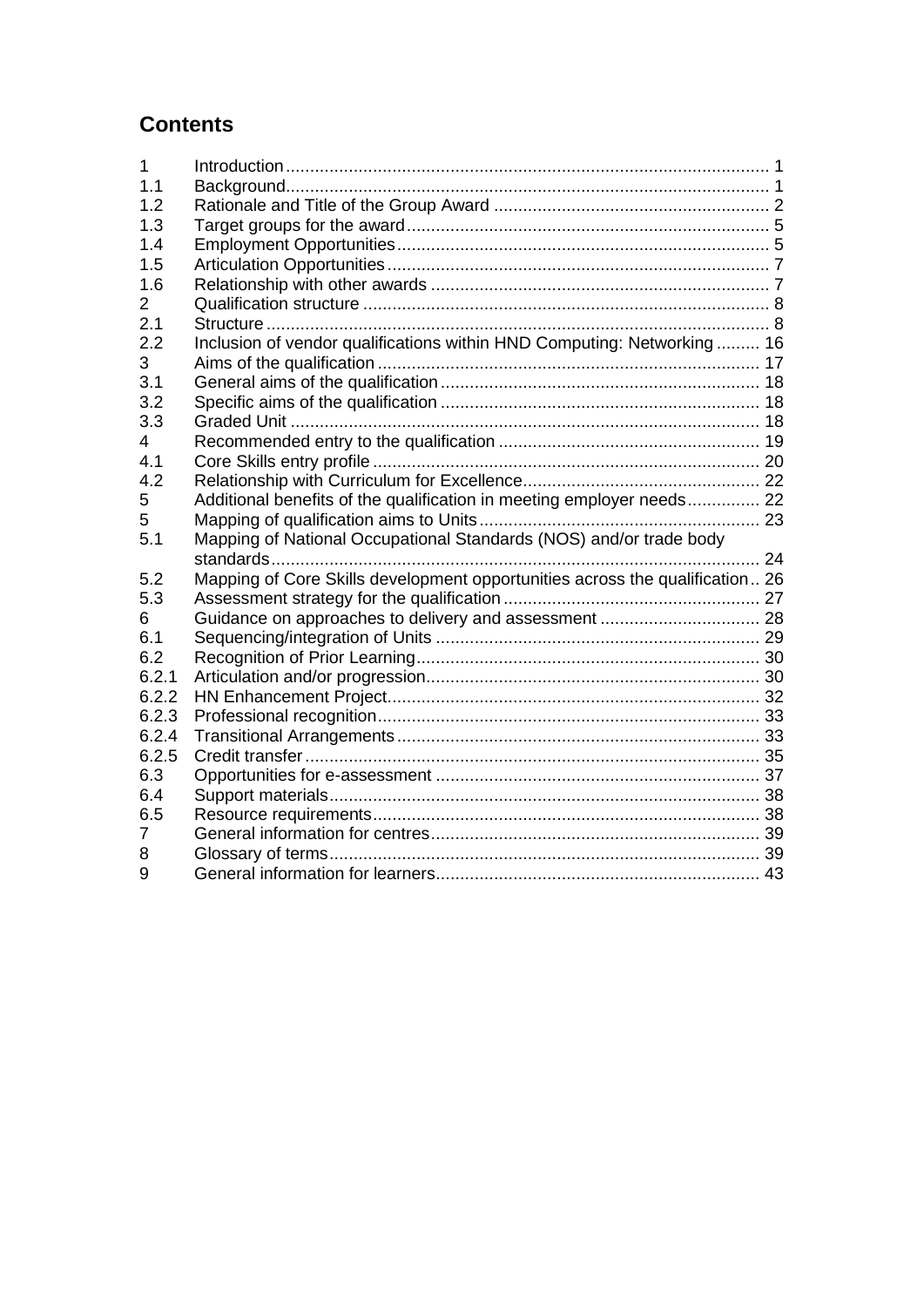# <span id="page-2-0"></span>**1 Introduction**

This document was previously known as the Arrangements document. The purpose of this document is to:

- assist centres to implement, deliver and manage the qualification.
- provide a guide for new staff involved in offering the qualification.
- inform course managers, teaching staff, assessors, learners, employers and HEIs of the aims and purpose of the qualification.
- provide details of the range of learners the qualification is suitable for and progression opportunities.

## <span id="page-2-1"></span>**1.1 Background**

This award marks a significant departure to its predecessor, HND *Computer Networking and Internet Technology*, in that it no longer stands as a separate framework from the HNC *Computing* and associated HND awards (HND *Computer Science*, HND *Computing: Technical Support* and HND *Computing: Software Development*).

As such the HND *Computing: Networking* award will share a common generic HNC award with the revised versions of the HNDs (Software Development & Technical Support) and the new HND *Computer Science* award.

The decision to merge the two frameworks was proposed and agreed at the initial SQA consultation with the FE sector in June 2010.

The rationale for this approach is as follows:

- $\triangle$  A generic HNC will serve the purpose of both pathways.
- Specialisation takes place, in general, at the HND level.
- Given that the majority of successful HNC students' progress to an HND award, delaying specialisation will give the students more time and a greater selection of HND awards to choose from.

In addition, the proposed HND *Computing: Networking* award will remove structural inconsistencies both within and between the existing frameworks in relation to the number of mandatory credits and the minimum number of SCQF level 8 and SCQF credit points.

As previously stated, the current development began in June 2010 with a public consultation meeting attended by 58 representatives, spanning 32 colleges.

One major finding during this phase was the sector's preference for a single development that encompassed Computing and Networking. HN *Computing* has previously been a family of awards consisting of: HNC *Computing*, HND *Computing: Software Development*, and HND *Computing: Technical Support*. The QDT, supported by Heads of Computing, wanted the review of these awards to embrace the review of HN *Computer Networking*, which was also due to commence as a separate development.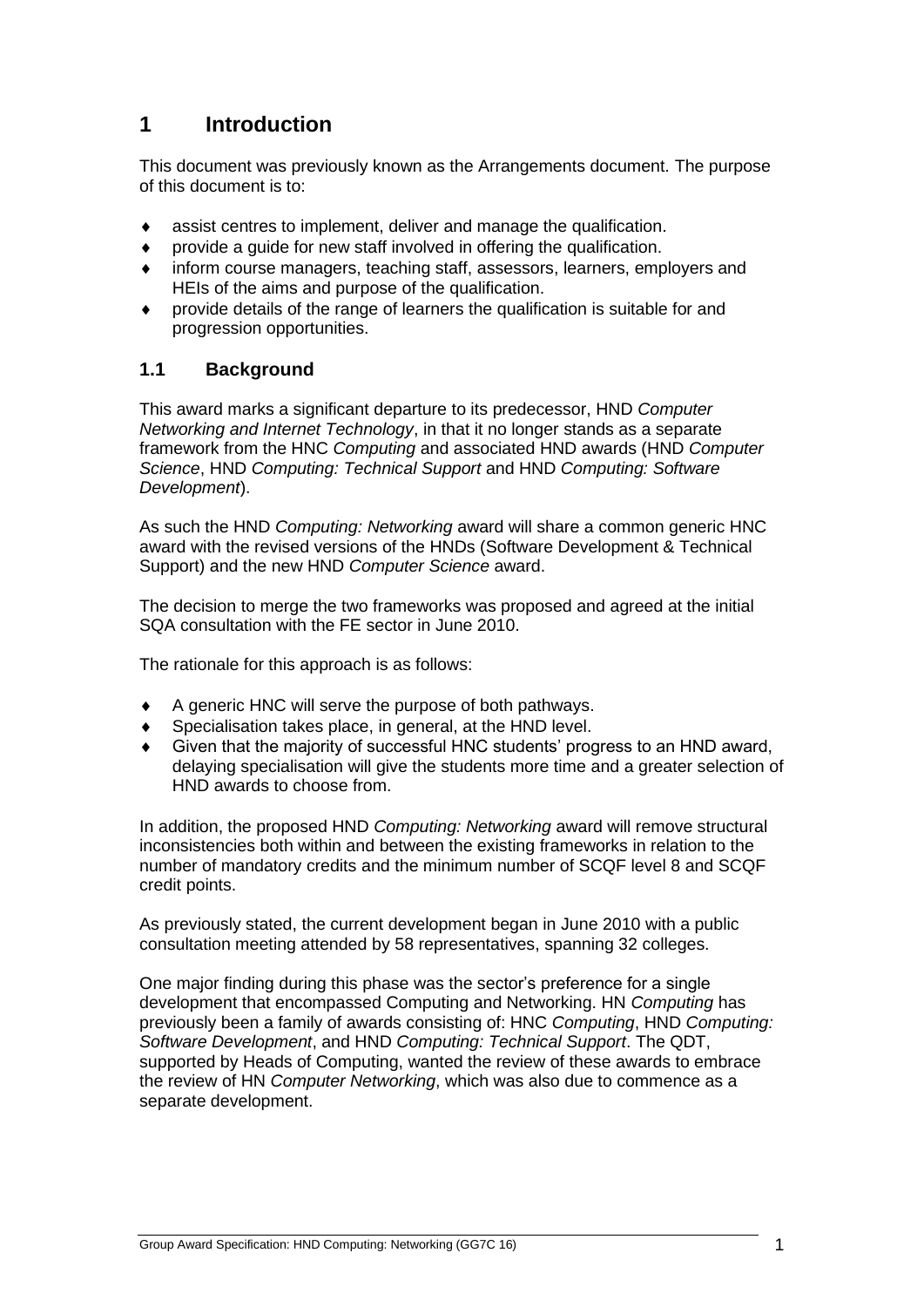As a result, the 'HN Review', as it was known, encompassed five awards:

- 1 HNC *Computing*
- 2 HND *Computing: Technical Support*
- 3 HND *Computing: Software Development*
- 4 HNC *Computer Networking*
- 5 HND *Computer Networking & Internetworking Technology*

At this stage, it was agreed to combine the HNCs into a single award, and introduce a new HND award (HND *Computer Science*). The HN Review, therefore, sought to develop the following awards:

- 1 HNC *Computing* (based on HNC *Computing* and HNC *Computer Networking*)
- 2 HND *Computer Science* (new award)
- 3 HND *Computing: Technical Support* (based on existing award)<br>4 HND *Computing: Software Development* (based on existing aw
- 4 HND *Computing: Software Development* (based on existing award)
- 5 HND *Computing: Networking* (based on HND Computer Internetworking)

This document will concentrate on defining the rationale, content and delivery of the HND *Computing: Networking* award.

#### <span id="page-3-0"></span>**1.2 Rationale and Title of the Group Award**

The title of the Group Award is HND *Computing: Networking*. The naming of the award was given due consideration by the Qualification Design Team (QDT) during the initial review phase and concluded that it more succinctly represented the essential content of the award than its predecessor and clearly identifies it as one of a range of related HND *Computing* awards articulating from a common generic HNC Computing award.



*Proposed position of new awards within the spectrum of SQA portfolio. Diagram illustrates possible overlaps of frameworks*

The HND awards have been designed to cover a spectrum of computing provision within FE in Scotland; from the more specialist streams of Software Development and Networking to the broader streams of Computer Science and Technical Support.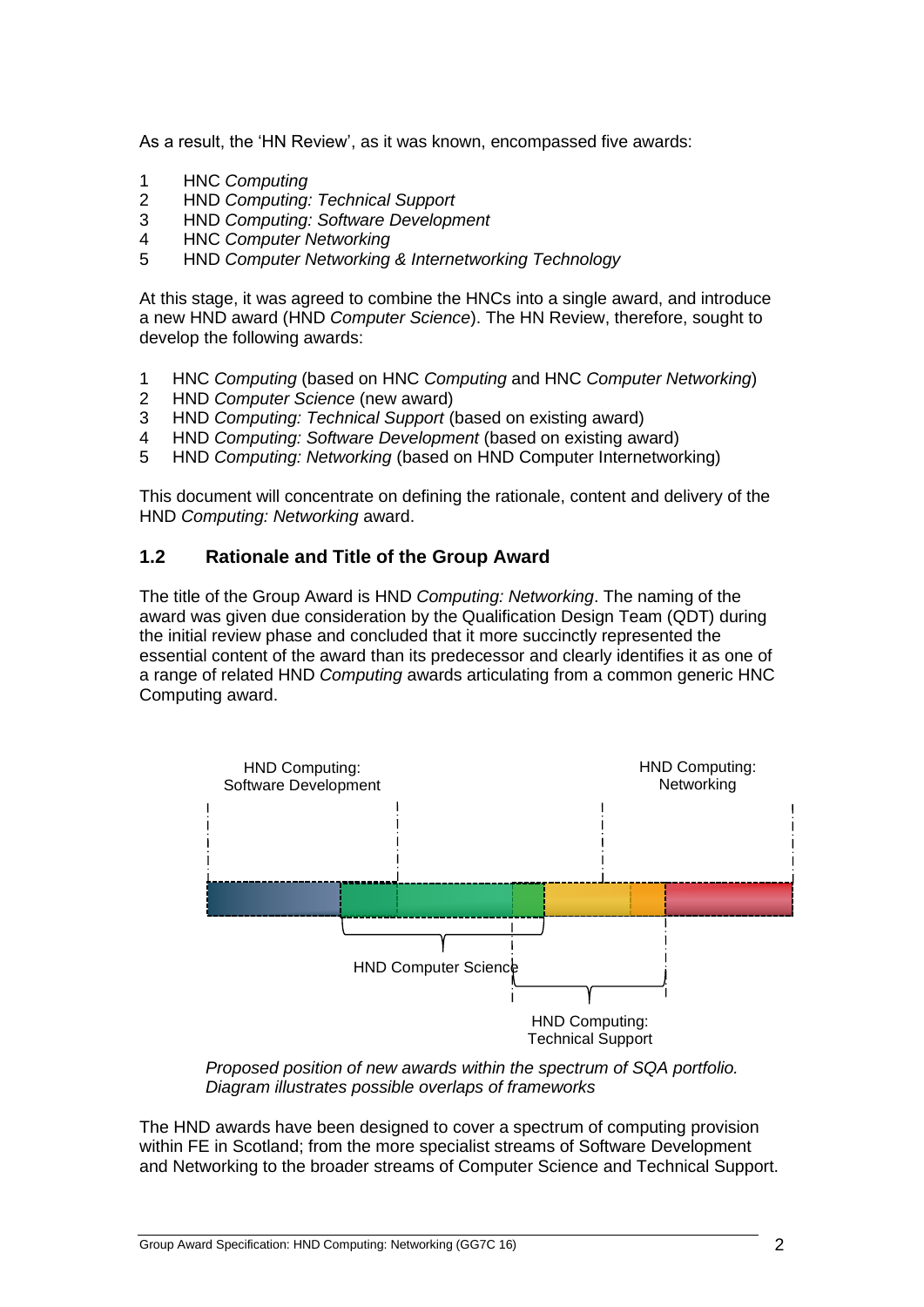The e-Skills UK report 'Technology Insights 2012' highlights that employment of IT professionals within the IT industry in Scotland to 2020 is forecast to grow at 1.91% per annum — nearly four times faster than the Scottish average<sup>1</sup>.

Despite this, and the fact that the sector is highly paid with excellent working conditions, ScotlandIS, the trade body for Scotland's ICT industry, has stated that there are not enough skilled staff to fill the vacancies<sup>2</sup>.

Compounding these factors are the rapid and significant developments in ICT that are impacting business so strongly, namely: analytics, mobility, social, cloud and cyber security<sup>3</sup> (see Deloitte Tech Trends report 2012).

The Qualitative and Quantitative surveys carried out by the SQA as part of the review process have identified clear support for the development of the HND *Computing: Networking* award with 68.6% of respondents citing Networking as a 'Very Important' subject specific skill/competency, the highest score of all the listed competencies, and 63% supporting the development of the award (HN Review — College Survey (Quantitative)<sup>4</sup> .

Support for an award with a networking focus scored the highest score of all awards within the employer survey with 92.3% approval (HN Review – College Survey (Quantitative)<sup>5</sup>.

The HND *Computing: Networking* award has been revised to reflect this changing ICT landscape and introduces a number of newly devised Units such as Cloud Computing, Convergence Technologies and Intrusion Prevention systems, to address some of these technology trends.

In the existing award a significant number of Units are designed to prepare candidates for vendor certification exams such as Cisco CCNA, CompTIA A+ and Security+ and a variety of Microsoft client and server operating systems.

This was implemented due to the importance placed on vendor certifications by employers. Support for this approach is still evident as can be seen from the quantitative survey of employers with approximately 69% of employers stating that inclusion of vendor qualifications is an important feature of the award.

The revised award has refreshed and broadened these Units to include current technology trends such as convergence technologies.

In terms of identifying current skills gaps specific skills shortages in the area of cyber security have been identified by the UK's National Audit Office in their report 'The UK cyber security strategy: Landscape Review'. These are addressed in the next section of this document.

In addition to the NAO report CompTIA conducted a survey (Jan 2012) of CIOs with regard to IT skills shortages and their impact on their respective business functions.

<sup>1</sup> Technology Insights 2012 – e-Skills UK

<sup>2</sup> ScotlandIS, September 2012

<sup>3</sup> Deloitte, Tech Trends 2012

<sup>4</sup> HN Review: College Survey (Quantitative)

<sup>5</sup> HN Review – Employer Survey (Quantitative)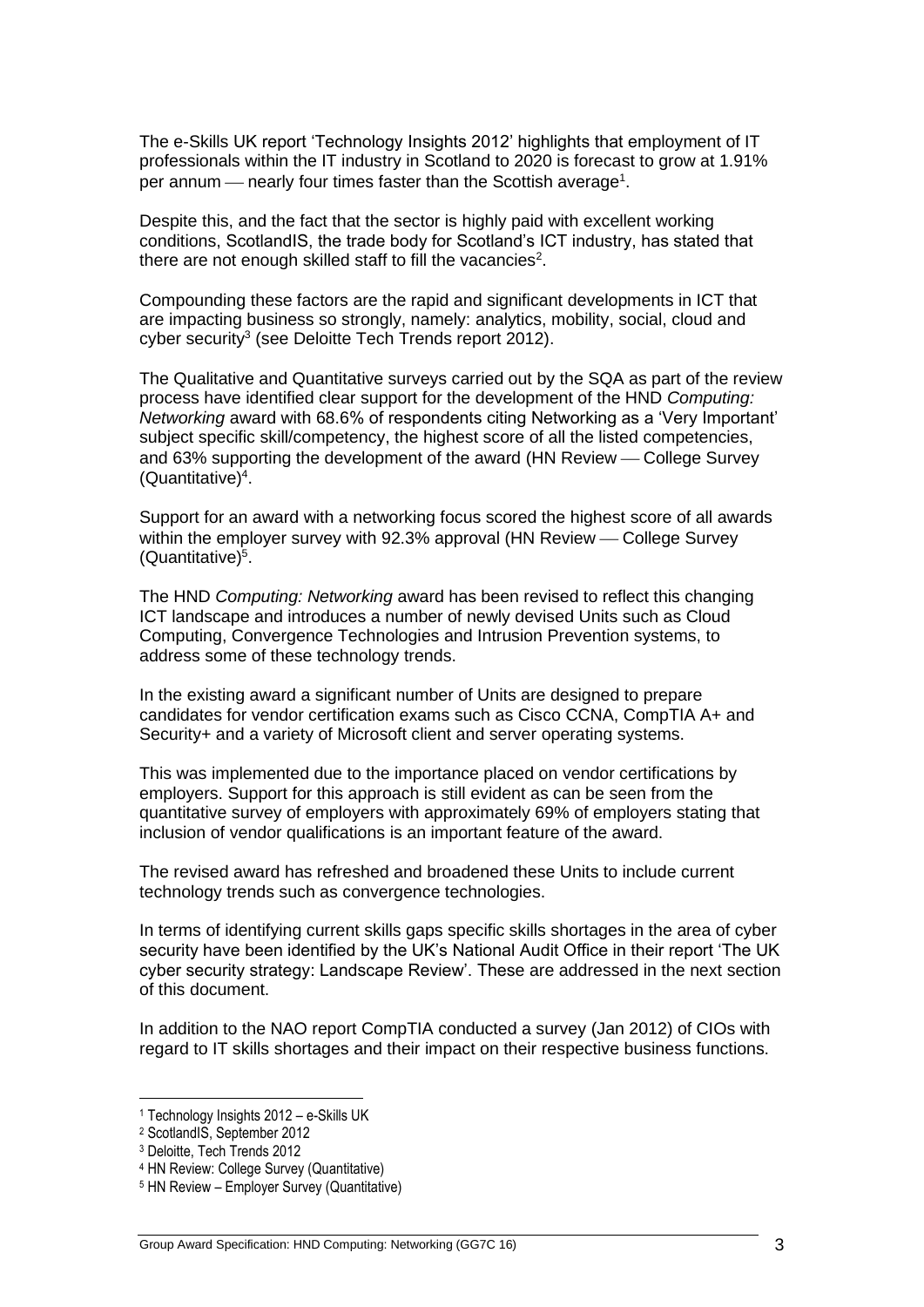93 per cent reported some gap between the technical skills their IT staffs possessed and the skills their companies needed. Eight-out-of-ten (83 per cent) said that gap was small to moderate. Nine per cent said their IT staffs' skills were not close to where they needed to be.

The skills that ranked as the most important were core IT skills. The following IT skills received rankings greater than 70 per cent:

- networking/infrastructure
- ◆ servers/data center management
- storage/back-up
- cybersecurity
- database/information management
- ◆ help desk/IT support
- telecom/unified communications
- printers/copiers/faxes
- data analytics/business intelligence

Anecdotal evidence to support the demand for these current skillsets is identified in Section 1.4 Employment Opportunities.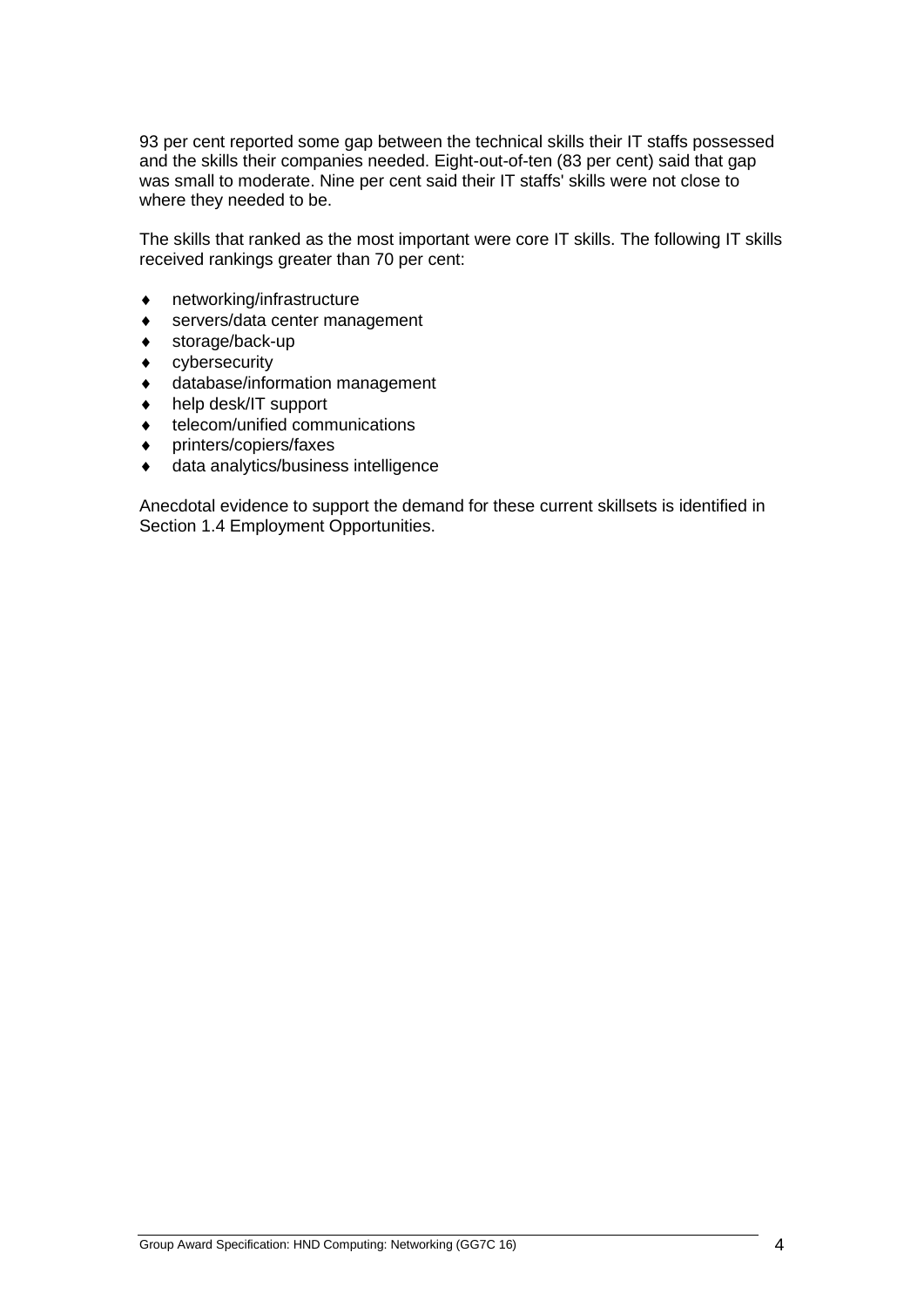## <span id="page-6-0"></span>**1.3 Target groups for the award**

This qualification is suitable for the following range of learners:

- Learners articulating from the generic HNC *Computing* award wishing to specialise in networking related technologies in the second year of the award.
- School leavers or apprentices who possess the necessary entrance requirements and wish to pursue a course which will lead to employment in the ICT sector or further study within a related HE course.
- Further education students who have completed their National Certificate in Technical Support at SCQF level 6.
- Unemployed adults who wish to retrain in this vocational field with a view to finding employment in the ICT sector or further study within a related HE course.
- Any other suitable candidate wishing to achieve this award with a view to further articulation to an appropriate HE award or to pursue employment in the relevant ICT sector.

## <span id="page-6-1"></span>**1.4 Employment Opportunities**

Learners who gain this qualification will be equipped with the necessary skillset to pursue employment in the general category of IT&T engineer/ IT&T technician<sup>1</sup>.

As has already been indicated, employment opportunities should be enhanced with the range of potential vendor certifications incorporated within the award allowing the candidates to focus on technology clusters such as infrastructure, security and client/server operating systems.

A number of important reports from significant bodies such as e-Skills UK and Gartner have highlighted a growing demand for the aforementioned skillsets and the award will be well placed to address these needs with the inclusion of new Units particularly in the area of security.

Within the HE sector there is strong evidence to suggest that the majority of students achieving the current HND Computing: Networking award articulate to an HE institute to pursue further specialisation within an SCQF level 9 award. Given the current preference for graduate entry to the sector<sup>6</sup> it is envisioned that this trend will continue with the new award.

In terms of identifying specific current employment opportunities there is significant anecdotal evidence to show that there is a demand from employers for candidates who possess the skillset contained within the Group Award.

Listed below is a small selection of current job listings taken from online UK jobsites.

All the jobs listed are entry/near entry level for this IT sector, do not explicitly state a minimum academic qualification and, essentially, list key skills which are delivered by the Group Award.

<sup>6</sup> HN Review – Employer Survey (Qualitative)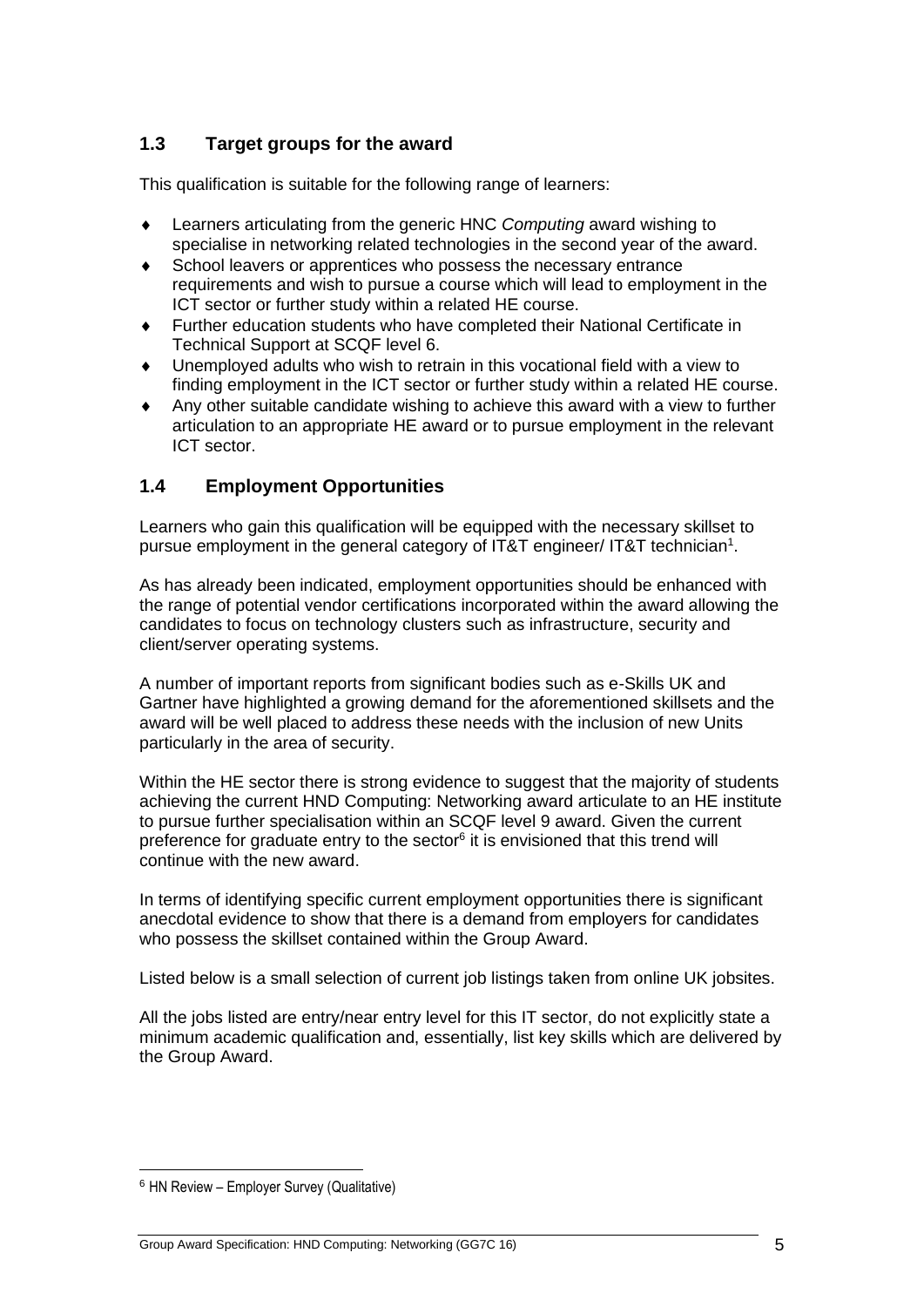#### **Title: Firewall/Network Security Support Analyst**

Skillset:

- ◆ CCNA qualified
- ◆ Experience of supporting firewalls
- Knowledge of IP networking in a Cisco environment
- ◆ Experience of supporting IT customers

#### **Title: IT and Network Security Analyst**

Skillset:

- ◆ Knowledge of securing Windows environments
- Some knowledge of security solutions for infrastructure such as VPN's and firewalls
- A good understanding of best practice security controls

#### **Title: Network Technician**

Skillset:

- Experience of supporting, administering and deploying enterprise level routers and switches
- ◆ Firewall platforms Cisco/Checkpoint
- ◆ Routing protocols OSPF/BGP
- LAN and WAN troubleshooting
- Experience/awareness of voice and virtualisation technologies
- ◆ Cisco CCNA/CCNP or equivalent.

#### **Title: IT Field Services Technician**

Skillset:

- ◆ Computer repair,
- Network set up & troubleshooting
- Router and data switch configuration

#### **Title: Network Technician**

Skillset:

- Configuring cisco nexus
- ◆ Network Support Technician
- CCNA, SAN support, PC hardware/software, LAN/WAN and VoIP, Windows

#### **Title: Systems Technician**

Skillset:

- **+** LAN
- MS Windows knowledge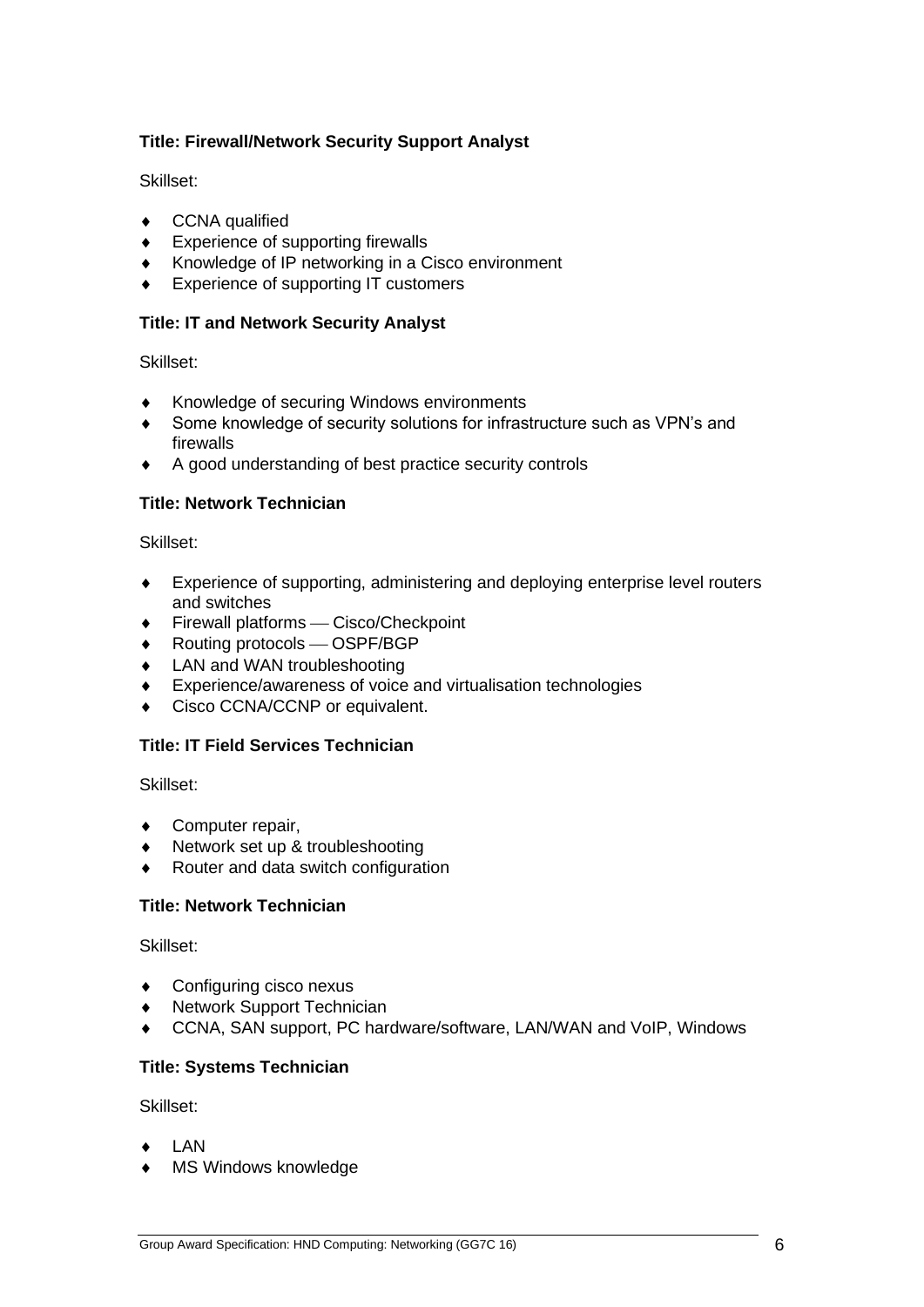#### Field Service/Technical Support **Title: Network Technician**

Skillset:

- **+** LAN/WAN troubleshooting
- Cisco Firewall platform
- Routing protocols OSPF/BGP
- ◆ CCNA qualified

## <span id="page-8-0"></span>**1.5 Articulation Opportunities**

The HND Computing: Networking course has been revised to reflect some of the ongoing technological changes in the ICT sector in relation to support services. This timely update should allow the new qualification to align with a wide range of related degrees offered by Scottish universities many of which are revising their programmes to reflect these newer technologies.

In addition to these specialist Units, the new qualification framework includes Units specifically identified as essential by most universities, namely a mandatory introduction to programming Unit and a range of optional mathematics Units.

Some consultation has been undertaken with a number of universities with regard to articulation paths to a variety of degree programmes. These are summarised in Section 6.2.1.

## <span id="page-8-1"></span>**1.6 Relationship with other awards**

This award is part of a suite of new or revised HNDs awards, as explained in Section 1.2. The relationship between the awards is illustrated in the diagram below.

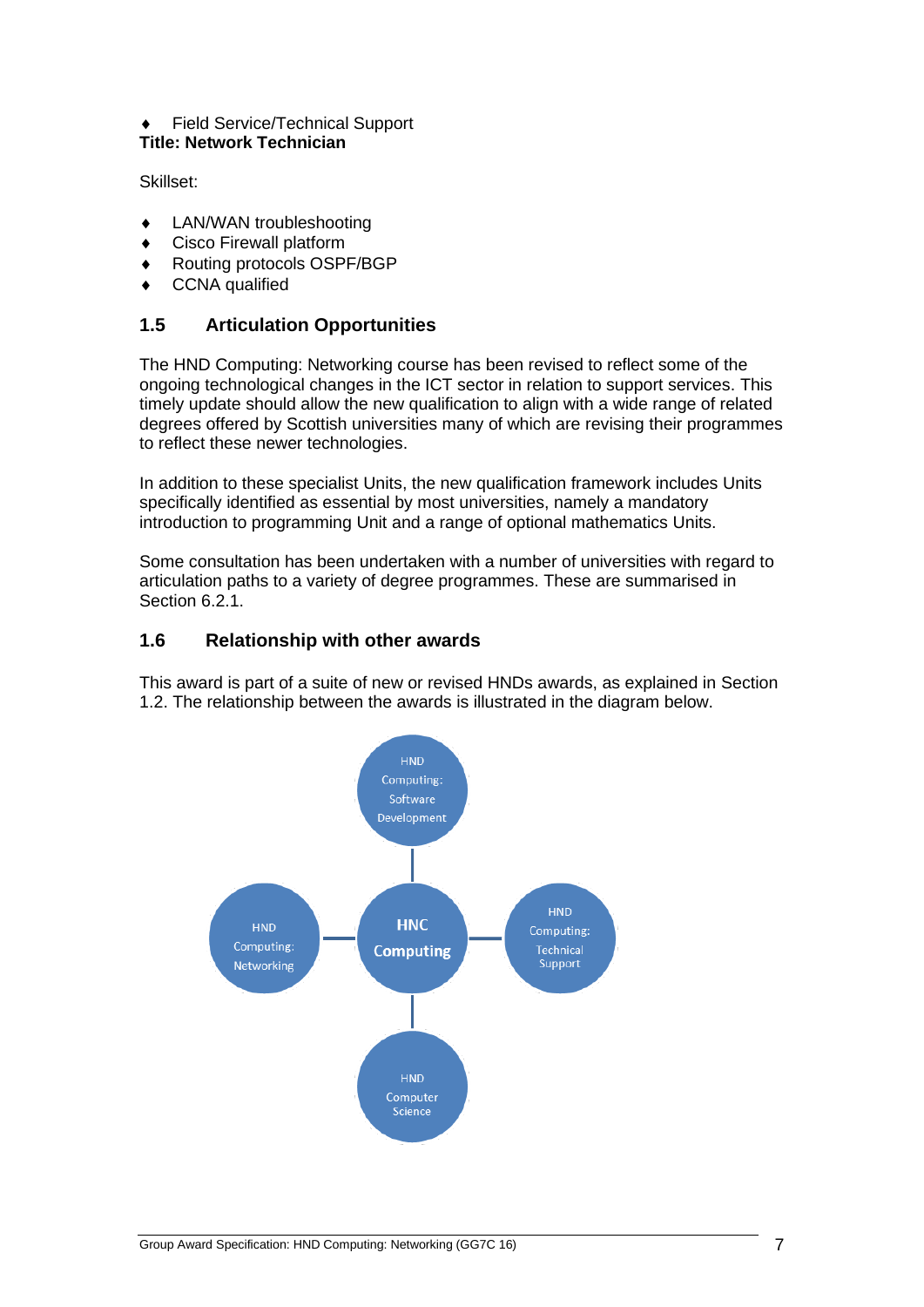The HNC award is embedded within all of the HNDs, and (largely) constitutes the first year of each programme. Each HND offers a particular specialism that reflects recognized vocational or academic progression paths (see Sections 1.5 and 6.2 for further information on vocational or academic progression). The awards have similar structures and equivalent demands (in terms of practical or cognitive competencies) but each seeks to provide different skills sets and underpinning knowledge.

## <span id="page-9-0"></span>**2 Qualification structure**

This Group Award is made up of 30 SQA Unit credits. It comprises of 240 SCQF credit points of which 64 are at SCQF level 8 in the mandatory section including a HNC *Computing: Graded Unit* 1 of 8 SCQF credit points at SCQF level 7 and a HND *Computing: Networking* Graded Unit 2 of 16 SCQF credit points at SCQF level 8. A mapping of Core Skills development opportunities is available in Section 5.3.

#### <span id="page-9-1"></span>**2.1 Structure**

In order to achieve the HND *Computing: Networking* Group Award the candidate must achieve 14 mandatory credits and 16 optional credits from Groups 1, 2 and 3.

Please note if choosing Units from Group 2 only a maximum of 9 credits can be taken. If choosing from Group 3 only a maximum of 7 credits can be taken.

The mandatory section of this Group Award incorporates 64 SCQF credit points at SCQF level 8 which satisfies the design principles.

#### **Mandatory Units — Total of 14 credits**

| <b>Unit title</b>                                       | Code                             | <b>SCQF</b><br>credit<br>points | <b>SCQF</b><br>level | <b>SQA</b><br>credit<br>value |
|---------------------------------------------------------|----------------------------------|---------------------------------|----------------------|-------------------------------|
| Developing Software: Introduction                       | H173 34                          | 8                               | 7                    |                               |
| Professionalism and Ethics in<br>Computing              | H <sub>1</sub> F <sub>7</sub> 34 | 8                               | 7                    |                               |
| <b>Computer Systems Fundamentals</b>                    | H <sub>175</sub> 34              | 8                               | $\overline{7}$       |                               |
| <b>Troubleshooting Computer Problems</b>                | H177 34                          | 8                               | 7                    |                               |
| Team Working in Computing                               | H178 34                          | 8                               | 7                    |                               |
| Computing: Graded Unit 1 (Exam)                         | H1J8 34                          | 8                               | 7                    |                               |
| <b>Routing Technology</b>                               | FR22 35                          | 16                              | 8                    | 2                             |
| <b>Networking Technology</b>                            | FR24 35                          | 16                              | 8                    | $\overline{2}$                |
| Server Administration                                   | H <sub>16</sub> X 35             | 16                              | 8                    | 2                             |
| <b>Computing: Networking Graded Unit</b><br>2 (Project) | H48V 35                          | 16                              | 8                    | $\mathfrak{p}$                |

Candidates must pass all of the following Units.

#### **Optional Units — Total of 16 credits**

Learners must select at least 16 credits selected from one or more of the following groups of optional Units.

- Group 1: Specialist options (up to 16 credits)
- Group 2: General options (up to 9 credits)
- Group 3: Vendor Units (up to 7 credits)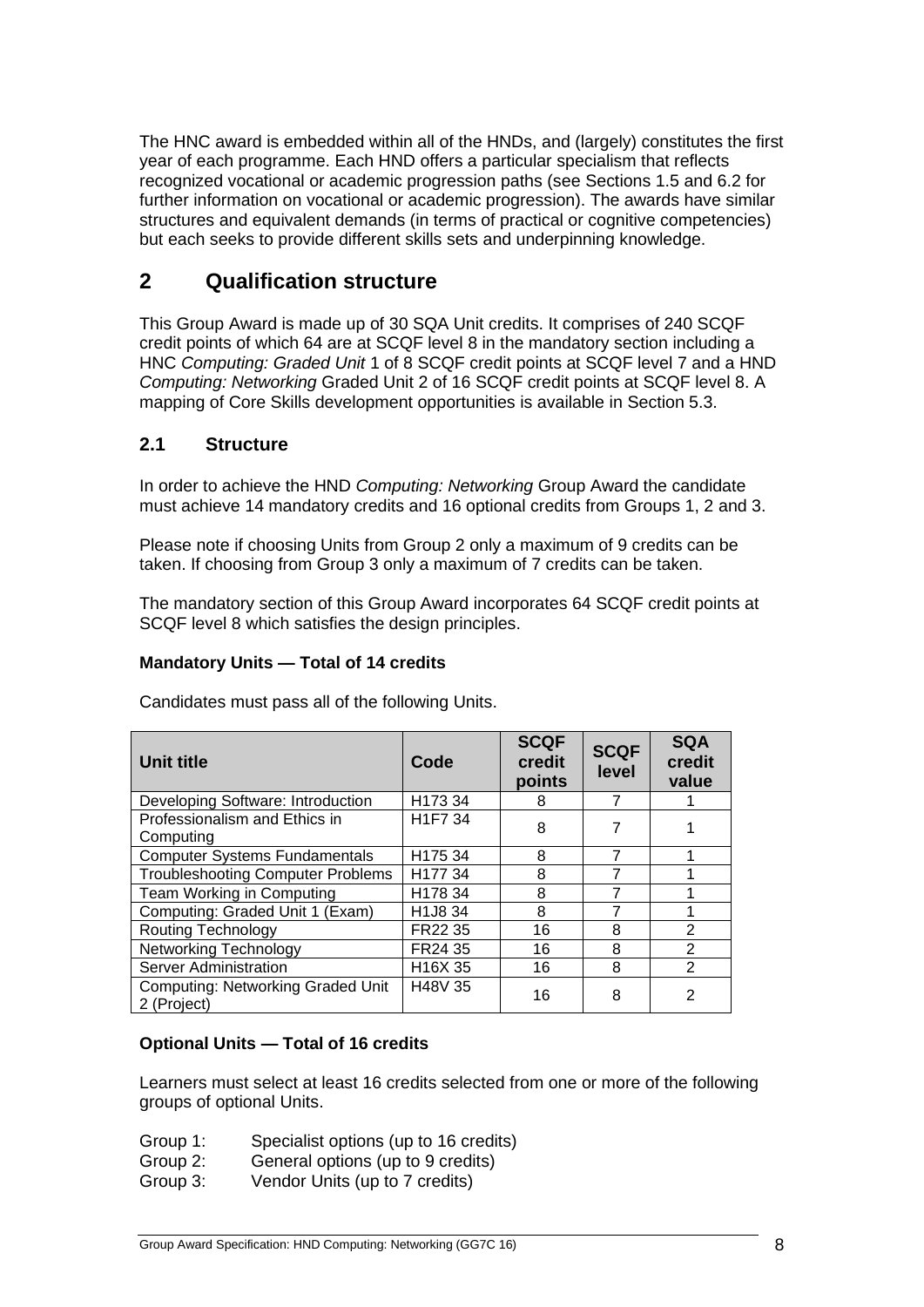Group 4: Local Options (up to 4 credits)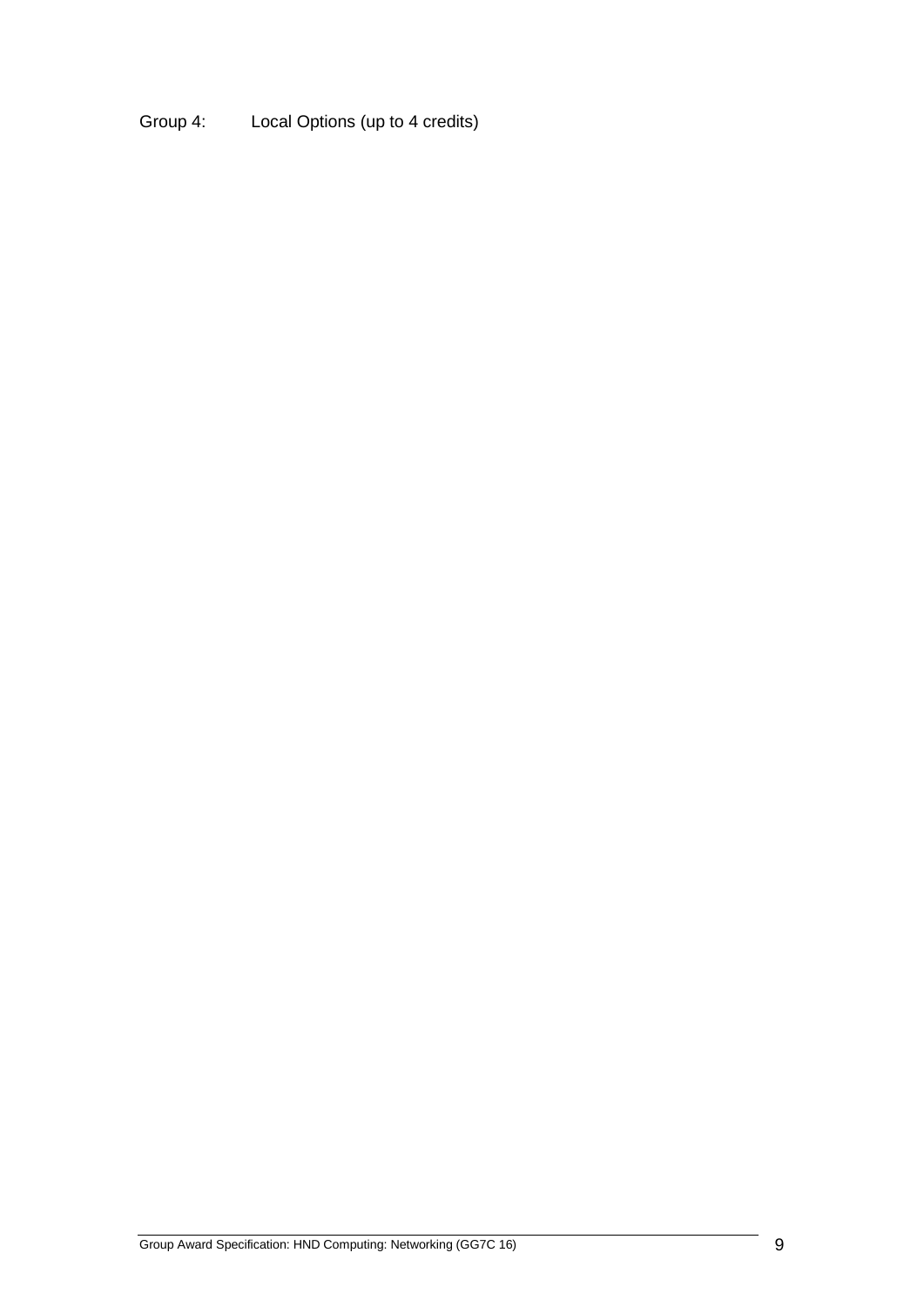These rules of combination ensure that the aims and objectives of the award are achieved, irrespective of the route through the award. For example, by limiting the general options to 9 credits, all candidates are required to complete at least 21 credits directly related to the subject area.

Group 1 specialist options should be seen as the non-mandatory credits which are fundamental to giving the Group Award its distinctive emphasis on software development. Group 2 general options give centres a degree of flexibility in course design, eg options to include mathematics, networking and hardware. Group 3 Units are dedicated vendor qualifications. See the following section for further information on vendor provision.

Note that a local option is included in Group 2 (general options). Up to four credits can be selected from any area, subject to the design rules and rules of combination defined above. This is consistent with the current awards and reflects the preferences of centres so that they can customize the awards to their local circumstances.

There are a number of important clusters of Units which develop breadth and depth of technical expertise in specific areas.

Particularly significant in contemporary networks are the four Cisco related Units (Networking Technology, Routing Technology, Switching Technology and Internetworking Technology), the Windows 7 client related Units (Configuring a Desktop Operating System and Troubleshooting a Desktop Operating System) and the network security cluster of Security Concepts and Intrusion Prevention Systems.

| <b>Unit title</b>                                                | Code                 | <b>SCQF</b><br>credit<br>points | <b>SCQF</b><br>level | <b>SQA</b><br>credit<br>value |
|------------------------------------------------------------------|----------------------|---------------------------------|----------------------|-------------------------------|
| Group 1 - Specialist Options (Up to 16 credits)                  |                      |                                 |                      |                               |
| Big Data*                                                        | H8W8 34              | 8                               | $\overline{7}$       | 1                             |
| Data Science*                                                    | H8W9 35              | 16                              | 8                    | $\overline{2}$                |
| Private Cloud Virtualisation*                                    | H8N5 35              | 8                               | 8                    | $\overline{1}$                |
| <b>Cloud Computing</b>                                           | H17934               | 8                               | $\overline{7}$       | $\overline{1}$                |
| <b>Computer Networks: Building Local</b><br><b>Area Networks</b> | H17C 34              | 16                              | $\overline{7}$       | $\overline{2}$                |
| Configuring a Desktop Operating<br>System                        | FK89 34              | 16                              | $\overline{7}$       | $\overline{2}$                |
| Convergence Technologies                                         | H17G 35              | 16                              | 8                    | $\overline{2}$                |
| Internetworking Technology                                       | FR25 35              | 16                              | 8                    | $\overline{2}$                |
| <b>Intrusion Prevention Systems</b>                              | H17M 34              | 8                               | $\overline{7}$       | 1                             |
| Mail Server Management                                           | H17N 34              | 8                               | $\overline{7}$       | 1                             |
| Managing a Web Server                                            | H17P 34              | 8                               | $\overline{7}$       | 1                             |
| Managing a Web Server                                            | H <sub>16</sub> S 35 | 16                              | 8                    | $\overline{2}$                |
| <b>Network Concepts</b>                                          | H17S 34              | 16                              | $\overline{7}$       | $\overline{2}$                |
| <b>Client Operating Systems</b>                                  | <b>H1EM 34</b>       | 16                              | $\overline{7}$       | $\overline{2}$                |
| <b>Computer Networking:</b><br>Fundamentals                      | H17A 34              | 8                               | $\overline{7}$       | 1                             |
| <b>Computer Networking: Practical</b>                            | H17B 34              | 8                               | $\overline{7}$       | 1                             |
| <b>Digital Forensics</b>                                         | J0HL 34*             | 8                               | $\overline{7}$       | 1                             |
| <b>Ethical Hacking</b>                                           | J0HK 34*             | $\overline{8}$                  | $\overline{7}$       | $\overline{1}$                |
| Troubleshooting a Desktop                                        | <b>FK8A 34</b>       | 16                              | $\overline{7}$       | $\overline{2}$                |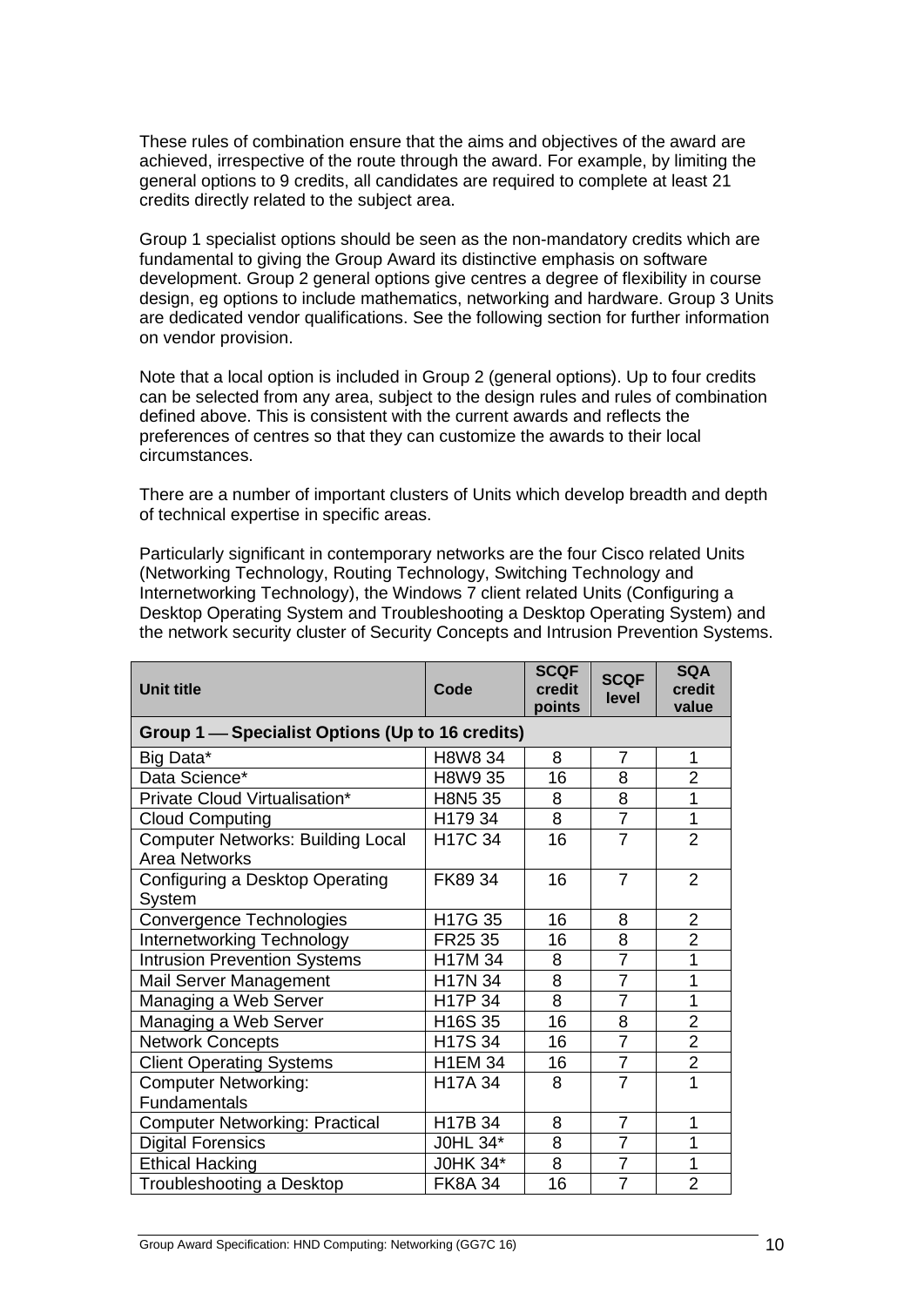| <b>Operating System</b>              |               |    |   |
|--------------------------------------|---------------|----|---|
| <b>Network Security Concepts</b>     | HT9G 34*      | 16 | 2 |
| <b>Switching Technology</b>          | FR23 35       | 16 |   |
| Professional Career Development in   | <b>HG1K34</b> | 8  |   |
| the IT Industry                      |               |    |   |
| Data Security                        | J0H9 34*      |    |   |
| Data Flow                            | J27L 34*      |    |   |
| Cryptography: Practical Applications | J4BF 34*      |    |   |

| <b>Unit title</b>                                                     | Code                             | <b>SCQF</b><br>credit | <b>SCQF</b><br>level | <b>SQA</b><br>credit |
|-----------------------------------------------------------------------|----------------------------------|-----------------------|----------------------|----------------------|
|                                                                       |                                  | points                |                      | value                |
| Group 2-General Options (Up to 9 credits)                             |                                  |                       |                      |                      |
| <b>Using Software Applications</b><br>Packages*                       | D85F 34                          | 8                     | $\overline{7}$       | 1                    |
| Information Technology:<br>Applications Software 1*                   | D75X 34                          | 8                     | $\overline{7}$       | 1                    |
| Computing: Planning*                                                  | DH35 34                          | 8                     | $\overline{7}$       | 1                    |
| <b>Building an e-Business</b>                                         | F6JJ 34                          | 8                     | $\overline{7}$       | 1                    |
| Computer Hardware: Hardware<br><b>Installation and Maintenance</b>    | <b>H1FY 34</b>                   | 16                    | $\overline{7}$       | $\overline{2}$       |
| SQL: Introduction                                                     | DH3J 34                          | 8                     | $\overline{7}$       | 1                    |
| Computing: Introduction to Project<br>Management                      | H17D 34                          | 8                     | $\overline{7}$       | 1                    |
| Computing: PC Hardware and<br><b>Operating System Essentials</b>      | H17E 34                          | 8                     | $\overline{7}$       | $\overline{1}$       |
| Computing: PC Hardware and<br><b>Operating System Support</b>         | H17F 34                          | 8                     | $\overline{7}$       | 1                    |
| Database Design Fundamentals                                          | <b>DV6E 34</b>                   | 8                     | $\overline{7}$       | 1                    |
| Databases: Introduction                                               | H17H 34                          | 8                     | $\overline{7}$       | 1                    |
| Developing Mobile Web Based<br>Applications: An Introduction          | <b>HF4Y 34*</b>                  | 16                    | $\overline{7}$       | $\overline{2}$       |
| Digital Culture: Online Collaboration                                 | F86V 35                          | 8                     | 8                    | 1                    |
| <b>Digital Culture: Online</b>                                        | F86P 34                          | 8                     | $\overline{7}$       | $\overline{1}$       |
| Communications                                                        |                                  |                       |                      |                      |
| Digital Culture: Web 2.0 Applications                                 | F86T 33                          | 8                     | 6                    | 1                    |
| E-Commerce: Publishing Web Sites                                      | <b>DV6G 34</b>                   | 16                    | $\overline{7}$       | $\overline{2}$       |
| Entrepreneurship in the Creative<br>Industries                        | <b>DR0T 35</b>                   | 8                     | 8                    | $\overline{1}$       |
| *Preparing to Start a Business                                        | H7V4 34                          | 8                     | $\overline{7}$       | 1                    |
| Handling Information as a Resource                                    | H17K 34                          | 8                     | $\overline{7}$       | 1                    |
| Human Computer Interaction                                            | H17L 34                          | 8                     | $\overline{7}$       | 1                    |
| Information Technology: Information<br><b>Systems and Services</b>    | H <sub>1</sub> G <sub>0</sub> 34 | 8                     | $\overline{7}$       | 1                    |
| <b>Mathematics for Computing</b>                                      | A5P0 35                          | 8                     | 8                    | 1                    |
| <b>Mathematics for Computing 1</b>                                    | D76E 34                          | 8                     | $\overline{7}$       | 1                    |
| Mathematics for Computing 2                                           | D76F 35                          | 8                     | 8                    | 1                    |
| Mathematics for Interactive<br><b>Computing: Essential Techniques</b> | F20B 34                          | 8                     | 8                    | 1                    |
| <b>Mathematics: Calculus and Matrices</b><br>for Computing            | <b>DP8F34</b>                    | 8                     | $\overline{7}$       | 1                    |
| Mobile Technology                                                     | H <sub>17</sub> R 35             | 8                     | 8                    | 1                    |
| <b>Multi User Operating Systems</b>                                   | <b>DH3A 34</b>                   | 8                     | $\overline{7}$       | 1                    |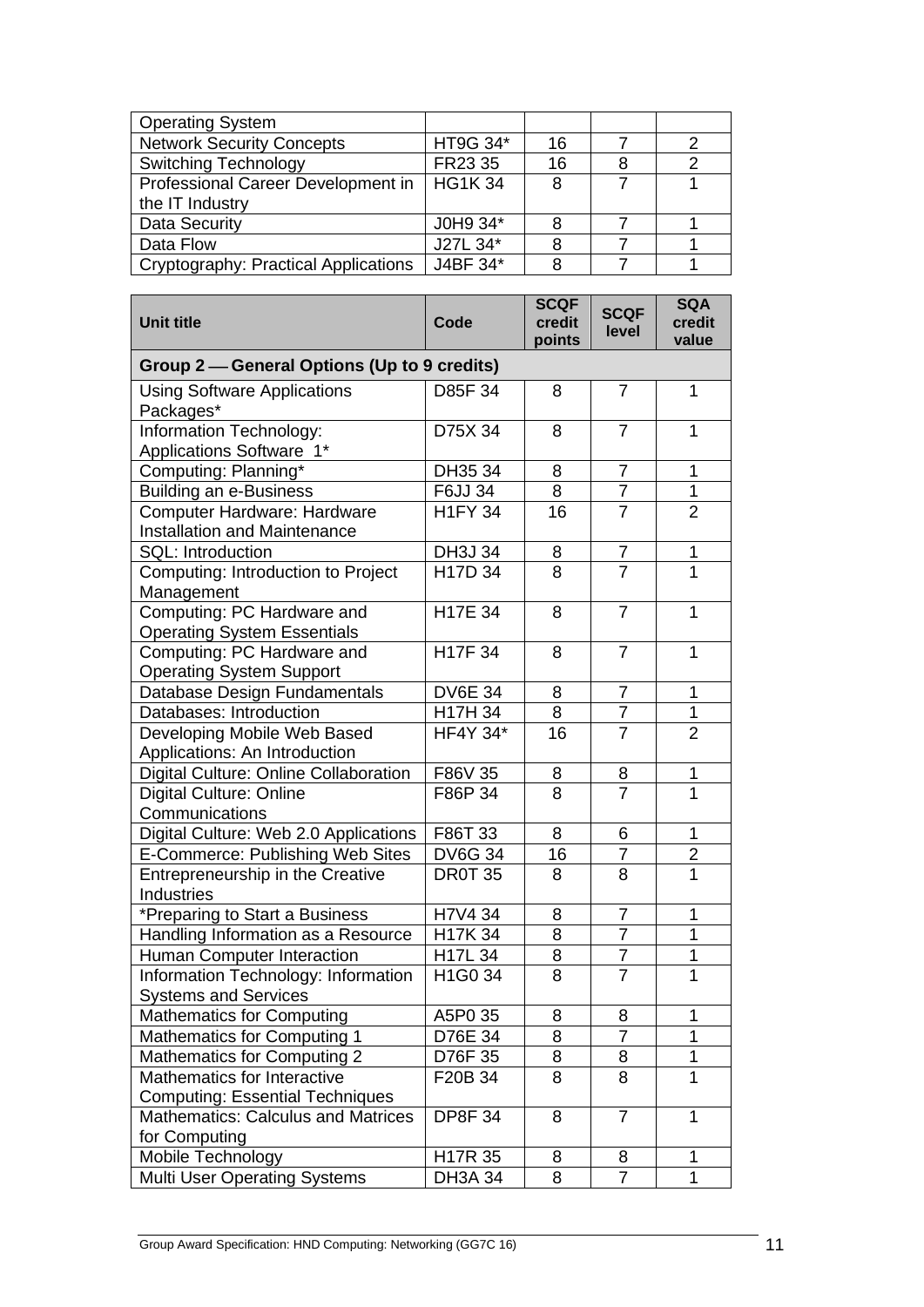| Multimedia: Developing Multimedia    | <b>DH2R 34</b> | 16 | っ |
|--------------------------------------|----------------|----|---|
| Applications                         |                |    |   |
| <b>Personal Development Planning</b> | <b>DE3R 34</b> | 8  |   |
| Project Management for IT            | F1W0 34        | 8  |   |
| Providing Support to Users           | H17T 34        | 8  |   |
| Software Development: Developing     | H17W 34        | 16 | 2 |
| <b>Small Scale Standalone</b>        |                |    |   |
| Applications                         |                |    |   |
| <b>Digital Skills</b>                | <b>H9DE 34</b> |    |   |

\*Refer to History of Changes for revision changes.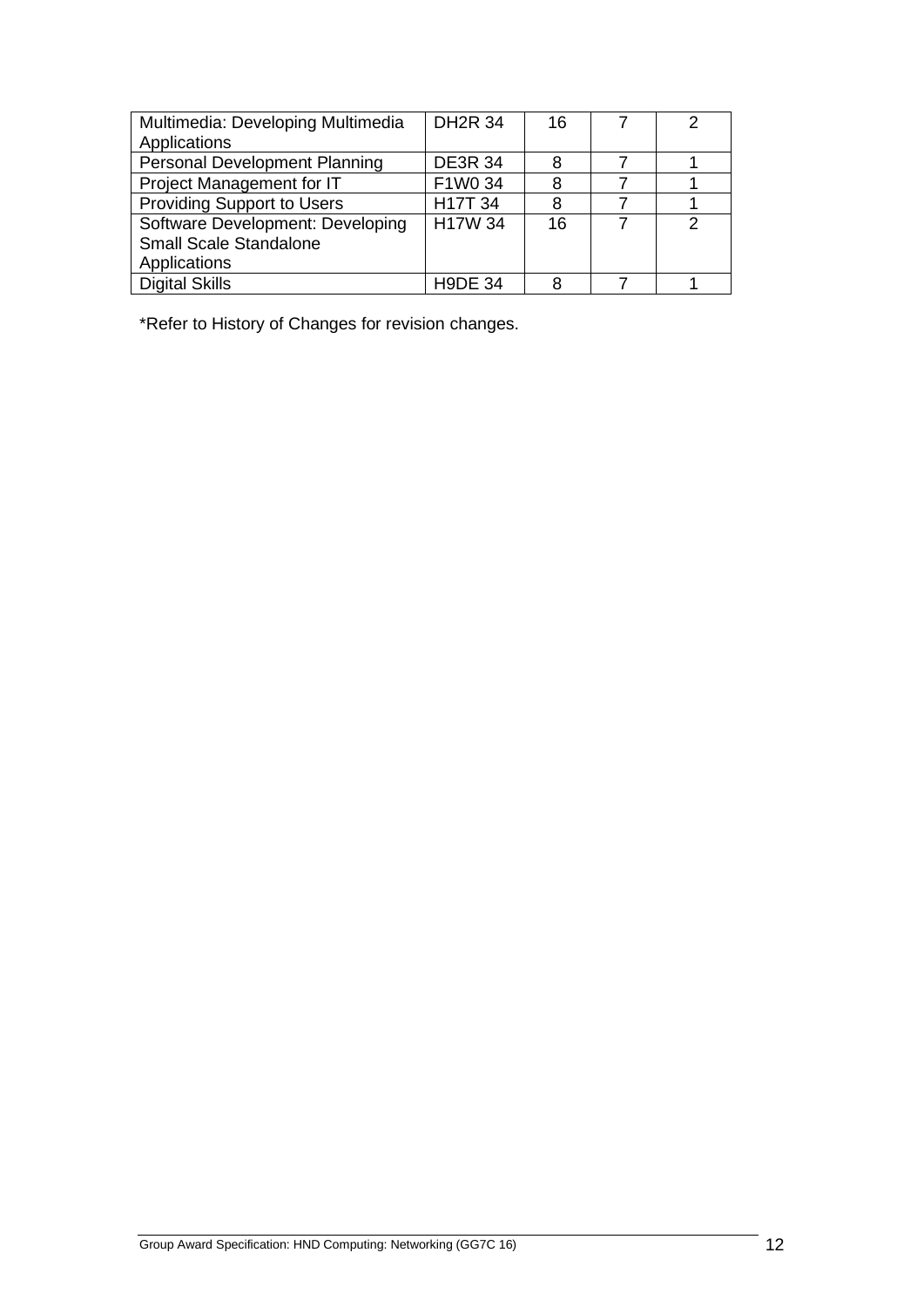| <b>Unit title</b>                                                                       | Code            | <b>SCQF</b><br>credit<br>points | <b>SCQF</b><br>level | <b>SQA</b><br>credit<br>value |
|-----------------------------------------------------------------------------------------|-----------------|---------------------------------|----------------------|-------------------------------|
| Group 2 (cont)                                                                          |                 |                                 |                      |                               |
| Software Development:<br><b>Programming Foundations</b>                                 | H17X 34         | 8                               | 7                    | 1                             |
| Software Development: Systems<br><b>Foundations</b>                                     | H17Y 34         | 16                              | $\overline{7}$       | $\overline{2}$                |
| <b>Systems Development: Introduction</b>                                                | H180 34         | 8                               | $\overline{7}$       | 1                             |
| <b>Systems Development: Testing</b><br>Software                                         | H181 34         | 8                               | $\overline{7}$       | 1                             |
| <b>Systems Development: User</b><br><b>Centred Design</b>                               | H182 34         | 8                               | $\overline{7}$       | 1                             |
| <b>Technical Support: Supporting</b><br>Users - Hardware                                | H183 34         | 8                               | $\overline{7}$       | 1                             |
| <b>Technical Support: Supporting</b><br>Users - Software                                | H184 34         | 8                               | $\overline{7}$       | 1                             |
| User Interface Design                                                                   | HF55 34*        | 8                               | $\overline{7}$       | 1                             |
| <b>Work Role Effectiveness</b>                                                          | <b>DG6E 34</b>  | 24                              | $\overline{7}$       | 3                             |
| <b>Work Role Effectiveness</b>                                                          | <b>DG6G 35</b>  | 24                              | 8                    | $\overline{3}$                |
| Working in IT                                                                           | H185 35         | 16                              | 8                    | $\overline{2}$                |
| Workplace Communication in<br>English                                                   | H8T2 33*        | 8                               | 6                    | $\overline{1}$                |
| Bring Your Own Device (BYOD):<br>Introduction                                           | H6D0 34*        | 8                               | $\overline{7}$       | 1                             |
| <b>Communication: Practical Skills</b>                                                  | H7MB 34*        | 8                               | $\overline{7}$       | 1                             |
| <b>Open Source Operating Systems:</b><br>Introduction to Command Line<br>Administration | <b>HT6W 35*</b> | 16                              | $\overline{2}$       | $\overline{2}$                |

| <b>Unit title</b>                                                                                | Code           | <b>SCQF</b><br>credit<br>points | <b>SCQF</b><br>level | <b>SQA</b><br>credit<br>value |
|--------------------------------------------------------------------------------------------------|----------------|---------------------------------|----------------------|-------------------------------|
| Group 3 — 'Vendor' Options (Up to 7 credits)                                                     |                |                                 |                      |                               |
| <b>Technical Specialist: Windows 7:</b><br>Configuring                                           | <b>H1HR 35</b> | 8                               | 24                   | 3                             |
| <b>Technical Specialist: Microsoft</b><br>SharePoint 2010, Application<br>Development            | <b>H1HW36</b>  | 9                               | 15                   | 1.5                           |
| <b>Technical Specialist: Windows</b><br>Server 2008: Network Infrastructure,<br>Configuring      | <b>H1HF 34</b> | $\overline{7}$                  | 30                   | 3.5                           |
| <b>Technical Specialist: Windows</b><br>Server 2008: Applications<br>Infrastructure, Configuring | <b>H1HG 34</b> | $\overline{7}$                  | 24                   | 3                             |
| <b>Technical Specialist: Windows</b><br>Server 2008: Active Directory<br>Configuring             | <b>H1HH 35</b> | 8                               | 35                   | 4                             |
| <b>IT Professional: Windows Server</b><br>2008: Server Administrator                             | <b>H1HL 36</b> | 9                               | 15                   | 1.5                           |
| <b>IT Professional: Windows Server</b>                                                           | <b>H1HM 36</b> | 9                               | 40                   | 5                             |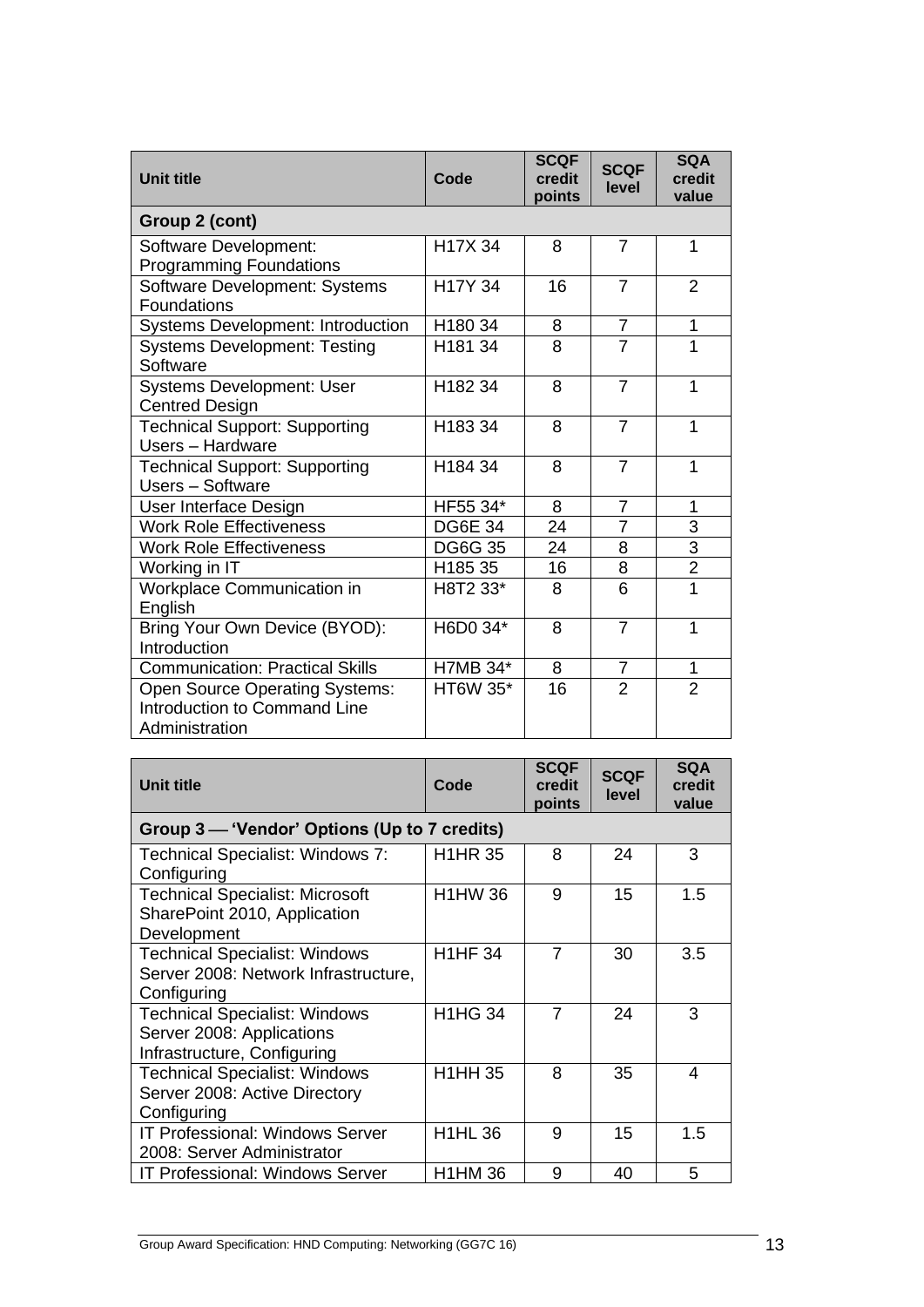| 2008: Enterprise Administrator                                              |                      |                                 |                      |                               |
|-----------------------------------------------------------------------------|----------------------|---------------------------------|----------------------|-------------------------------|
| Unit title                                                                  | Code                 | <b>SCQF</b><br>credit<br>points | <b>SCQF</b><br>level | <b>SQA</b><br>credit<br>value |
| Group 4 - Local Option (Up to 4 credits)                                    |                      |                                 |                      |                               |
| <b>Open Source Operating Systems:</b><br><b>Basic Server Administration</b> | H <sub>18</sub> E 35 | 16                              | 8                    | 2                             |
| Software Development: Object<br><b>Oriented Programming</b>                 | H171 35              | 16                              | 8                    | $\mathfrak{p}$                |
| <b>Computer Networks: Administering</b><br><b>Network Systems</b>           | D75S 35              | 8                               | 7                    | 1                             |
| <b>Web Development Fundamentals</b>                                         | F203 34              | 8                               | 7                    | 1                             |
| <b>Compositing and Motion Graphics</b>                                      | <b>H4JN 34</b>       | 8                               | 7                    | 1                             |
| Web Technologies 1: HTML and<br><b>CSS</b>                                  | <b>HF3K 34</b>       | 8                               | 7                    | 1                             |
| <b>Firewall Essentials</b>                                                  | <b>J2JW 34</b>       | 16                              | 7                    | $\mathfrak{p}$                |
| Data Flow                                                                   | J27L 34              | 8                               | 7                    | 1                             |

\*Refer to History of Changes for revision changes.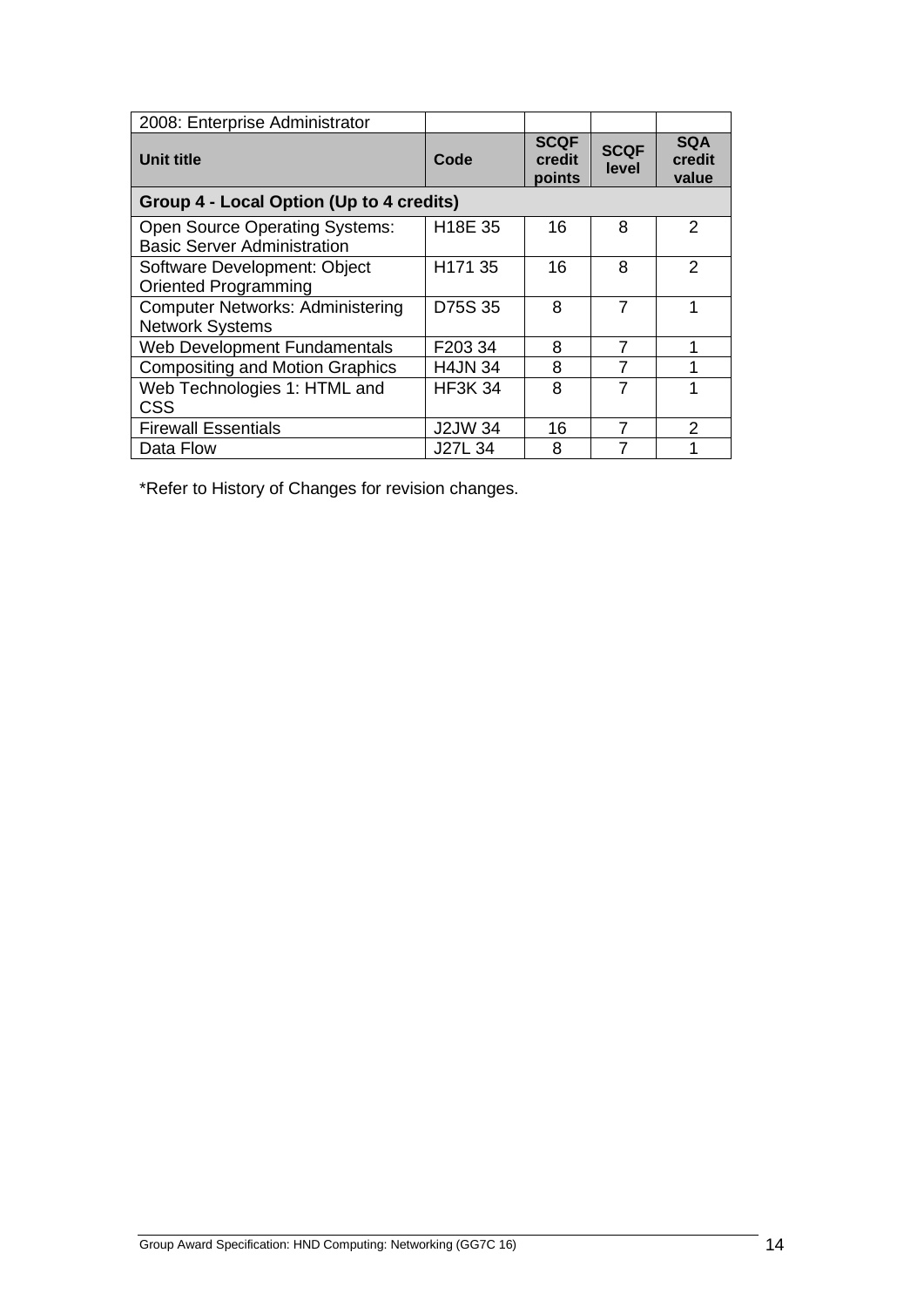SQA HN awards adhere to a defined set of design principles<sup>7</sup> which can be summarised as follows:

- HNCs shall be designed to be at SCQF level 7 and shall comprise 96 SCQF credit points.
- HNDs shall be designed to be at SCQF level 8 and shall comprise 240 SCQF credit points.
- HNCs should incorporate 48 SCQF credit points at SCQF level 7.
- HNDs should incorporate 64 SCQF credit points at SCQF level 8.

The Scottish Credit and Qualifications Framework<sup>8</sup> are used when designing qualifications to allocate a level and a number of credits to a qualification, to decide on entry requirements and to map progression routes.

The SCQF level provides an indication of the complexity of the qualification. SCQF Levels are based on a single set of level descriptors that are the common reference points with each having five characteristics determining, for example, the level of a Unit.

The characteristics are as follows:

- Knowledge and understanding mainly subject-based
- Practice (applied knowledge and understanding)
- $\bullet$  Generic cognitive skills  $-$  eg evaluation, critical analysis
- Communication, numeracy and IT skills
- Autonomy, accountability and working with others

The generic HNC *Computing* award was validated in December 2011. This award provides the foundation of the first year of the HND *Computing: Networking* award and satisfies the Core Skills requirements for the award.

A number of SCQF level 7 Units have been developed as introductory Units which form the basis on which the more complex SCQF level 8 Units can develop and deepen knowledge and understanding of critical technologies such as security and client/server operating systems. These Units include:

| <b>Unit title</b>                         | Code     | <b>SCQF</b><br>credit<br>points | <b>SCQF</b><br>level | <b>SQA</b><br>credit<br>value |
|-------------------------------------------|----------|---------------------------------|----------------------|-------------------------------|
| <b>Network Security Concepts</b>          | HT9G 34* | 16                              | 7                    |                               |
| <b>Intrusion Prevention Systems</b>       | H17M 34  | 8                               |                      |                               |
| Configuring a Desktop Operating<br>System | FK89 34  | 16                              | 7                    | $\mathcal{P}$                 |
| <b>Cloud Computing</b>                    | H179 34  | 8                               | 7                    |                               |
| <b>Ethical Hacking</b>                    | J0HK 34* | 8                               | 7                    |                               |
| Managing a Web Server                     | H17P 34  | 8                               | 7                    |                               |
| <b>Mathematics for Computing 1</b>        | D76E 34  | 8                               | 7                    |                               |

<sup>7</sup>Design principles for Developing HNC's and HND's (www.sqa.org.uk)

<sup>8</sup> An Introduction to the SCQF SQA Publication code AE1243/2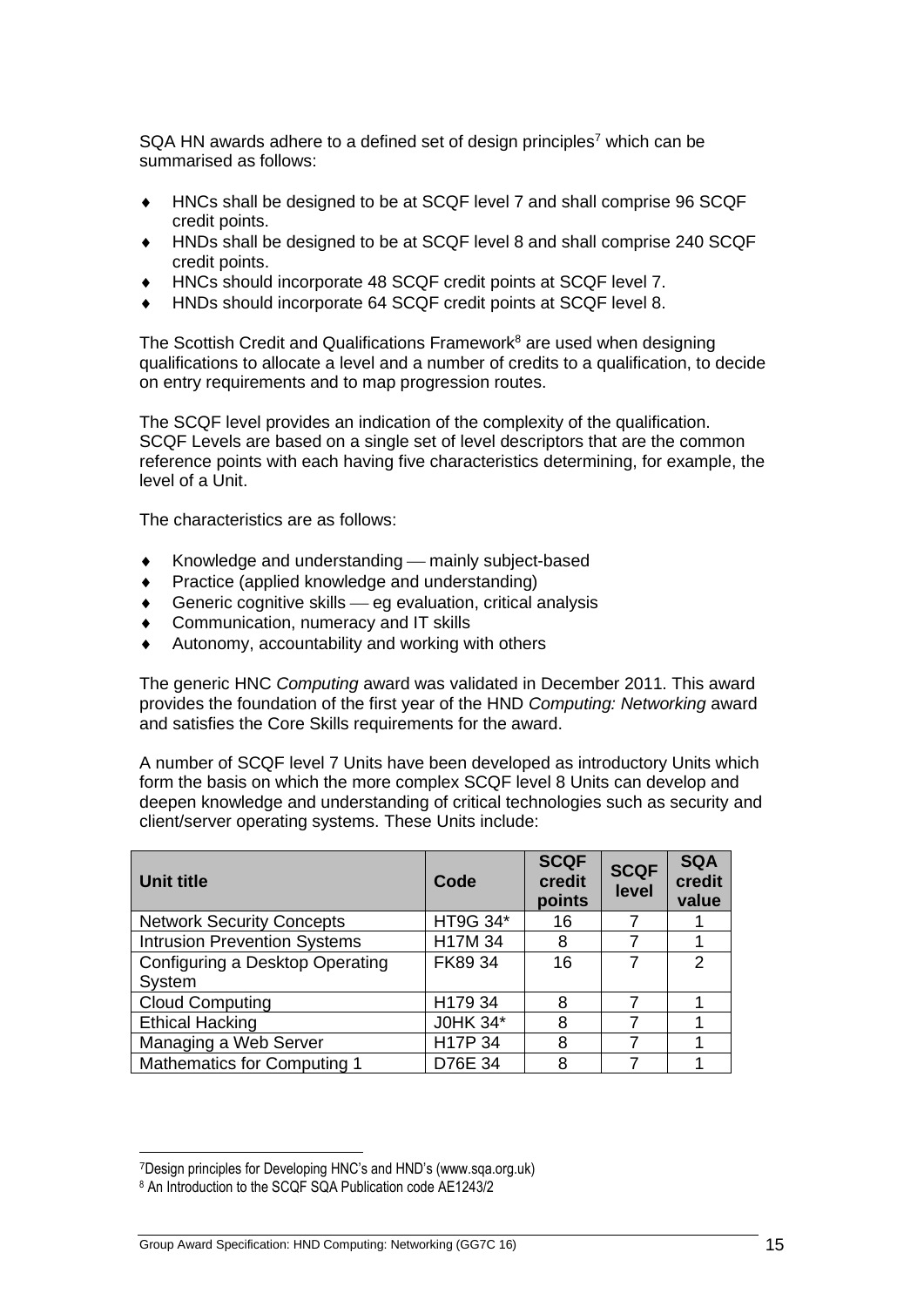#### <span id="page-17-0"></span>**2.2 Inclusion of vendor qualifications within HND Computing: Networking**

SQA has agreed to participate in a pilot project to evaluate the feasibility of directly accrediting vendor qualifications within this award. This pilot has the approval of SQA's Qualification Committee, chaired by the Director for Qualifications.

Previously, vendor qualifications were accredited through credit transfer, whereby shadow Units were created, based on vendor curricula, and candidates were awarded these [SQA] Units on the basis of their vendor achievements. However, this system placed the onus on SQA to revise these shadow Units whenever vendors changed their certifications.

The pilot programme places the responsibility for recognition on to the vendors. Vendors are required to credit and level their qualifications using SCQF, and then propose these awards for inclusion in this framework. Their inclusion, or otherwise, will be decided by the appropriate Qualifications Support Team.<sup>9</sup> Figure 2 illustrates the process of vendor accreditation.



**Figure 1: Vendor accreditation process**

The Qualifications Committee imposed a cap on the contribution of vendor awards to national qualifications. The cap is 25% (7 credits for an HND). This limit applies to all vocational qualifications with direct recognition of third party awards, based on SCQF. This rule will be reviewed when the pilot is evaluated.

It is the responsibility of each vendor to accredit their awards on SCQF. This may be done by any one of the SCQF-accreditation bodies in Scotland.

<sup>9</sup> During the development phase, the QDT will decide on the inclusion of specific vendor qualifications. This task will be taken over by the QST once the award is operationalised.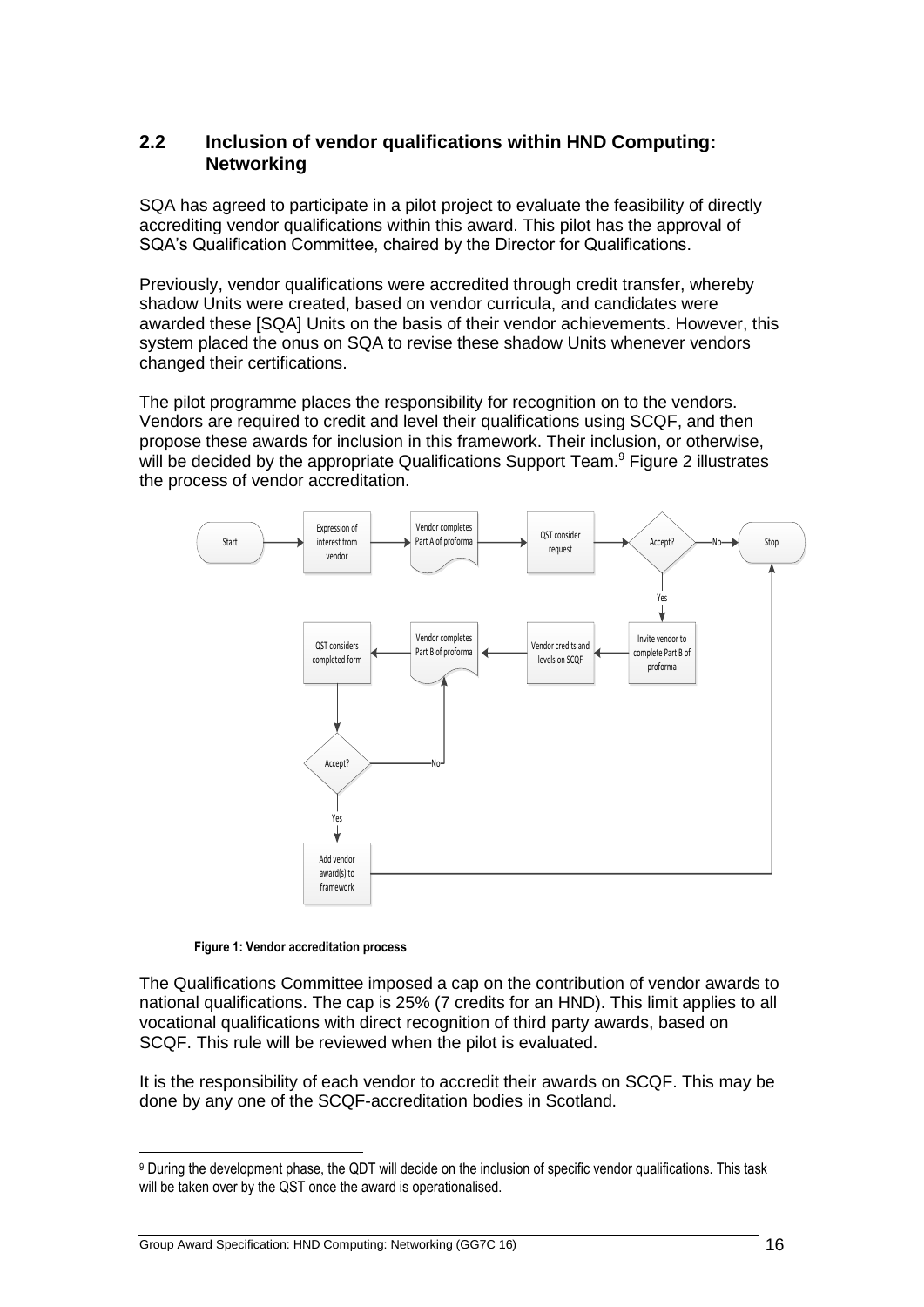Grouping 3 within the qualification structure shows the accredited vendor qualifications at the time of writing this document. It is anticipated that more vendor awards will be added as and when they are accredited through this process. When a specific vendor award is accredited but found to be similar to an existing (generic) HN Unit, these Units (the vendor Unit and the HN Unit) will be grouped into an excluded combination to ensure that candidates cannot double count their knowledge or skills.

All decisions regarding the accreditation of vendor Units (for inclusion in this framework) and excluded combinations will be made by the Qualifications Support Team for HN awards.

This pilot programme will be evaluated in summer 2013, when final decisions will be made regarding its continuation.

# <span id="page-18-0"></span>**3 Aims of the qualification**

The principal aims of this award are to equip candidates with knowledge and skills of contemporary networking technologies to enable them to seek employment in the category of IT&T engineer and to provide an award which will enable candidates to progress to a wide range of degree courses primarily in Scottish universities.

In recent years there have been significant technology developments in the field of ICT which are having a major impact on businesses and business processes. Cloud computing is an example of a technology trend emerging from the congruence of developments such as real-time infrastructure (RTI), virtualisation, browsers and Web  $2.0^{10}$ .

More than half of employers indicate that issues such as security, cloud computing, convergence of communications & IT and the real world web will have a major impact on business in the next three years $11$ .

The HND *Computing: Networking* award has been revised to reflect these changes with the introduction of a number of new Units designed to equip the learner with some of the fundamental knowledge and understanding of these technologies.

Support for the development of a revised HND *Computing: Networking* award with a focus on networking is evidenced by the Employers Quantitative survey showing 91.7% of employers indicating support for the award.

<sup>10</sup> Gartner Report, The top 10 Technology trends for 2012

<sup>11</sup> Technology Insights 2012 e-Skills UK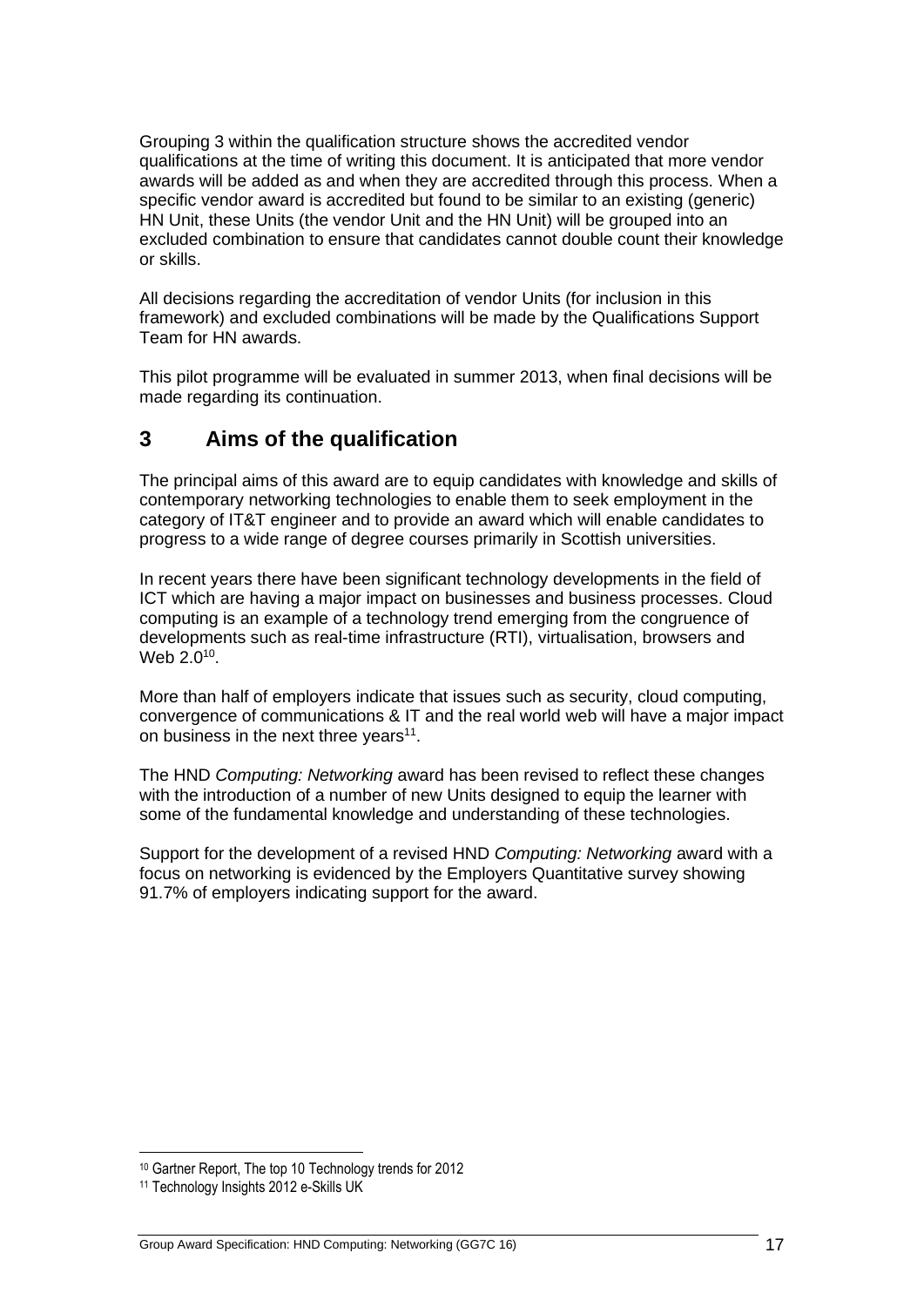## <span id="page-19-0"></span>**3.1 General aims of the qualification**

The general aims of this award are:

- 1 To develop the candidate's knowledge and skills such as planning, analysing and evaluating.
- 2 To develop employment skills and enhance candidates' employment prospects.<br>3 To enable progression within the SCQF.
- To enable progression within the SCQF.
- 4 To develop study and research skills.
- 5 To develop transferable skills including Core Skills.
- 6 To provide academic stimulus and challenge, and foster an enjoyment of the subject.
- 7 To support learners' continuing professional development.

## <span id="page-19-1"></span>**3.2 Specific aims of the qualification**

The specific aims of this award are:

- 8 To develop a range of specialist knowledge and skills in networking technologies.
- 9 Where applicable, to provide learners with the underpinning knowledge and skills that may allow them to sit vendor certification examinations.
- 10 To prepare candidates for progression to further studies in a related discipline at SCQF level 9.
- 11 To prepare candidates for employment in the general category of IT&T engineer/ IT&T technician.

#### <span id="page-19-2"></span>**3.3 Graded Unit**

The QDT opted to remain with the existing arrangements in relation to Graded Units whereby the HNC SCQF level 7 Graded Unit will be examination based and the HND SCQF level 8 Graded Unit will be project based for each of the HND awards.

This mix of exam and project based Graded Units continues to be strongly supported by both HE and employers as is evidenced in surveys undertaken by the SQA for this development.

The SCQF level 8 Graded Unit is project based around a network related scenario. It is designed to evidence a candidate's ability to plan, develop, implement and evaluate a project utilizing the spectrum of skills acquired throughout their course.

The Graded Units for this award are designed to provide evidence that the candidate has achieved the following aims of HND *Computing: Networking:*

- To develop candidates' knowledge and skills in planning, developing and evaluating.
- $\bullet$  To develop study and research skills.
- To prepare students for progression to further study in computer networking or a related discipline.
- To provide the learner with the opportunity to develop the identified Core Skills within the context a real project.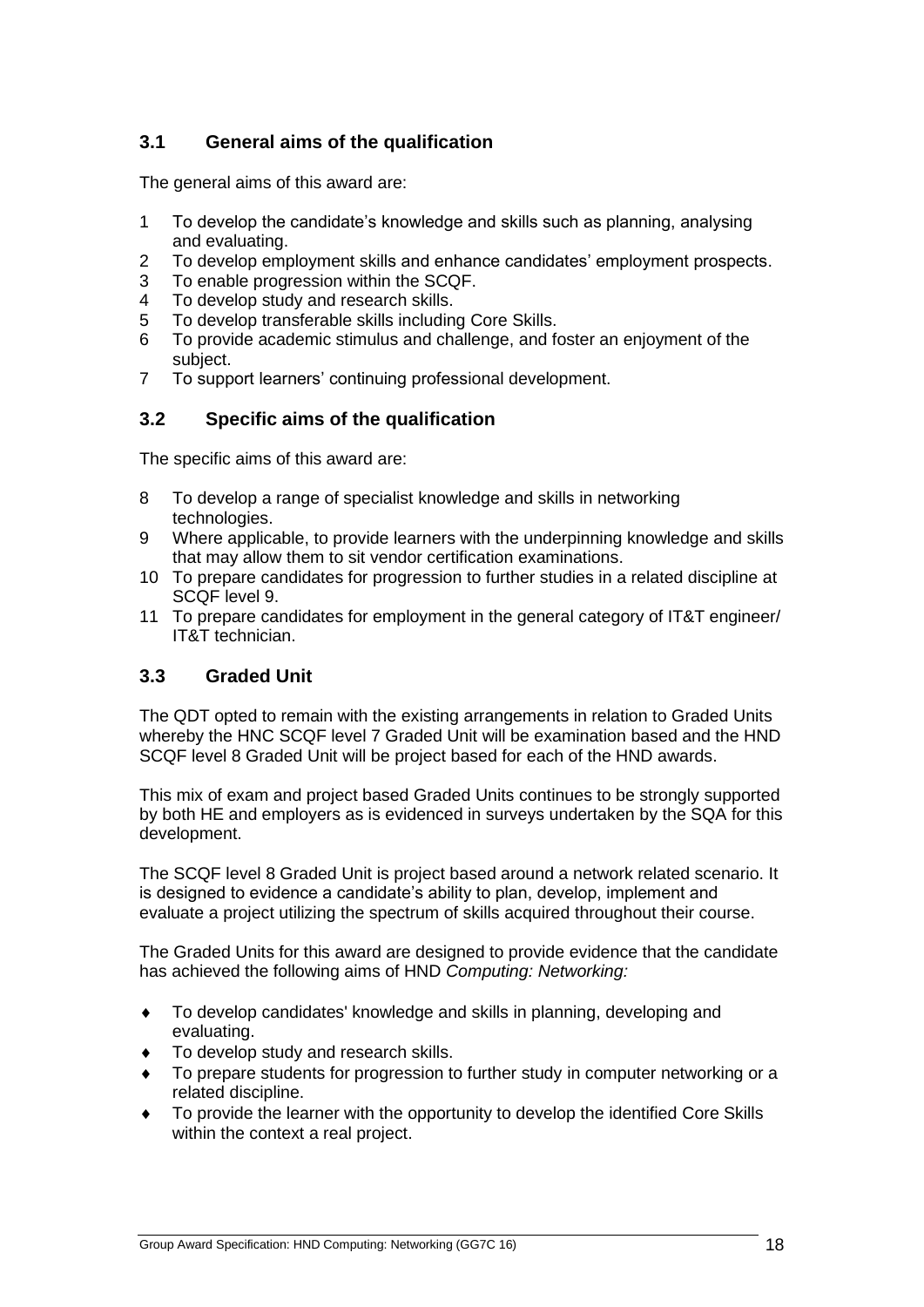# <span id="page-20-0"></span>**4 Recommended entry to the qualification**

Entry to this qualification is at the discretion of the centre. The following information on prior knowledge, skills, experience or qualifications that provide suitable preparation for this qualification has been provided by the Qualification Design Team as guidance only.

Learners would benefit from having attained the skills, knowledge and understanding required by one or more of the following qualifications and/or experience:

- Passes in two relevant National Courses at SCQF level 6 (Higher) together with three relevant subjects at National 5.
- ◆ A related National Certificate at SCQF level 6.
- A relevant combination of vocational awards at appropriate levels.
- $\triangle$  A mix of the above.

For example, a school leaver may be expected to possess two Higher level passes, (such as Computer Science and English) together with three passes at National 5 (such as Mathematics, Business Administration and History).

A college entrant would be expected to have completed a relevant National Certificate programme such as *Digital Media Computing* at SCQF level 6 or *Computer Games Development* at SCQF level 6. A combination of level 6 and level 5 National Units would also be appropriate. For example, a college entrant may possess a National Certificate in Mobile Technology at SCQF level 5 together with individual Unit passes at SCQF level 6.

Given the range of vocational awards available to learners, applicants who possess a range of smaller vocational qualifications should also be considered. For example, possession of relevant National Progression Awards (such as PC Passport and *Computer Games Development* at SCQF level 6) may be considered appropriate for entry to this award.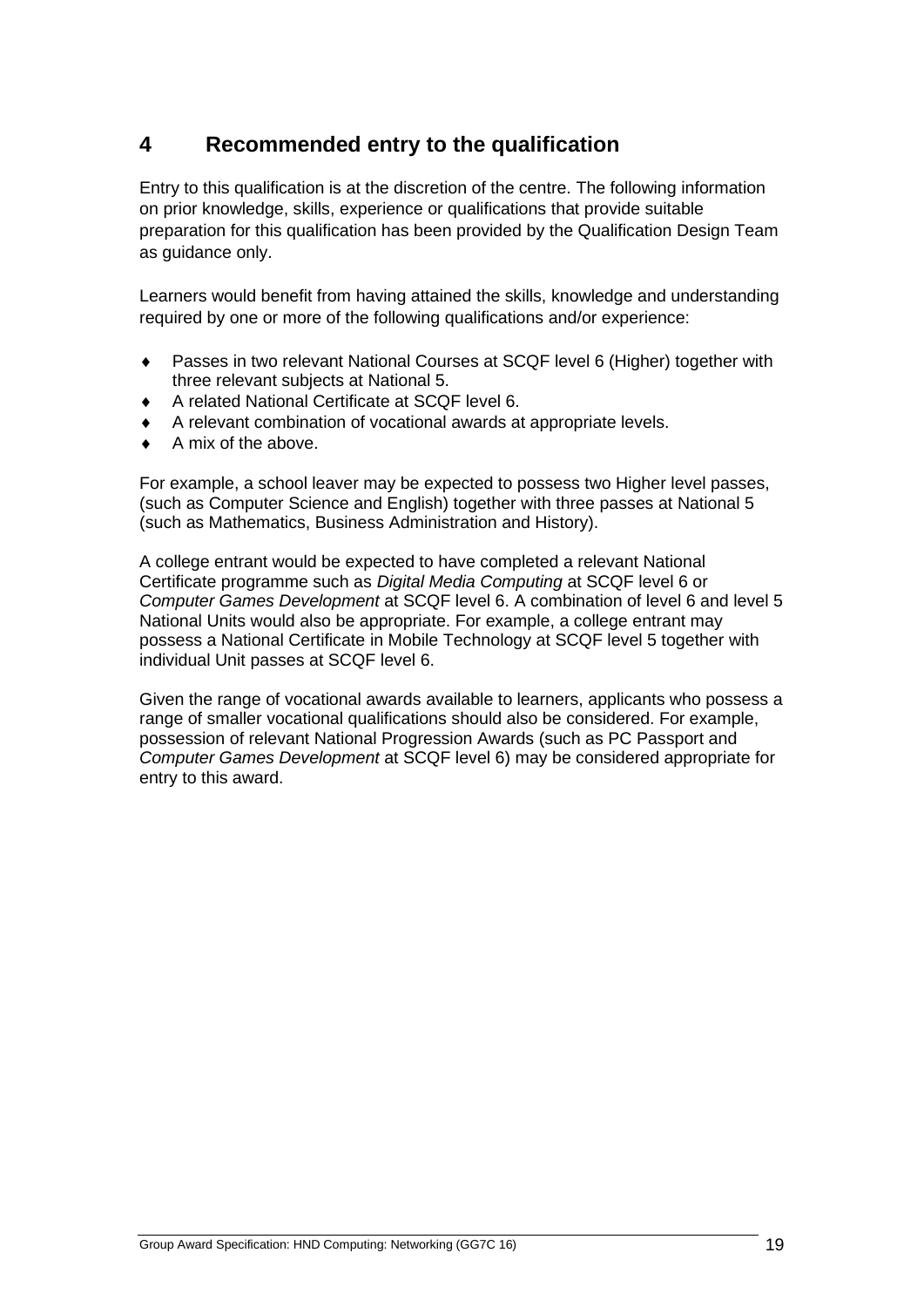Applicants with a mixture of the above should also be considered for entry. For example, a candidate who possessed a pass in *Computer Science* at SCQF level 6 (Higher) together with one or more relevant NPA awards at SCQF levels 5 or 6 would, most likely, have the necessary knowledge and skills to benefit from undertaking this award.

Equivalent qualifications from other awarding bodies may also be acceptable as would suitable vendor certifications.

Mature candidates with suitable work experience should also be considered subject to the Core Skill entry profile detailed in Section 4.1.

Entry onto the second year of this award is at the discretion of the centre.

For direct entry into Year 2 of the HND *Computing: Networking* award candidates should have successfully passed the revised HNC *Computing* award (GF3E 15) or qualify for credit transfer using the recognised SQA quality procedures to ensure that the learner is credited with the appropriate SCQF Units. As the HNC *Computing* is a 12 credit award it is recommended that candidates top up their qualifications with an additional relevant 3 SQA credits prior to articulating to the second year of the award.

## <span id="page-21-0"></span>**4.1 Core Skills entry profile**

The Core Skill entry profile provides a summary of the associated assessment activities that exemplify why a particular level has been recommended for this qualification. The information should be used to identify if additional learning support needs to be put in place for learners whose Core Skills profile is below the recommended entry level or whether learners should be encouraged to do an alternative level or learning programme.

| <b>Core Skill</b> | Recommended<br><b>SCQF entry level</b> | <b>Associated assessment</b><br>activities                                                                                                                                                                                                                                                                                                                                                                                          | <b>SCQF exit</b><br>level  |
|-------------------|----------------------------------------|-------------------------------------------------------------------------------------------------------------------------------------------------------------------------------------------------------------------------------------------------------------------------------------------------------------------------------------------------------------------------------------------------------------------------------------|----------------------------|
| Communication     | Intermediate 2<br>(SCQF <sub>5</sub> ) | The Core Skill of<br>'Communications' at SCQF level<br>6 can be developed comfortably<br>and naturally within the<br>mandatory Units Team Working<br>in Computing and<br>Professionalism and Ethics in<br>Computing but have been<br>signposted rather than<br>embedded.                                                                                                                                                            | Higher<br>(SCQF 6)         |
| Numeracy          | Intermediate 2<br>(SCQF 5)             | The Qualification Design Team<br>have embedded the Core Skill of<br>'Numeracy' at SCQF level 5<br>within the mandatory Unit<br><b>Computer Systems</b><br>Fundamentals. A selection of<br>'Mathematics' Units which have<br>Numeracy embedded at SCQF<br>level 6 are also included in the<br>framework as optional Units for<br>centres wishing to offer a higher<br>Core Skill exit level (refer to end<br>of Section 4.1 for more | Intermediate 2<br>(SCQF 5) |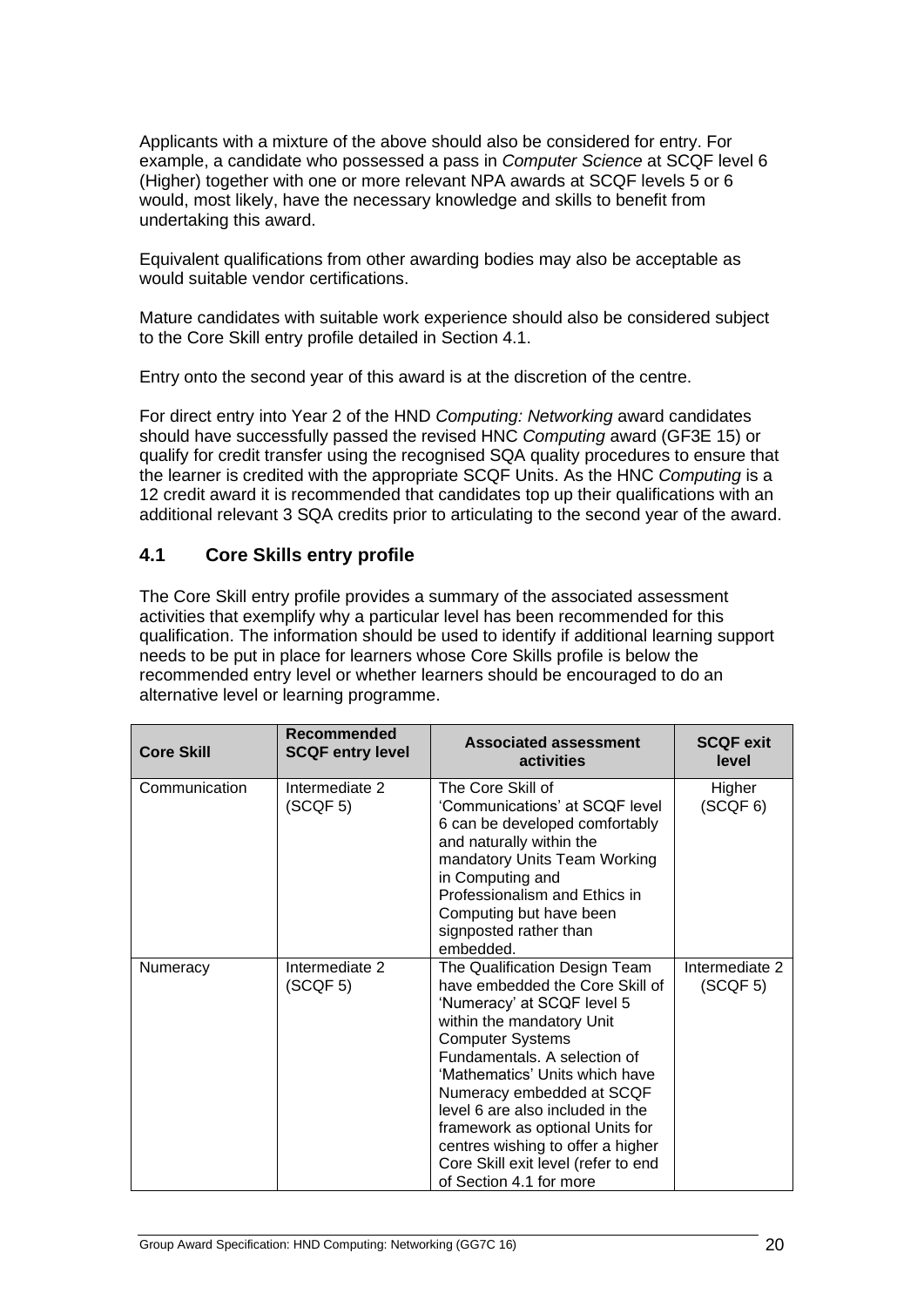|                                                      |                                        | information).                                                                                                                                                                                                                                                                                                                              |                           |
|------------------------------------------------------|----------------------------------------|--------------------------------------------------------------------------------------------------------------------------------------------------------------------------------------------------------------------------------------------------------------------------------------------------------------------------------------------|---------------------------|
| <b>Core Skill</b>                                    | Recommended<br><b>SCQF entry level</b> | <b>Associated assessment</b><br>activities                                                                                                                                                                                                                                                                                                 | <b>SCQF exit</b><br>level |
| Information and<br>Communication<br>Technology (ICT) | Intermediate 2<br>(SCQF 5)             | The Core Skill of 'ICT' at SCQF<br>level 6 is embedded in the<br>mandatory Unit Team Working in<br>Computing.                                                                                                                                                                                                                              | Higher<br>(SCQF 6)        |
| Problem Solving                                      | Intermediate 2<br>(SCQF <sub>5</sub> ) | The Core Skill component of<br>'Critical Thinking' which is part of<br>the Problem Solving Core Skill is<br>embedded within the mandatory<br>Unit of Developing Software:<br>Introduction.<br>The Core Skill of 'Problem<br>Solving' at SCQF level 6 is<br>embedded in the mandatory Unit<br><b>Troubleshooting Computing</b><br>Problems. | Higher<br>(SCQF 6)        |
| Working with<br><b>Others</b>                        | Intermediate 2<br>(SCQF <sub>5</sub> ) | The Core Skill of 'Working with<br>Others' at SCQF level 6 is<br>embedded in the mandatory Unit<br>Team Working in Computing.                                                                                                                                                                                                              | Higher<br>(SCQF 6)        |

The recommended Core Skill profile for entry to this award is the same as for HNC *Computing* which has already been validated.

It is recognised that some candidates, particularly adult returners, may not possess a specific Core Skills profile on entry, hence entry level is only recommended. In this case, it is recommended that centres carry out an appropriate evaluation of the learner's basic skills to ensure that they have the necessary prerequisites to benefit from undertaking this award.

Core Skills can be embedded or signposted within Units. Embedded skills occur where the development of a Core Skill is incorporated into the Unit and where the Unit assessment also covers the requirements of Core Skill assessment at a particular level. Units that have embedded Core Skill(s) will be automatically certificated upon successful completion of the Unit assessments.

Signposted means identifying opportunities within the Unit for developing Core Skills other than those that can be summatively assessed and certificated. This allows the development of the Core Skills through teaching and learning to be utilised and these opportunities are highlighted within the Unit support notes to those delivering and managing the Units.

Additional opportunities to attain the Core Skill of *Numeracy* at a higher SCQF level exist in the following Units:

| <b>DP8F34</b> | <b>Mathematics: Calculus and Matrices for Computing</b>         |
|---------------|-----------------------------------------------------------------|
|               | (embedded - SCQF level 6)                                       |
| D76E 34       | Mathematics for Computing 1 (Using Number embedded - SCQF level |
|               | 6, Using Graphical Information embedded — SCQF level 5)         |
| F20B 34       | Mathematics for Interactive Computing: Essential Techniques     |
|               | (signposted - SCQF level 6)                                     |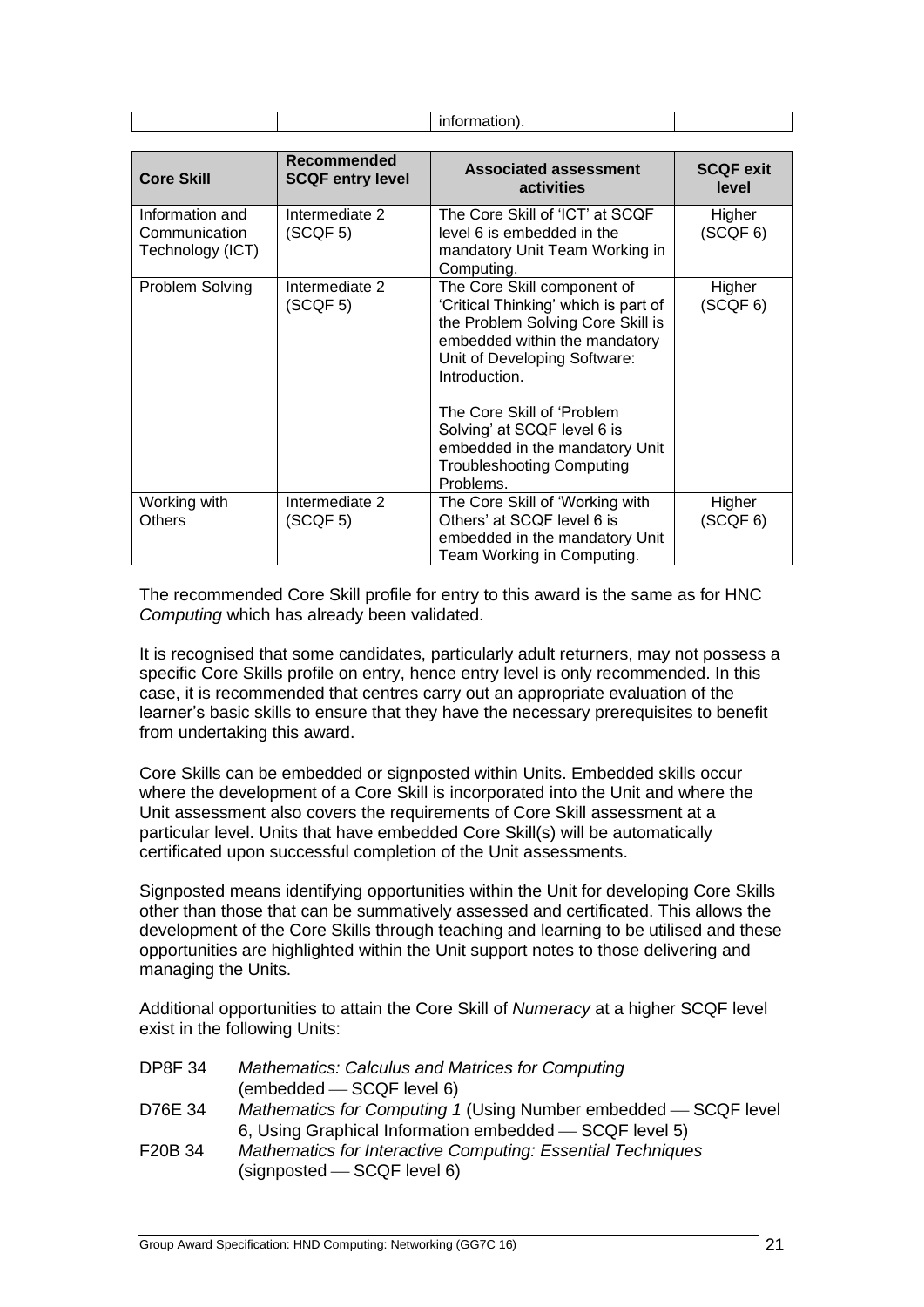## <span id="page-23-0"></span>**4.2 Relationship with Curriculum for Excellence**

The award was developed during the *Curriculum for Excellence (CfE)* programme, which is on-going at the time of writing. The development was able to encompass the principles of CfE, particularly the principles relating to breadth, progression, choice and relevance.

The award naturally encompasses the technology curriculum responsibilities and some of the language, mathematics and science curriculum responsibilities outlined in the CfE factfile. The underlying development of programming skills also helps to develop an understanding of the syntax and semantics of languages. The development of problem solving skills alongside the programming skills also helps to tackle some of the issues raised in the STEM initiative.

The award also meets some of the major aims of CfE for responsibilities across all practitioners as detailed below.

- $\bullet$  To develop health and well-being specifically social well-being in the team working activities and in the study of computer ethics.
- $\bullet$  To develop literacy skills (listening and talking, reading and writing) the development of academic study skills and Core Skills are embodied in the general aims of the award.
- $\bullet$  To develop numeracy across learning  $-$  The award embeds the level 5 *Numeracy* Core Skill and encourages the uptake of a range of Mathematics Units which would allow learners to obtain the level 6 *Numeracy* Core Skill.

A member of the QDT was given special responsibility for ensuring the QDT's work was compatible with CfE. The SQA manager with special responsibility for the new Computing Science arrangements was consulted throughout this development.

## <span id="page-23-1"></span>**5 Additional benefits of the qualification in meeting employer needs**

This qualification was designed to meet a specific purpose and what follows are details on how that purpose has been met through mapping of the Units to the aims of the qualification. Through meeting the aims, additional value has been achieved by linking the Unit standards with those defined in National Occupational Standards and/or trade/professional body requirements. In addition, significant opportunities exist for learners to develop the more generic skills, known as Core Skills through doing this qualification.

A major feature and benefit of the award and one which is strongly reflected in the employer survey is the embedding of vendor curricula within the learning and teaching process. This allows candidates to be presented for vendor certification exams if they choose and significantly enhances their employment prospects while assuring employers of their skills profile.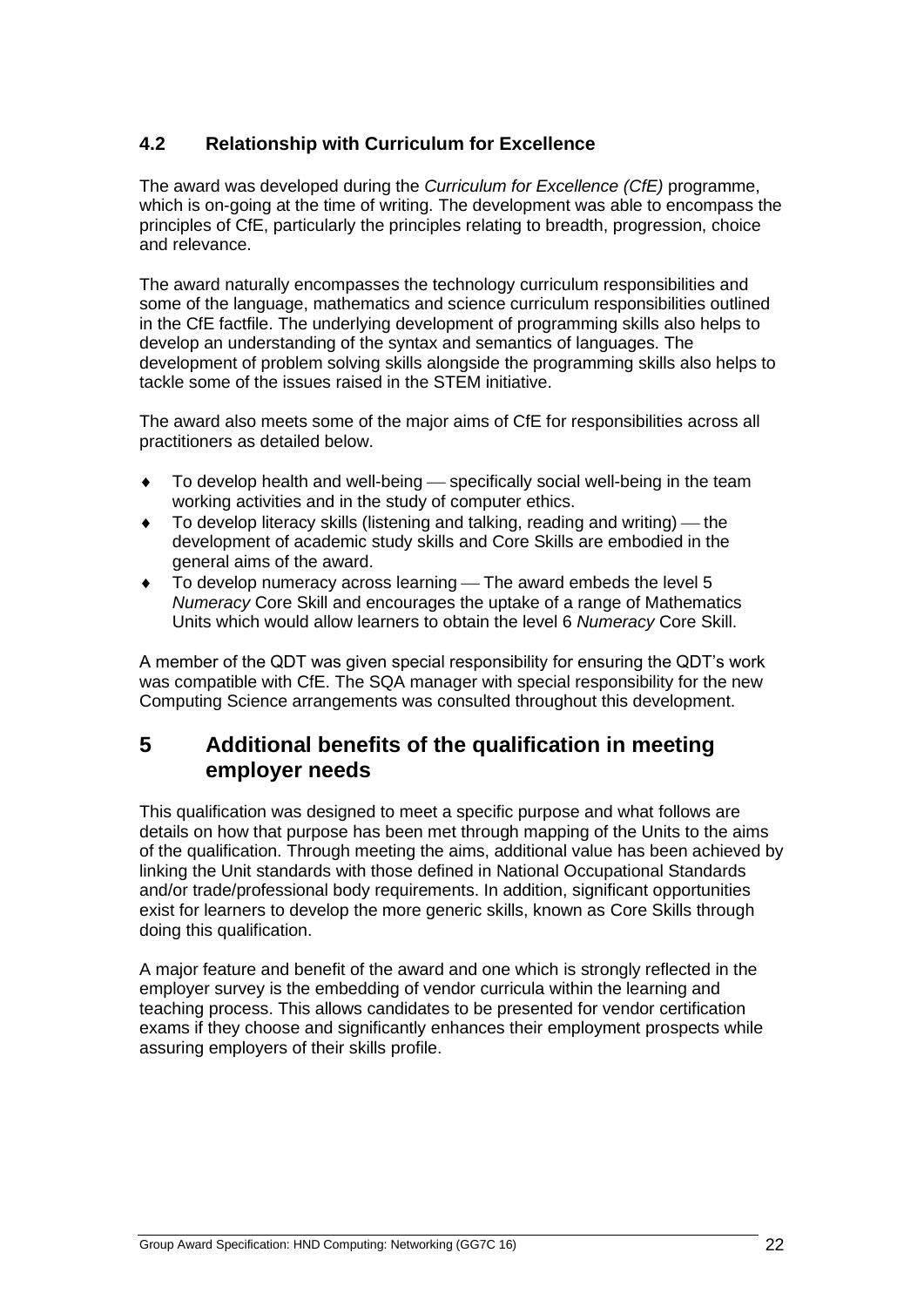# **5 Mapping of qualification aims to Units**

The following table maps the general and specific aims of the qualification, listed below, to the mandatory Units contained within the award:

- 1 To develop the candidate's knowledge and skills such as planning, analysing and evaluating.
- 2 To develop employment skills and enhance candidates' employment prospects.
- 3 To enable progression within the SCQF.
- 4 To develop study and research skills.
- 5 To develop transferable skills including Core Skills.
- 6 To provide academic stimulus and challenge, and foster an enjoyment of the subject.
- 7 To support learners' continuing professional development.
- 8 To develop a range of specialist knowledge and skills in networking technologies.
- 9 Where applicable, to provide learners with the underpinning knowledge and skills that may allow them to sit vendor certification examinations.
- 10 To prepare candidates for progression to further studies in a related discipline at SCQF level 9.
- 11 To prepare candidates for employment in the general category of IT&T engineer/IT&T technician.

<span id="page-24-0"></span>

| Unit title and code                                    |  |  |  | <b>Aims</b> |   |   |    |  |
|--------------------------------------------------------|--|--|--|-------------|---|---|----|--|
|                                                        |  |  |  | 'n          | ō | ч | 10 |  |
| Developing Software: Introduction (H173 34)            |  |  |  |             |   |   |    |  |
| Professionalism and Ethics in Computing (H1F7 34)      |  |  |  |             |   |   |    |  |
| Computer Systems Fundamentals (H175 34)                |  |  |  |             |   |   |    |  |
| Troubleshooting Computer Problems (H177 34)            |  |  |  |             |   |   |    |  |
| Team Working in Computing (H178 34)                    |  |  |  |             |   |   |    |  |
| Computing: Graded Unit 1: Exam (H1J8 34)               |  |  |  |             |   |   |    |  |
| Routing Technology (FR22 35)                           |  |  |  |             |   |   |    |  |
| Networking Technology (FR24 35)                        |  |  |  |             |   |   |    |  |
| Server Administration (H16X 35)                        |  |  |  |             |   |   |    |  |
| Computing: Networking Graded Unit 2: Project (H48V 35) |  |  |  |             |   |   |    |  |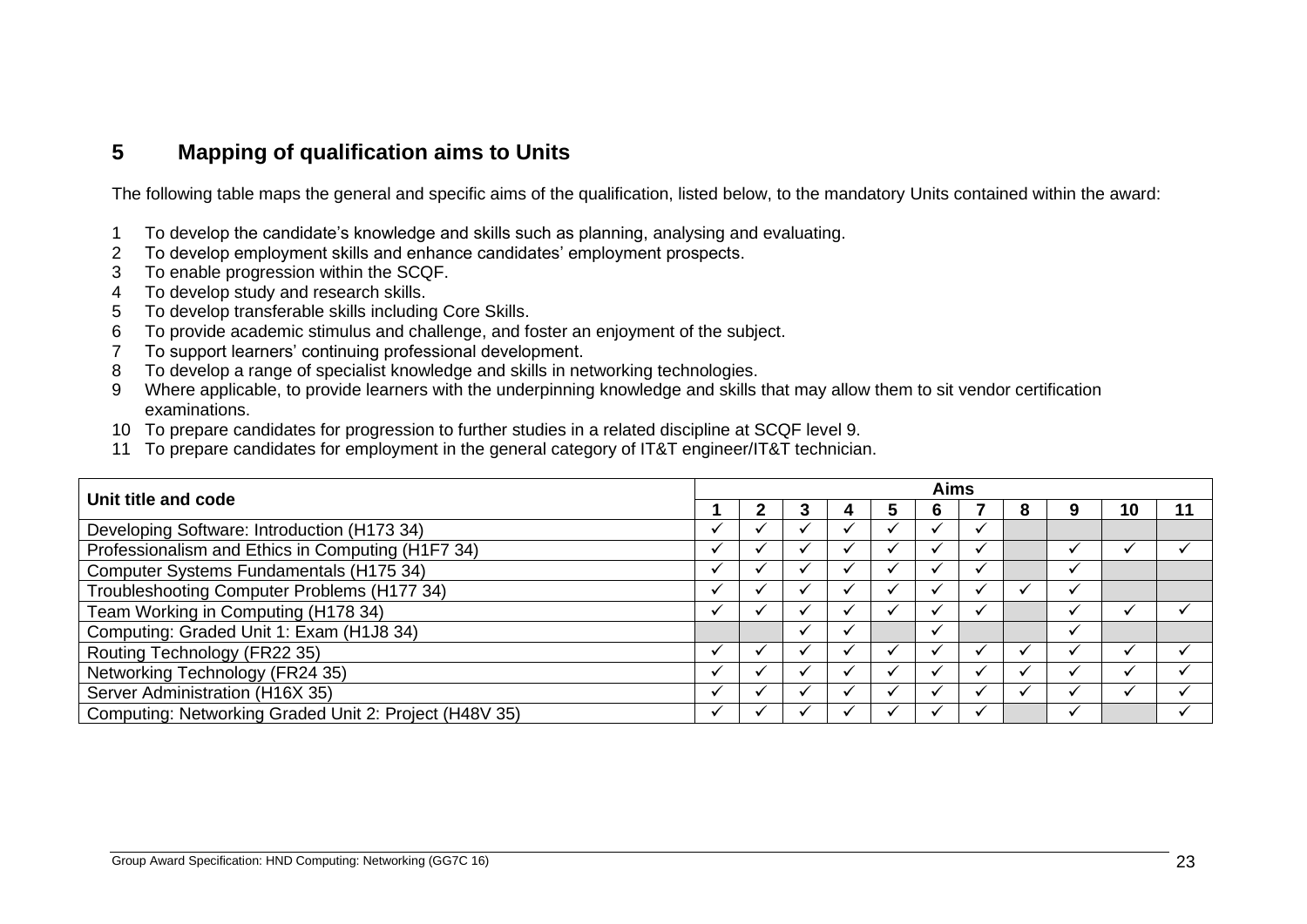#### **5.1 Mapping of National Occupational Standards (NOS) and/or trade body standards**

IT and Telecoms Professional National Occupational Standards (NOS) have been developed in parallel with and as part of the IT Professional Competency Model — e-skills Procom. E-skills Procom is being established as the industry recognised, internationally relevant training framework for organising courses and qualifications. It defines knowledge, understanding, and competencies for seven broad disciplines.

The disciplines are:

- 1 Sales and marketing
- 2 Business change
- 3 Programme and project management
- 4 Solutions architecture
- 5 Solution development and implementation
- 6 Information management and security
- 7 IT service management and delivery

The content of disciplines 1–3, while important to the IT&T sectors, do not fall within the scope of e-skills UK for NOS. Consequently these will not formally be recognised as NOS as is the case for disciplines 4–7. To maintain the relationship these NOS have been numbered to reflect the relationship to e-skills Procom. Within each discipline there exist a number of sub-disciplines. Within each sub-discipline the competences relating to a particular role have been defined.

<span id="page-25-0"></span>This is an example of a structure and as there are many more optional Units available then this is not an exhaustive list.

- 4.1 Systems Architecture 5.1 Systems Development
- 
- 
- 
- 
- 4.6 Human Computer Interaction/ Interface design
- 
- 4.7 Systems Design 6.2 IT Security management 6.8 IT Security management<br>4.8 IT/Technology Infrastructure Design and Planning 6.3 IT Disaster Recovery 4.8 IT/Technology Infrastructure Design and Planning
- 
- 4.2 Data Analysis 5.2 Software Development
- 4.3 Human Needs Analysis 5.3 IT/Technology Solution testing
- 4.4 Systems Analysis 5.4 Systems Integration
- 4.5 Data Design<br>4.6 Human Computer Interaction/ Interface design 6.1 Information management<br>4.6 Human Computer Interaction/ Interface design 6.1 Information management
	-
	-
	-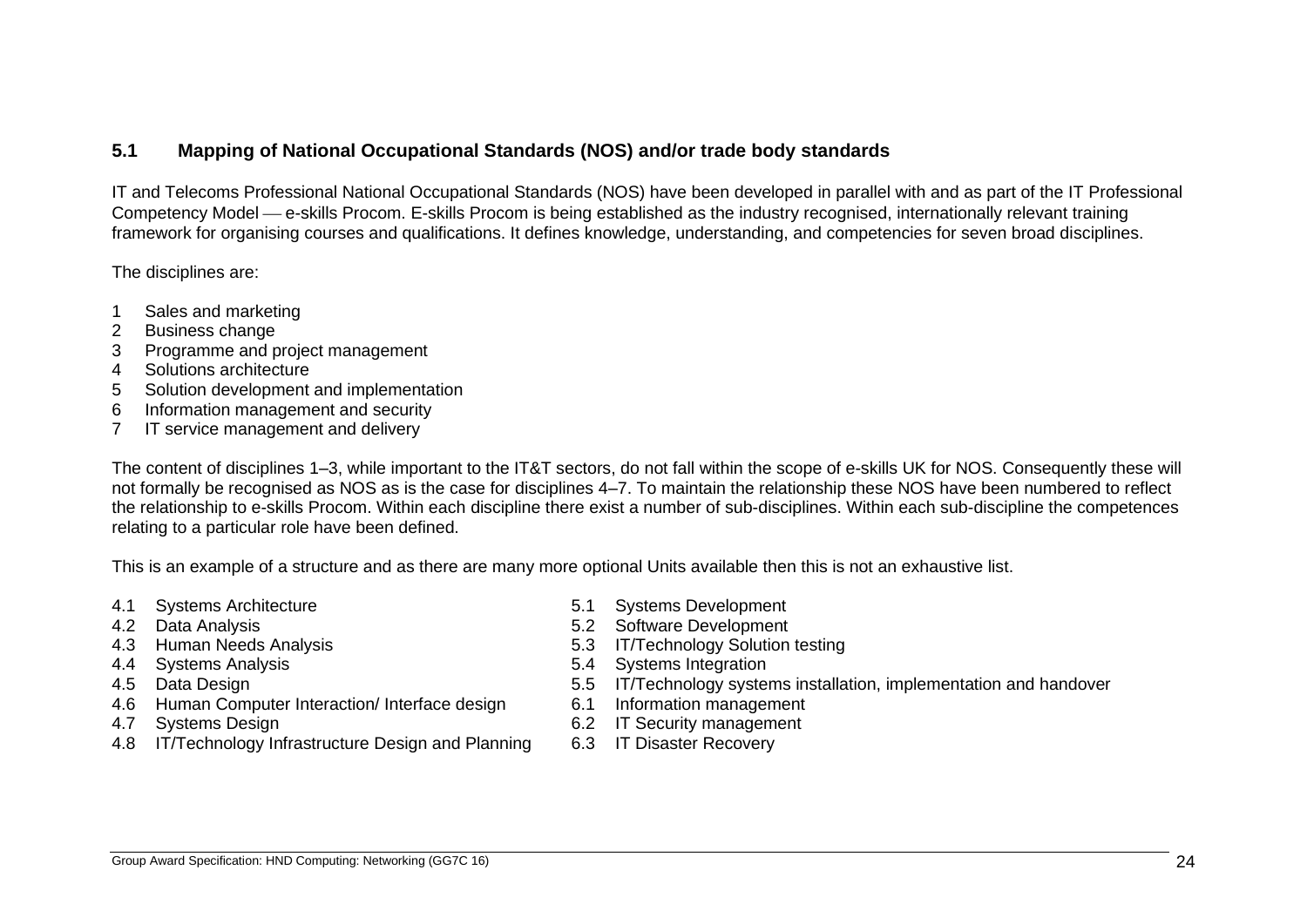The mandatory Units from the HNC *Computing* award have already been mapped and are included within the 14 mandatory credits for the HND *Computing: Networking* award.

| Unit title and code                                              |              | <b>National Occupational Standard</b> |     |     |     |     |     |     |     |     |     |     |               |      |     |     |
|------------------------------------------------------------------|--------------|---------------------------------------|-----|-----|-----|-----|-----|-----|-----|-----|-----|-----|---------------|------|-----|-----|
|                                                                  |              | 4.2                                   | 4.3 | 4.4 | 4.5 | 4.6 | 4.7 | 4.8 | 5.1 | 5.2 | 5.3 | 5.4 | $5.5^{\circ}$ | -6.1 | 6.2 | 6.3 |
| Developing Software: Introduction (H173 34)                      |              |                                       |     |     |     |     |     |     |     |     |     |     |               |      |     |     |
| Professionalism and Ethics in Computing<br>(H <sub>1F7</sub> 34) |              |                                       |     |     |     |     |     |     |     |     |     |     |               |      |     |     |
| Computer Systems Fundamentals (H175 34)                          | ✓            |                                       |     |     |     |     |     |     | ✔   |     |     |     | $\checkmark$  |      |     |     |
| Troubleshooting Computer Problems (H177 34)                      | $\checkmark$ |                                       |     |     |     |     |     |     |     |     |     |     |               |      |     |     |
| Team Working in Computing (H178 34)                              |              |                                       |     |     |     |     |     |     |     |     |     |     |               |      |     |     |
| Computing: Graded Unit 1 (H1J8 34)                               |              |                                       |     |     |     |     |     |     |     |     |     |     |               |      |     |     |
| Computing: Networking Graded Unit 2 (H48V 35)                    |              |                                       |     | ✓   |     |     |     |     |     |     |     |     |               |      |     |     |
| Routing Technology (FR22 35)                                     |              |                                       |     |     |     |     |     |     |     |     |     |     |               |      | ✓   |     |
| Networking Technology (FR24 35)                                  |              |                                       |     |     |     |     |     |     |     |     |     |     |               |      |     |     |
| Server Administration (H16X 35)                                  |              |                                       |     |     |     |     |     |     |     |     |     |     |               |      |     |     |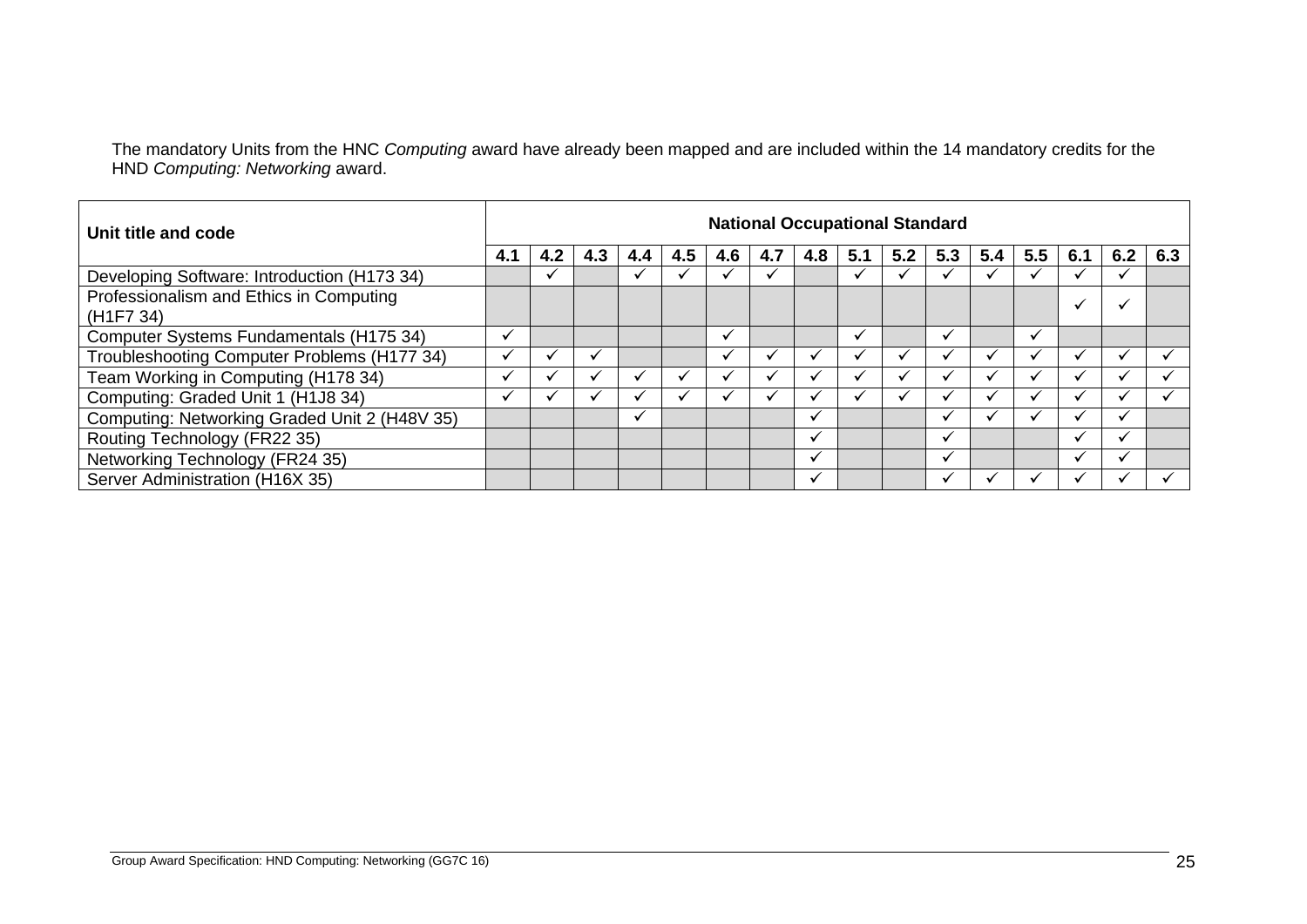<span id="page-27-0"></span>

| Unit<br>code | <b>Unit title</b>                                                    |                        | <b>Communication</b>   | <b>Numeracy</b>        |                                   |                          |                                       | <b>ICT</b>                         |                                   | <b>Problem Solving</b>                |                                          |                                           |  |  | <b>Working with Others</b> |  |
|--------------|----------------------------------------------------------------------|------------------------|------------------------|------------------------|-----------------------------------|--------------------------|---------------------------------------|------------------------------------|-----------------------------------|---------------------------------------|------------------------------------------|-------------------------------------------|--|--|----------------------------|--|
|              |                                                                      | Written                | Oral                   | Using<br>Number        | Using<br>Graphical<br>Information | Accessing<br>Information | Providing/<br>Creating<br>information | <b>Critical</b><br><b>Thinking</b> | <b>Planning and</b><br>Organising | Reviewing<br>and<br><b>Evaluating</b> | Working<br>Co-operatively<br>with Others | Reviewing<br>Co-operative<br>Contribution |  |  |                            |  |
| H17334       | Developing<br>Software:<br>Introduction                              |                        |                        |                        |                                   |                          |                                       | Embedded<br>(SCQF 6)               |                                   |                                       |                                          |                                           |  |  |                            |  |
| H178 34      | <b>Team Working</b><br>in Computing                                  | Signposted<br>(SCQF 6) | Signposted<br>(SCQF 6) |                        |                                   | Embedded<br>(SCQF 6)     | Embedded<br>(SCQF 6)                  |                                    |                                   |                                       | Embedded<br>(SCQF 6)                     | Embedded<br>(SCQF 6)                      |  |  |                            |  |
| H177 34      | Troubleshootin<br>g Computing<br>Problems                            |                        |                        |                        |                                   |                          |                                       | Embedded<br>(SCQF 6)               | Embedded<br>(SCQF 6)              | Embedded<br>(SCQF 6)                  |                                          |                                           |  |  |                            |  |
| H175 34      | Computer<br>Systems<br>Fundamentals                                  |                        |                        | Embedded<br>(SCQF 5)   | Embedded<br>(SCQF <sub>5</sub> )  |                          |                                       |                                    |                                   |                                       |                                          |                                           |  |  |                            |  |
| H1F7 34      | Professionalis<br>m and Ethics<br>in Computing                       | Signposted<br>(SCQF 6) | Signposted<br>(SCQF 6) |                        |                                   | Signposted<br>(SCQF 6)   | Signposted<br>(SCQF 6)                |                                    |                                   |                                       |                                          |                                           |  |  |                            |  |
| FR22 35      | Routing<br>Technology                                                |                        |                        | Signposted<br>(SCQF 6) |                                   |                          |                                       |                                    |                                   |                                       |                                          |                                           |  |  |                            |  |
| FR24 35      | Networking<br>Technology                                             |                        |                        |                        |                                   |                          |                                       | Signposted<br>(SCQF 6)             |                                   |                                       |                                          |                                           |  |  |                            |  |
| H16X 35      | Server<br>Administration                                             | Signposted<br>(SCQF 6) |                        |                        |                                   |                          |                                       |                                    |                                   |                                       |                                          |                                           |  |  |                            |  |
| H48V 35      | <b>HND</b><br>Computing:<br>Networking:<br>Graded Unit 2:<br>Project |                        |                        |                        |                                   |                          |                                       | Embedded<br>(SCQF 6)               | Embedded<br>(SCQF 6)              | Embedded<br>(SCQF 6)                  |                                          |                                           |  |  |                            |  |

# **5.2 Mapping of Core Skills development opportunities across the qualification**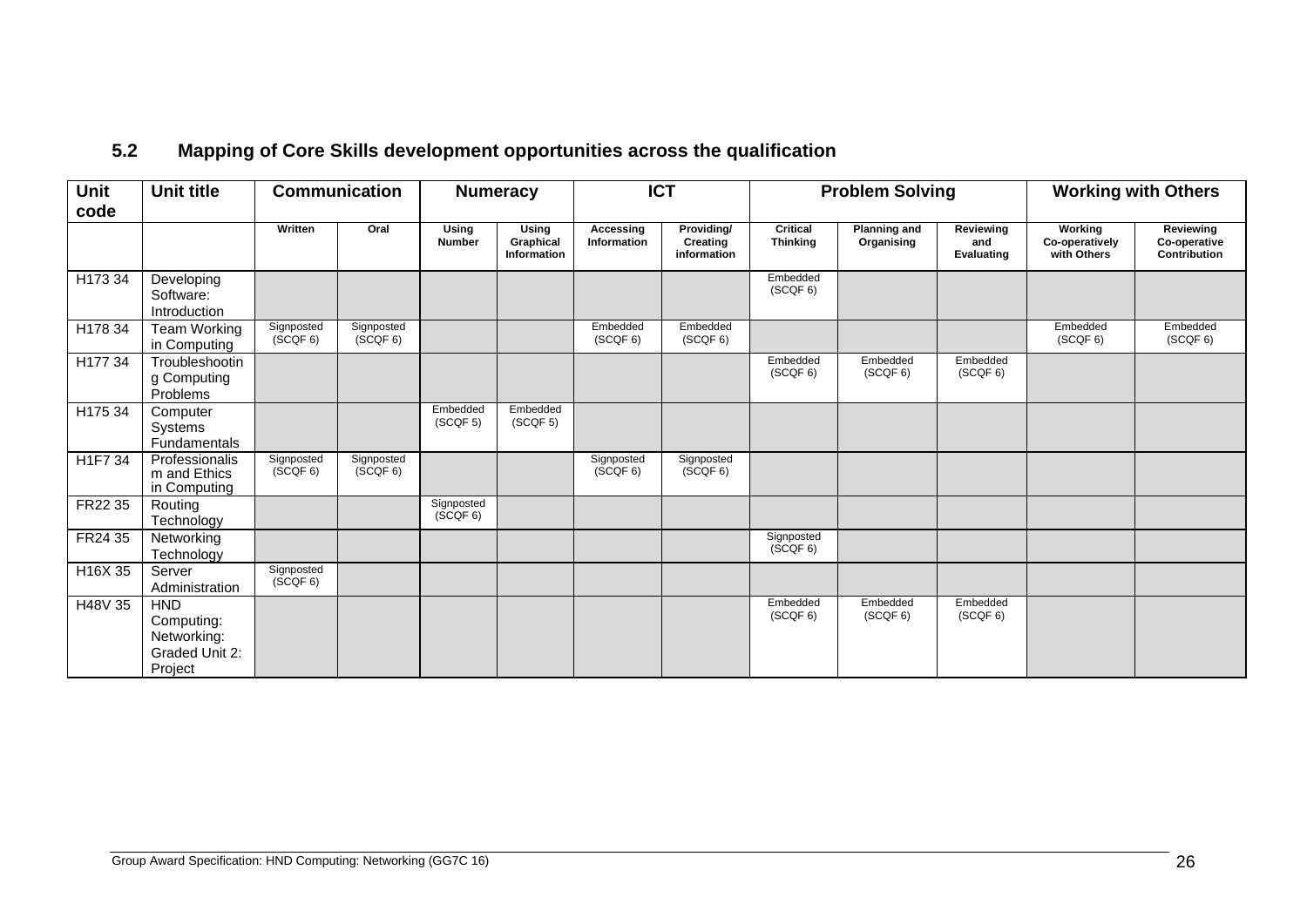## **5.3 Assessment strategy for the qualification**

The Units listed below are the mandatory Units which when added to the mandatory HNC Computing Units form the 14 mandatory credits for the HND Computing: Networking award.

<span id="page-28-0"></span>

| <b>Unit</b>               | <b>Assessment</b>                |                                                                                  |                                                                                                                        |                  |                  |  |  |
|---------------------------|----------------------------------|----------------------------------------------------------------------------------|------------------------------------------------------------------------------------------------------------------------|------------------|------------------|--|--|
|                           | Outcome 1                        | <b>Outcome 2</b>                                                                 | <b>Outcome 3</b>                                                                                                       | <b>Outcome 4</b> | <b>Outcome 5</b> |  |  |
| Networking                |                                  |                                                                                  | Evidence for the Knowledge and Understanding component of the Unit must be produced using a set of 50 multiple-        |                  |                  |  |  |
| Technology                |                                  |                                                                                  | choice/multiple-response questions to assess candidates' capabilities. This should be administered as a single end-of- |                  |                  |  |  |
| (FR24 35)                 | Unit test covering all Outcomes. |                                                                                  |                                                                                                                        |                  |                  |  |  |
|                           |                                  |                                                                                  | Candidates must answer at least 60% of the questions correctly in order to obtain a pass.                              |                  |                  |  |  |
| <b>Routing Technology</b> |                                  |                                                                                  | Evidence for the Knowledge and Understanding component of the Unit must be produced using                              |                  |                  |  |  |
| (FR22 35)                 |                                  |                                                                                  | a set of 50 multiple-choice/multiple-response questions to assess candidates' capabilities. This                       |                  |                  |  |  |
|                           |                                  |                                                                                  | should be administered as a single end-of-Unit test covering all Outcomes.                                             |                  |                  |  |  |
|                           |                                  |                                                                                  | Candidates must answer at least 60% of the questions correctly in order to obtain a pass                               |                  |                  |  |  |
| Server                    |                                  |                                                                                  | Assessment for all Outcomes must be undertaken at the end of the Unit. Candidate capabilities will be examined by 60   |                  |                  |  |  |
| Administration            |                                  |                                                                                  | multiple-choice/multiple-response questions with appropriate sampling of the complete Unit content. Candidates must    |                  |                  |  |  |
| (H <sub>16</sub> X 35)    |                                  | score at least 60% in order to pass the Unit.                                    |                                                                                                                        |                  |                  |  |  |
| <b>HND Computing:</b>     |                                  |                                                                                  | The candidate will be required to provide documentation which supports evidence of the candidate's ability to plan,    |                  |                  |  |  |
| Networking: Graded        |                                  | develop, implement and evaluate technical skills gained throughout there course. |                                                                                                                        |                  |                  |  |  |
| Unit 2 (H48V 35)          |                                  |                                                                                  |                                                                                                                        |                  |                  |  |  |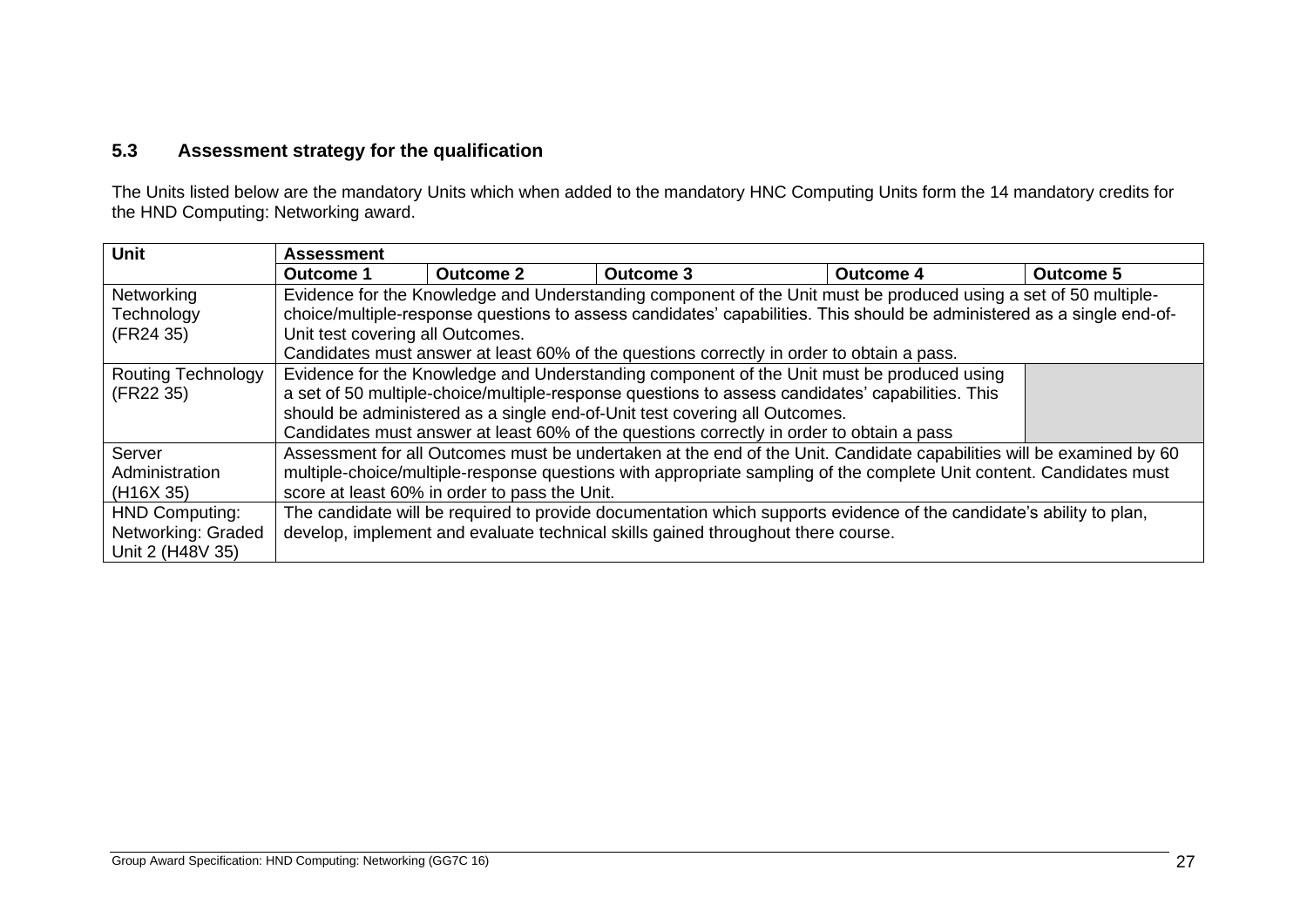# <span id="page-29-0"></span>**6 Guidance on approaches to delivery and assessment**

One of the main aims of the new HND *Computing: Networking* award has been to reflect in its framework the significant technology developments that are taking place in the field of ICT in areas such as security, cloud computing, convergence of communications & IT and the real world web.

These developments are changing the skill requirements for IT staff<sup>12</sup>, even in small organisations, and this is being reflected in the posts being advertised in IT sector employment agencies and in the portfolios of HE institutes offering related degree programmes.

An overarching aim of the revised HNC *Computing* and associated HND awards is to maximize the learning and teaching component of Unit delivery and correspondingly reduce the amount of time spent on assessment.

One possible approach to delivery would be to cluster associated technologies or Units and deliver these within a common teaching block/semester. This would afford the opportunity to sequence or integrate teaching of complementary or related Units creating building blocks of learning. In addition this would also allow for possible crossassessment and integration of assessment between Units hence reducing overall assessment burden.

Where appropriate and practical this approach is to be encouraged. In addition to impacting significantly on business processes and practices, these same developments in ICT are impacting on pedagogy. Use of social networking tools and delivery of learning resources to personal internet technologies such as tablet computers and smartphones should be employed in addition to traditional classroom based teaching in order to allow for more flexibility and fluidity in learning activities<sup>13</sup>.

A feature of the new HND *Computing: Networking* award is the significant additional theoretical content introduced within new Units such as Cloud Computing, Convergence Technologies, Intrusion Prevention Systems and Mobile Technology. Additionally a significant number of the existing and new Units are assessed by MCSA/MCMA methods. These assessment methods offer significant opportunities for e-assessment in both formative and summative assessment as well as opportunities to expose candidates to assessment methods undertaken in vendor related certification examinations.

Needless to say, delivery of these Units poses challenges to centres in relation to tutor skillsets and potential resources required. Significant planning for CPD and IT resourcing should be undertaken prior to the adoption of this award.

A further aim of the new HNC *Computing* and related HND awards is to allow centres a high degree of flexibility in the options available to them in order that they could tailor delivery to their own specialisms, HE articulation options and potential needs of local employers. This will be expanded upon in the following section.

<sup>12</sup> IDC Cloud Computing's role in job creation

<sup>13</sup> Open University Innovation Report 1 – Innovating Pedagogy 2012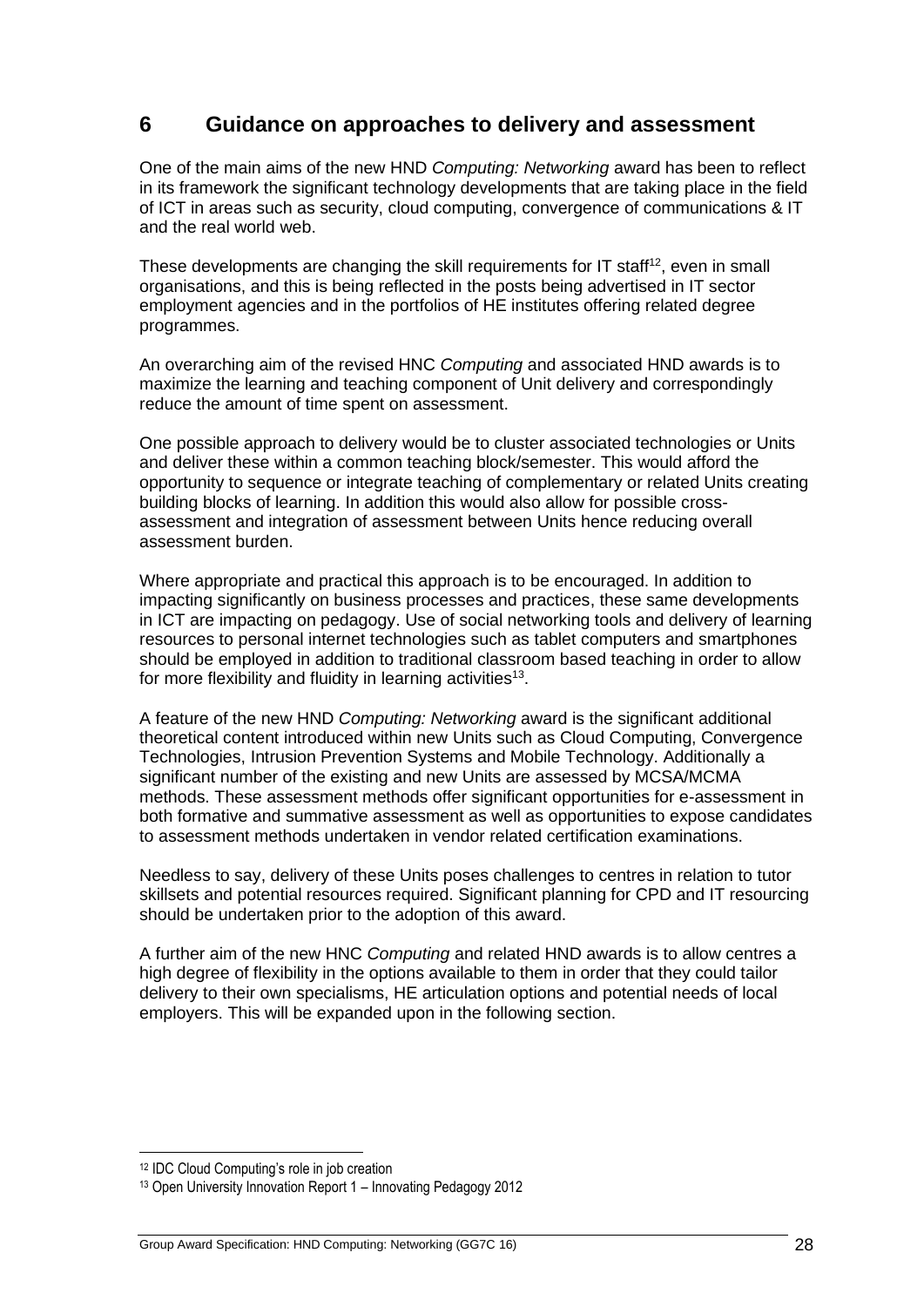## <span id="page-30-0"></span>**6.1 Sequencing/integration of Units**

The new awards have been structured to allow a significant degree of flexibility to centres in their choice and sequencing of Units while retaining the core theme of the individual awards.

Given that the HNC Computing is a 12 credit award and that, anecdotally, a significant percentage of HNC students progress to the second year of an associated HND award it would be advisable to schedule Year 1 delivery to at least offer the option of a relevant additional three credits to accommodate this scenario.

Consequentially this raises the potential for a number of possible approaches to delivery, namely:

- Generic HNC which articulates to two or more of the HND *Computing* awards
- ◆ Networking oriented HNC leading to Year 2 of the award

In practice the various permutations of the above will be dictated by numerous factors including the size of the Year 1 cohort and the availability of resources.

Where possible, learners should complete a SCQF level 7 Unit before undertaking an associated SCQF level 8 Unit. It is recommended that where possible assessments should be integrated to reduce the assessment load.

The following table shows a sample HND *Computing: Networking* schedule of delivery: The schedule suggested below, is based upon a 2 Year course with each year comprising of 3 semesters. Note that centres are free to devise their own alternative course plans:

Note that Year 1 is predominantly populated with SCQF level 7 Units and Year 2 with SCQF level 8 Units.

| Year 1                                                        |                      |                         | Year <sub>2</sub>                                      |                      |                                |
|---------------------------------------------------------------|----------------------|-------------------------|--------------------------------------------------------|----------------------|--------------------------------|
| <b>Trimester 1</b>                                            | <b>SCQF</b><br>level | <b>Credit</b><br>Rating | <b>Trimester 1</b>                                     | <b>SCQF</b><br>level | <b>Credit</b><br>Rating        |
| Developing Software<br>Introduction (H173 34)                 | 7                    | 1                       | Switching Technology<br>(FR23 35)                      | 8                    | 2                              |
| <b>Computer Systems</b><br>Fundamentals (H175 34)             | $\overline{7}$       | 1                       | <b>Server Administration</b><br>(H <sub>16</sub> X 35) | 8                    | $\mathfrak{p}$                 |
| Configuring a Desktop<br><b>Operating System</b><br>(FK89 34) | $\overline{7}$       | 2                       | Mobile Technology (H17R 35)                            | 8                    | 1                              |
| Networking Technology<br>(FR24 35)                            | 8                    | 2                       |                                                        |                      |                                |
| Team Working in Computing<br>(H <sub>178</sub> 34)            | $\overline{7}$       | 1                       |                                                        |                      |                                |
| <b>Trimester 2</b>                                            | <b>SCQF</b><br>level | <b>Credit</b><br>Rating | <b>Trimester 2</b>                                     | <b>SCQF</b><br>level | <b>Credit</b><br><b>Rating</b> |
| Database Design<br><b>Fundamentals</b><br>(DV6E 34)           | $\overline{7}$       | 1                       | Internetworking Technology<br>(FR25 35)                | 8                    | 2                              |
| <b>Troubleshooting Computer</b><br>Problems (H177 34)         | $\overline{7}$       | 1                       | <b>Network Security Concepts</b><br>(HT9G 34)          | $\overline{7}$       | 2                              |
| Configuring a Desktop<br><b>Operating System</b><br>(FK89 34) | 7                    | 2                       | Intrusion Prevention Systems<br>(H <sub>17</sub> M 34) | $\overline{7}$       | 1                              |
| Professionalism and Ethics in                                 | $\overline{7}$       | 1                       |                                                        |                      |                                |
| Computing (H1F7 34)                                           |                      |                         |                                                        |                      |                                |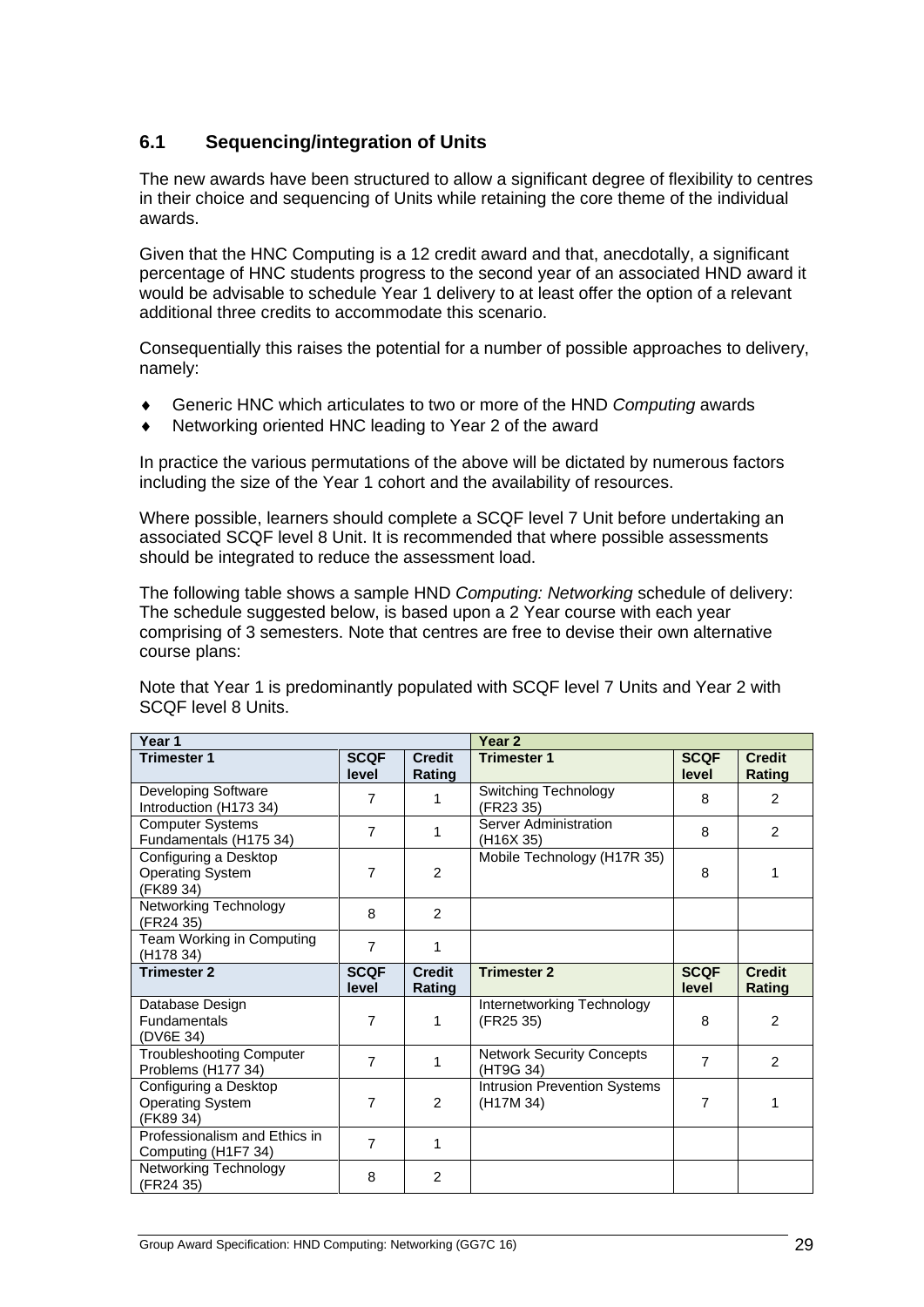| <b>Trimester 3</b>                                                        | <b>SCQF</b><br>level | <b>Credit</b><br><b>Rating</b> | <b>Trimester 3</b>                                    | <b>SCQF</b><br>level | <b>Credit</b><br><b>Rating</b> |
|---------------------------------------------------------------------------|----------------------|--------------------------------|-------------------------------------------------------|----------------------|--------------------------------|
| Troubleshooting a Desktop<br>Operating System (FK8A 34)                   |                      |                                | HND Computing: Networking:<br>Graded Unit 2 (H48V 35) |                      |                                |
| <b>HNC Computing: Graded Unit</b><br>1 (H <sub>1</sub> J <sub>8</sub> 34) |                      |                                | Convergence Technologies<br>(H <sub>17</sub> G 35)    |                      |                                |
| Routing Technology<br>(FR22 35)                                           | 8                    |                                | Cloud Computing (H179 34)                             |                      |                                |

## <span id="page-31-0"></span>**6.2 Recognition of Prior Learning**

SQA recognized that learners gain knowledge and skills acquired through formal, nonformal and informal learning contexts.

In some instances, a full Group Award may be achieved through the recognition of prior learning. However, it is unlikely that a learner would have the appropriate prior learning and experience to meet all the requirements of a full Group Award.

The recognition of prior learning may **not** be used as a method of assessing in the following types of Units and assessments:

- ◆ HN Graded Units
- Course and/or external assessments
- Other integrative assessment Units (which may or not be graded)
- Certain types of assessment instruments where the standard may be compromised by not using the same assessment method outlined in the Unit
- Where there is an existing requirement for a licence to practice
- Where there are specific Health and Safety requirements
- Where there are regulatory, professional or other statutory requirements
- Where otherwise specified in an assessment strategy.

More information and guidance on the *Recognition of Prior Learning* (RPL) may be found on our website **[www.sqa.org.uk](http://www.sqa.org.uk/)**

The following sub-sections outline how existing SQA Unit(s) may contribute to this Group Award. Additionally, they also outline how this Group Award may be recognized for professional and articulation purposes.

#### <span id="page-31-1"></span>**6.2.1 Articulation and/or progression**

This award has been designed to allow centres to forge a range of articulation routes to a wide range of degree courses at universities throughout Scotland. Some articulation routes are likely to require centres to select specific Units from the optional lists. For example, articulation to the  $2<sup>nd</sup>$  year of the more traditional Universities such as the University of Strathclyde and the University of Glasgow might well require candidates to have achieved a certain level of Mathematics. In a similar vein direct entry to some third year courses might require some exposure to database development which could be achieved by adopting the Relational Database Management Systems Unit.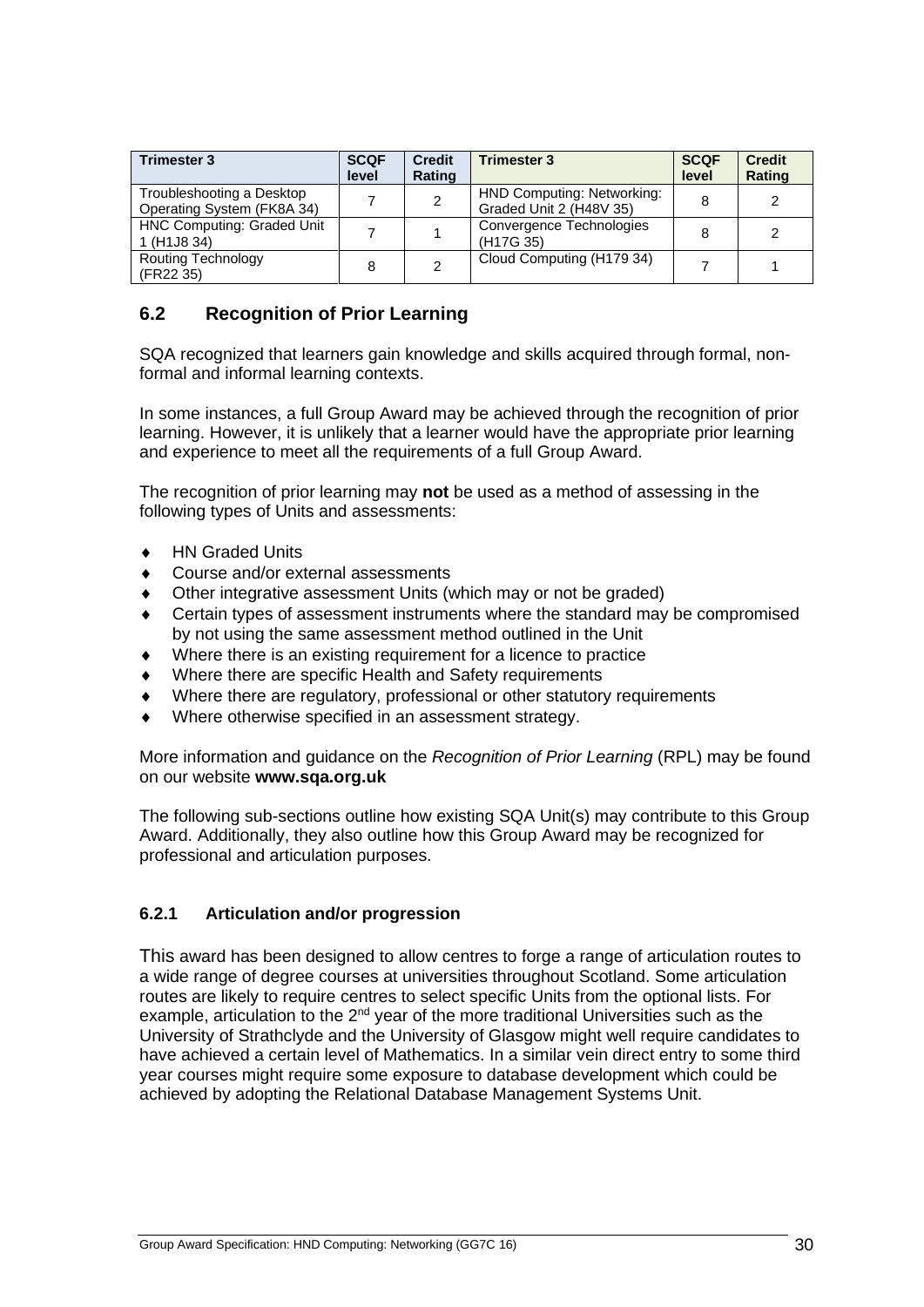

The following diagram illustrates one particular progression path for this award.

The existing HND *Computer Networking and Internet Technology* award articulates to a range of degree courses at a variety of universities. In some instances individual colleges have specific articulation arrangements with particular universities.

Although at this stage no formal articulation agreements can be agreed for the proposed award, informal consultations between the lead developer and a small range of universities have indicated that similar articulation pathways are likely to be agreed with regard to the new award.

| <b>Institute</b>  | Degree Programme                                               | <b>Entry</b><br><b>Point</b> | <b>Conditions</b>                                                                                                                                                        |
|-------------------|----------------------------------------------------------------|------------------------------|--------------------------------------------------------------------------------------------------------------------------------------------------------------------------|
| <b>UWS</b>        | <b>BSc Business Technology</b>                                 | Year 3                       | HND in related IT area                                                                                                                                                   |
|                   | <b>BSc Computer Networking</b>                                 | Year 3                       | HND in Computing (including CCNA)                                                                                                                                        |
|                   | <b>BSc Information Technology</b>                              | Year 3                       | HND in related IT area                                                                                                                                                   |
| GCU <sup>14</sup> | <b>BEng Networked Systems</b><br>Engineering                   | Year <sub>3</sub>            | HND in related area with A pass in<br>Graded Unit 2                                                                                                                      |
|                   | <b>BEng Digital Security, Forensics</b><br>and Ethical Hacking | Year 2                       | HND in related area with A pass in<br>Graded Unit 2                                                                                                                      |
|                   | <b>BSc Cyber Security &amp; Networks</b>                       | Year 3                       | HND in related area with A pass in<br>Graded Unit 2                                                                                                                      |
| Napier            | <b>BEng Computer Systems and</b><br><b>Networks</b>            | Stage 3                      | Direct entry into Stage 3 with a<br>sufficient pass mark in the Graded<br>Unit                                                                                           |
|                   | BEng Computer Security and<br><b>Forensics</b>                 | Stage 3                      | Direct entry into Stage 3 with a<br>sufficient pass mark in the Graded<br>Unit and having undertaken relevant<br>Units related to digital forensics<br>during the course |

A list of potential articulation routes are shown below:

<sup>14</sup> GGAP funded activity mapping new award to relevant GCU awards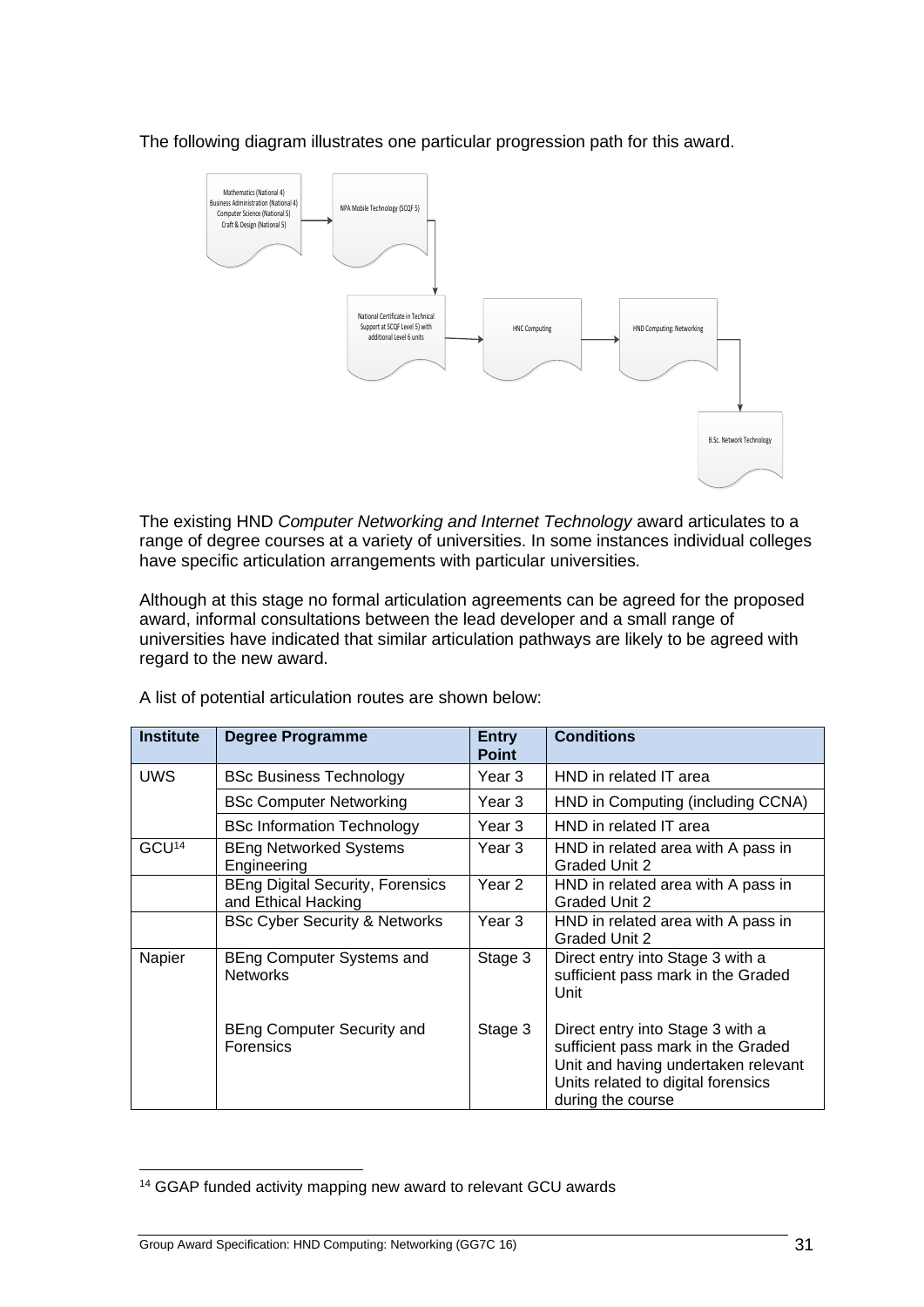#### <span id="page-33-0"></span>**6.2.2 HN Enhancement Project**

The most popular destination for graduates from this award is university.

SQA has recently received money from the *Scottish Funding Council* to improve articulation from college to university. It was agreed that a new project 'HN Enhancement' would commence where the primary aim would be to identify whether and what enhancements might be necessary to improve articulation between college HN programmes and university degree courses.

The project will explore four subject areas, one of which is Computing, to see how the existing awards can be improved to make the transition from college to university easier for students.

As part of the project, a Qualification Review Team (QRT) for the area of Computing has been formed consisting of college and university representation (including the Open University). Their role is to look at the structure, contents, assessment and supporting guidance to see if some or all of these can be improved to support articulation.

The project has six defined objectives. These are:

- 1 Undertake initial scoping work to:
	- ◆ identify good practice and barriers to articulation in SQA HN qualifications.
	- $\bullet$  identify and consider the broader implications of enhancements across the sectors.
	- identify and consider policy and guidance activity required to support the above.
- 2 Establish Qualification Review Teams to explore the above in the context of each subject pilot area.
- 3 Develop supporting guidance for any new approaches to HN development and/or assessment where required.
- 4 Consider alignment in relation to degree-level assessment structures.
- 5 Undertake restricted pilot activity over an agreed period of time.
- 6 Evaluate the impact of the changes and decide on roll-out to more or all SQA HN Qualifications.

This project is on-going. A QRT for Computing has been formed and the first meeting has taken place. At the time of writing, it is likely that additional assessments and guidance will be produced for this award to aid articulation between college and university.

Whatever enhancements are approved and developed, these will be piloted from August 2013.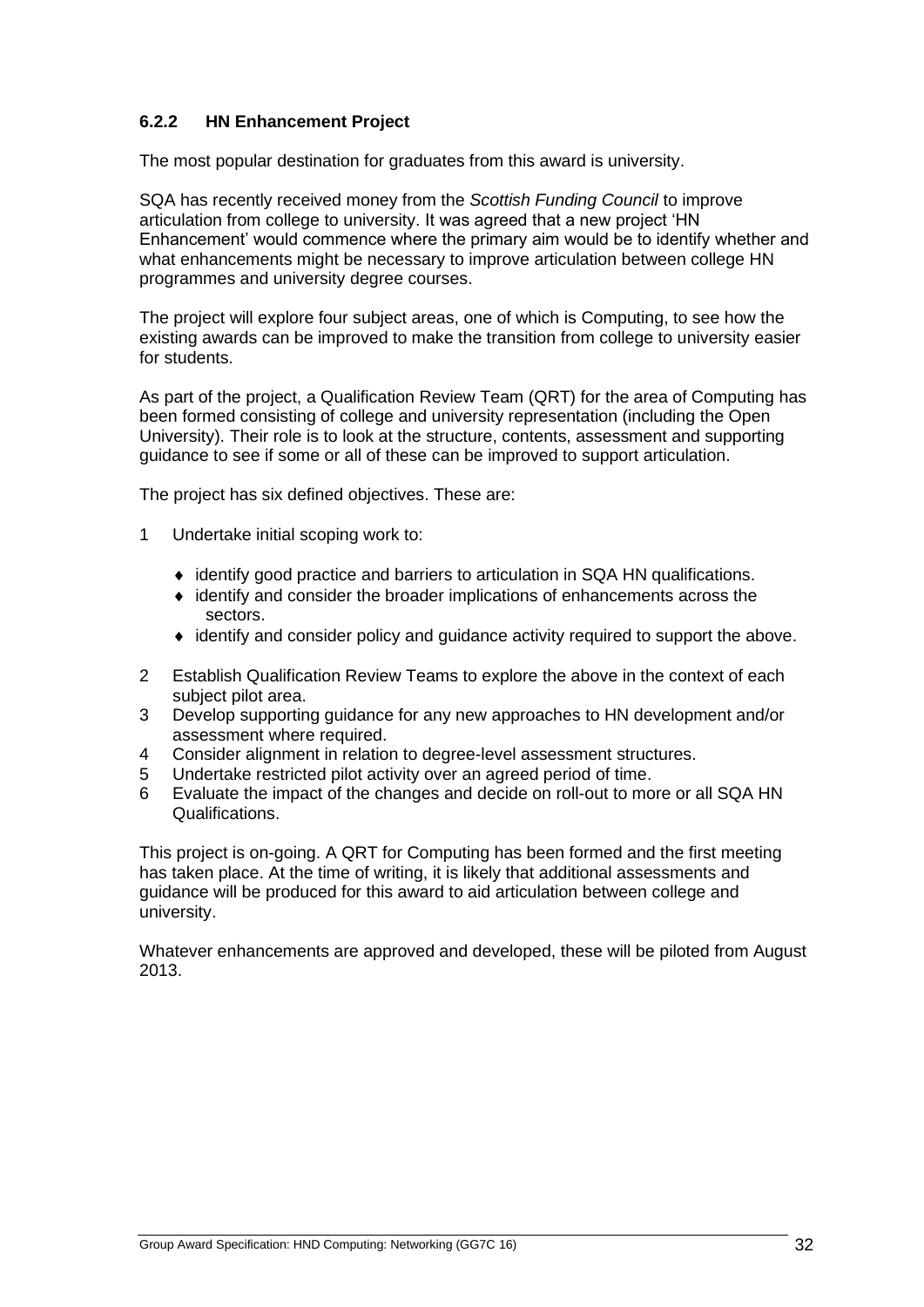#### <span id="page-34-0"></span>**6.2.3 Professional recognition**

There are two professional bodies associated with this development:

- 1 E-Skills UK
- 2 British Computer Society.

*E-Skills UK* is the Sector Skills Council with special responsibility for the IT sector. The Director of Qualifications (Chris Morrow) is a member of the Sector Panel for Computing & IT.<sup>15</sup> This development has been discussed at Sector Panel on several occasions. Separately from this, E-Skills has been kept abreast of developments on an on-going basis. The current draft proposals are with E-Skills for their comment.<sup>16</sup>

The validation panel includes an ex-member of E-Skills UK, who maintains links with that organisation.

The *British Computer Society* (also known as *The Chartered Institute for IT*) is the main professional body for the subject area. BCS also has representation on the Sector Panel. No formal accreditation between this award and BCS is proposed. However, an indication of that organisation's broad support for the award is currently being sought.

The Sector Panel for Computing & IT includes a wide range of professional representation (in additional to E-Skills and BCS), including:

- ◆ Scotland IS
- Skills Development Scotland
- **Cisco**
- Microsoft
- **Oracle**

This award has been considered by the Panel on several occasions during its inception and development, and the Panel has expressed its support for it on each occasion.

#### <span id="page-34-1"></span>**6.2.4 Transitional Arrangements**

HN awards in Computing have a long tradition of providing detailed guidance on credit transfer between existing and new awards.<sup>17</sup> This is done, at the request of centres and External Verifiers, to ensure consistency between centres. Credit transfer tables have been provided in this subject area since 1995. However, final decisions relating to credit transfer lies with centres.

Section 6.2.5 has been populated with equivalent Units which have been approved by an External Verifier. The External Verifier uses specific criteria to determine when two Units are equivalent and one can provide credit for another. Many of the 'new' (2011/12) Units in this table are revisions of the 'old' (2004/5) Units, making credit transfer more credible and easier to identify.

#### **Units within computing related frameworks prior to 2004 are not eligible for credit transfer into the new framework due to the importance of contemporary skills in**

<sup>&</sup>lt;sup>15</sup> The Sector Panel is a long-standing SQA committee, which aims to capture external stakeholder input for planning and development purposes.

<sup>&</sup>lt;sup>16</sup> E-Skills does not guarantee to provide feedback on qualification proposals to awarding bodies. This may or may not be provided based on available capacity.

<sup>&</sup>lt;sup>17</sup> Standard SQA policy is to permit centres to decide on credit transfer.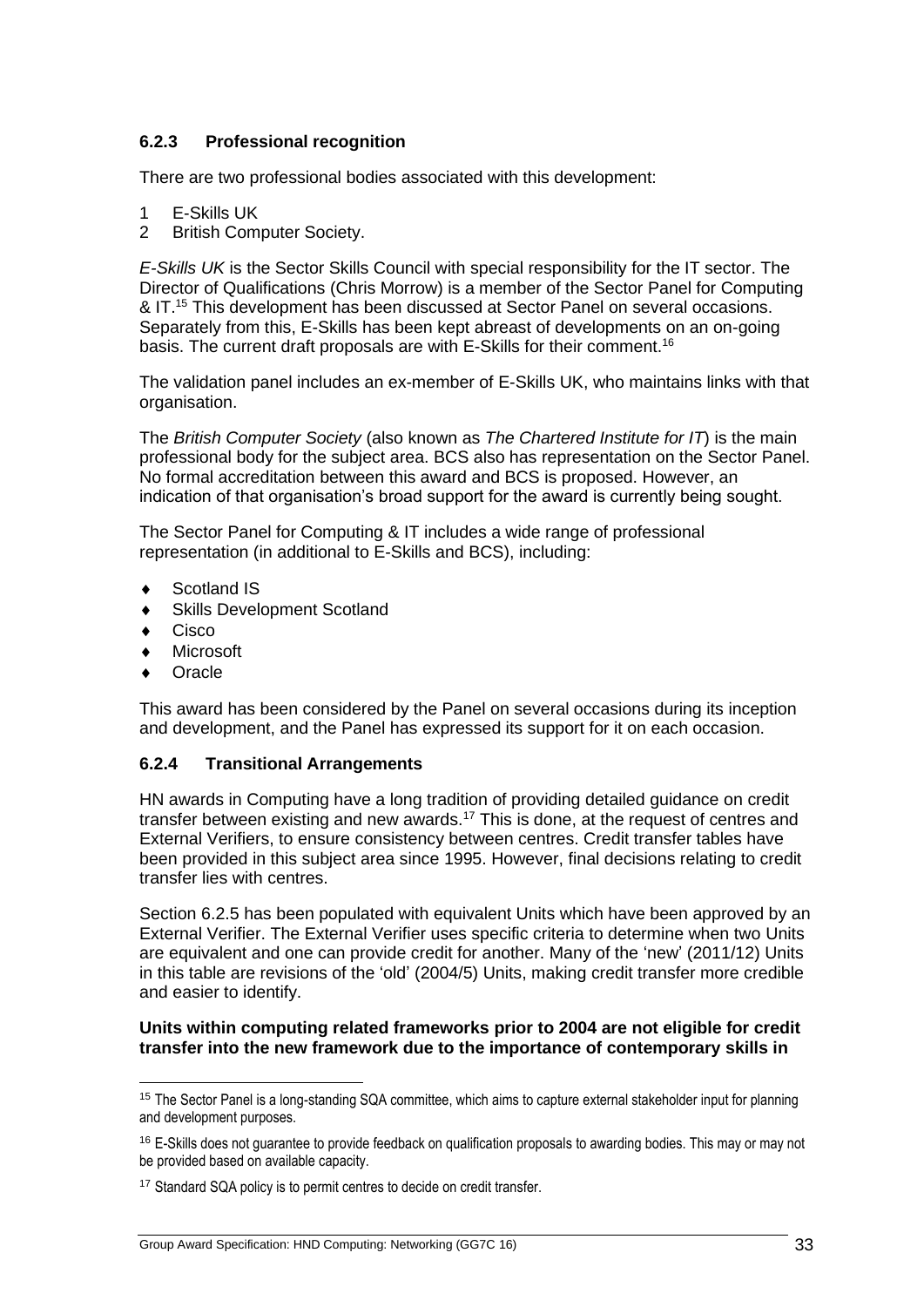**this sector.**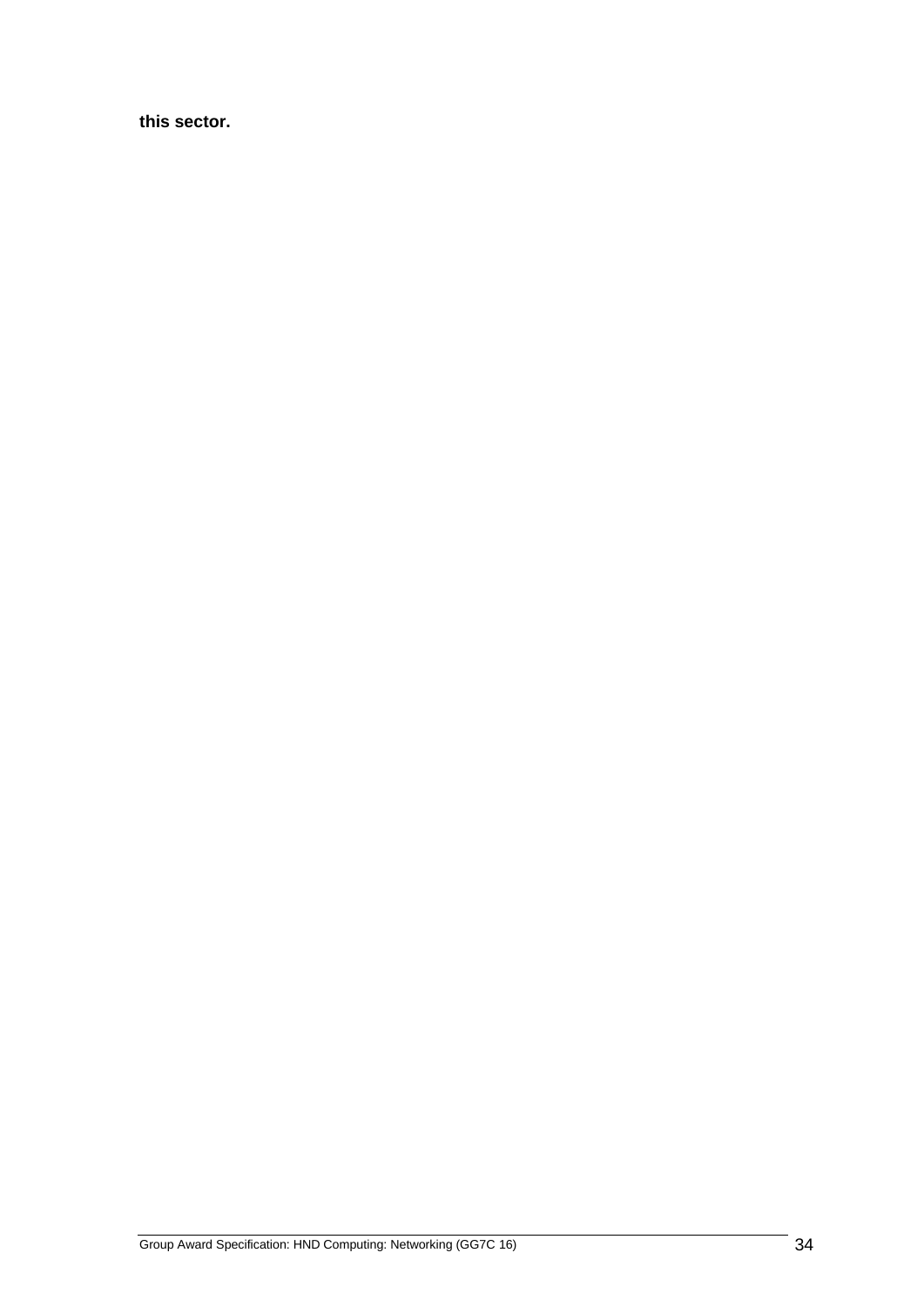#### <span id="page-36-0"></span>**6.2.5 Credit transfer**

HNC *Computing* was validated by SQA in December 2011 and HND *Computing* awards are due for validation in December 2012. These courses will replace a number of older Group Awards including:

| G7GL 15 | <b>HNC Computing</b>                                   |
|---------|--------------------------------------------------------|
| G7DX 15 | <b>HNC Computer Networking</b>                         |
| G7DY 16 | <b>HND Computer Networking and Internet Technology</b> |
| G7TT 16 | <b>HND Computing: Software Development</b>             |
| G7TR 16 | <b>HND Computing: Technical Support</b>                |
|         |                                                        |

These Group Awards have been available since 2004/5 and themselves replaced older Group Awards, dating back to 2001. This section covers **full** credit transfer from Units in the 2004/5 Group Awards to Units in the 2012 Group Awards.

When new Group Awards are introduced, students often wish to transfer between the old and the new frameworks. For example, they may have started on an HNC under an older framework and wish to complete their HND on the new framework, or they may have completed Units some time ago and wish to use these as part of an HNC or HND under the new framework.

To assist in this process, SQA normally provides centres with guidance on Credit Transfer between the old and the new frameworks. SQA have clear criteria for deciding if two syllabuses are equivalent. All the following criteria must be satisfied if full credit transfer is to be recognised between both syllabuses:

- 1 *The syllabuses have the same SCQF levels.*
- The syllabuses have the similar credit values (or equivalent).
- 3 The syllabuses are equivalent in terms of Core Skill coverage.
- 4 The syllabuses relate to the same subject area and the main topics are common to both.
- 5 The syllabuses present a similar level of cognitive demand.
- 6 The syllabuses encompass similar skill-sets.
- 7 The syllabuses are contemporary in terms of terminology, techniques and technology.
- 8 Employers, admission officers and other users would perceive both syllabuses as broadly equivalent.
- 9 The assessment demands are similar in terms of candidate activity and Performance Criteria, or candidates would be equally likely to pass both assessments.
- 10 Special conditions (where they exist) are applicable to both syllabuses.

This guidance is of an advisory nature. **The final decision on whether or not to grant credit transfer must be made by the centre and is subject to external moderation.** However, external moderators are unlikely to raise objections to any credit transfer based on the advice given here.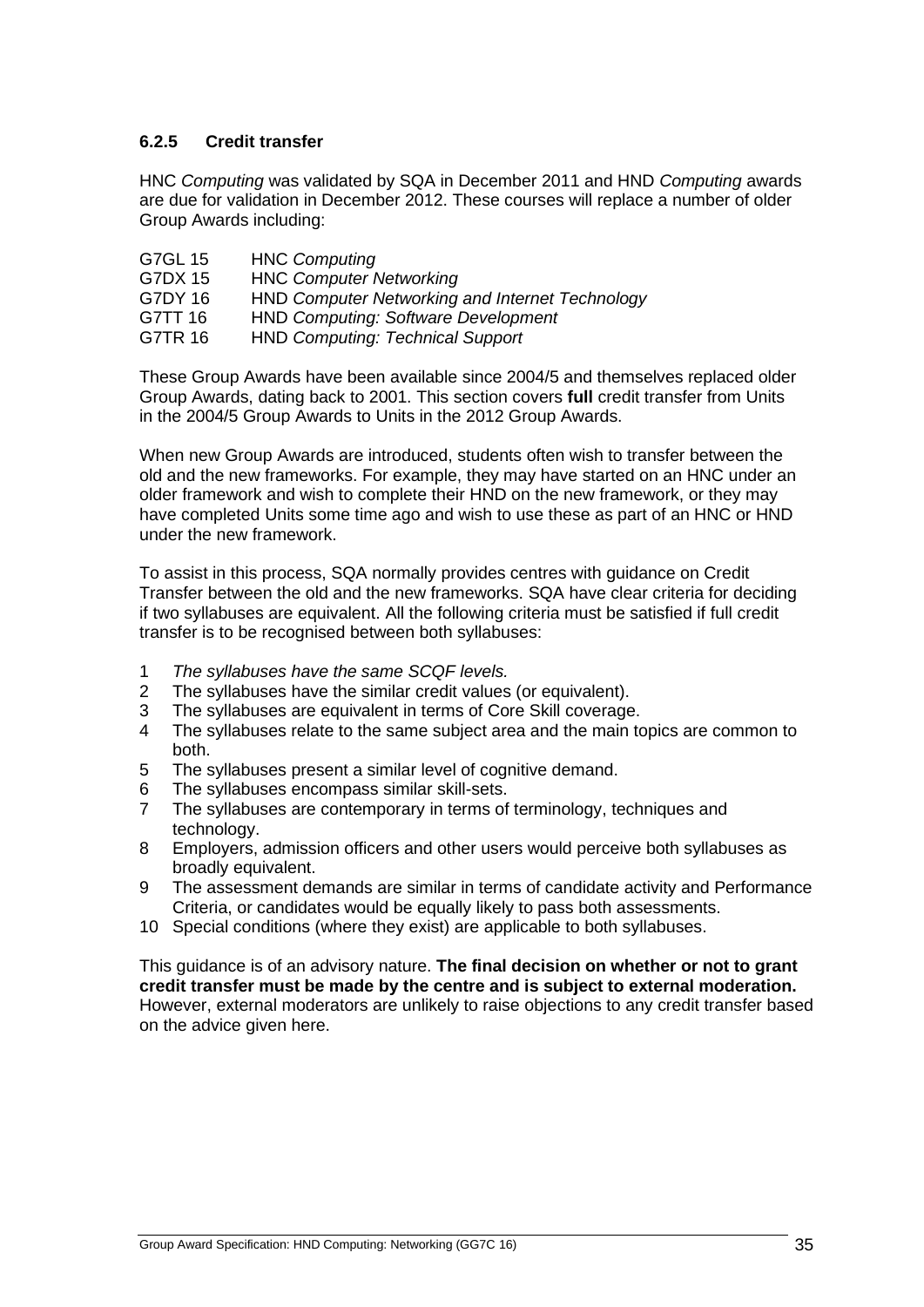|                           | <b>2004/5 GROUP AWARD UNITS</b>                                                         | <b>2012 GROUP AWARD UNITS</b>    |                                                                    |  |  |
|---------------------------|-----------------------------------------------------------------------------------------|----------------------------------|--------------------------------------------------------------------|--|--|
| <b>Unit No</b>            | Unit title                                                                              | <b>Unit No</b>                   | Unit title                                                         |  |  |
| <b>DF9M 34</b>            | <b>Client Operating System</b>                                                          | <b>H1EM 34</b>                   | <b>Client Operating Systems</b>                                    |  |  |
| <b>DH2Y 34</b>            | Computer Hardware: Hardware<br>Installation and Maintenance                             | <b>H1FY 34</b>                   | Computer Hardware: Hardware<br>Installation and Maintenance        |  |  |
| F1XA 34                   | Computing: PC Hardware and Operating<br><b>System Essentials</b>                        | H17E 34                          | Computing: PC Hardware and<br><b>Operating Systems Essentials</b>  |  |  |
| F1X9 34                   | Computing: PC Hardware and Operating<br><b>System Support</b>                           | H17F 34                          | Computing: PC Hardware and<br><b>Operating Systems Support</b>     |  |  |
| DH36 34                   | Computing: Graded Unit 1 (Exam)                                                         | H <sub>1</sub> J <sub>8</sub> 34 | Computing: Graded Unit 1 (Exam)                                    |  |  |
| DH37 34                   | Information Technology: Information<br><b>Systems and Services</b>                      | H <sub>1</sub> G <sub>0</sub> 34 | IT: Information Systems & Services                                 |  |  |
| DM30 35                   | Project Management 1                                                                    | H <sub>17</sub> D <sub>34</sub>  | Computing: Introduction to Project<br>Management                   |  |  |
| DH31 34                   | Computer Networks: Building Local Area<br><b>Networks</b>                               | H17C 34                          | <b>Computer Networks: Building Local</b><br><b>Area Networks</b>   |  |  |
| D75V 35                   | <b>Computer Networks: Network</b><br>Technology and Data Communications                 | H <sub>16</sub> V <sub>35</sub>  | Network Technology and Data<br>Communications                      |  |  |
| DH32 35                   | Software Development: Developing for<br>the World Wide Web                              | H1J9 35                          | Software Development: Developing<br>Websites for Multiplatform Use |  |  |
| <b>DH2X 34</b>            | <b>Providing Support to Users</b>                                                       | H17T 34                          | <b>Providing Support to Users</b>                                  |  |  |
| DH3D 35/<br>FE77 35       | Software Development Relational<br>Database Systems                                     | H <sub>16</sub> W <sub>35</sub>  | Relational Database Management<br>Systems                          |  |  |
| D76V 35                   | Software Development Object Oriented<br>Programming                                     | H171 35                          | Software Development: Object<br><b>Oriented Programming</b>        |  |  |
| <b>DH3F 34</b>            | <b>Systems Development: Introduction</b>                                                | H <sub>180</sub> 34              | Systems Development: Introduction                                  |  |  |
| <b>DN4N 35</b>            | <b>Computing: Software Development:</b><br>Graded Unit 2 (Project)                      | H48W 35                          | Computing: Software Development:<br>Graded Unit 2 (Project)        |  |  |
| <b>DN4P 35</b>            | <b>Computing: Technical Support: Graded</b><br>Unit 2 (Project)                         | H48X 35                          | <b>Computing: Technical Support:</b><br>Graded Unit 2 (Project)    |  |  |
| <b>DG0H 35</b>            | <b>Computer Networking and Internet</b><br>Technology: Graded Unit 2 (Project)          | H48V 35                          | <b>HND Computing: Networking</b><br>Graded Unit 2 (Project)        |  |  |
| F0N0 35                   | Professional Issues in Computing                                                        | H1F7 34                          | Professionalism and Ethics in<br>Computing                         |  |  |
| DH21 34<br>D75X 34        | Working Within a Project Team AND<br>Information Technology: Applications<br>Software 1 | H178 34                          | Team Working in Computing                                          |  |  |
| <b>DH2T 34</b><br>DH33 34 | Computer Architecture 1 AND<br><b>Computer Operating Systems 1</b>                      | H175 34                          | <b>Computer Systems Fundamentals</b>                               |  |  |
| F6BV 35                   | Human Computer Interface                                                                | H17L 34                          | Human Computer Interaction                                         |  |  |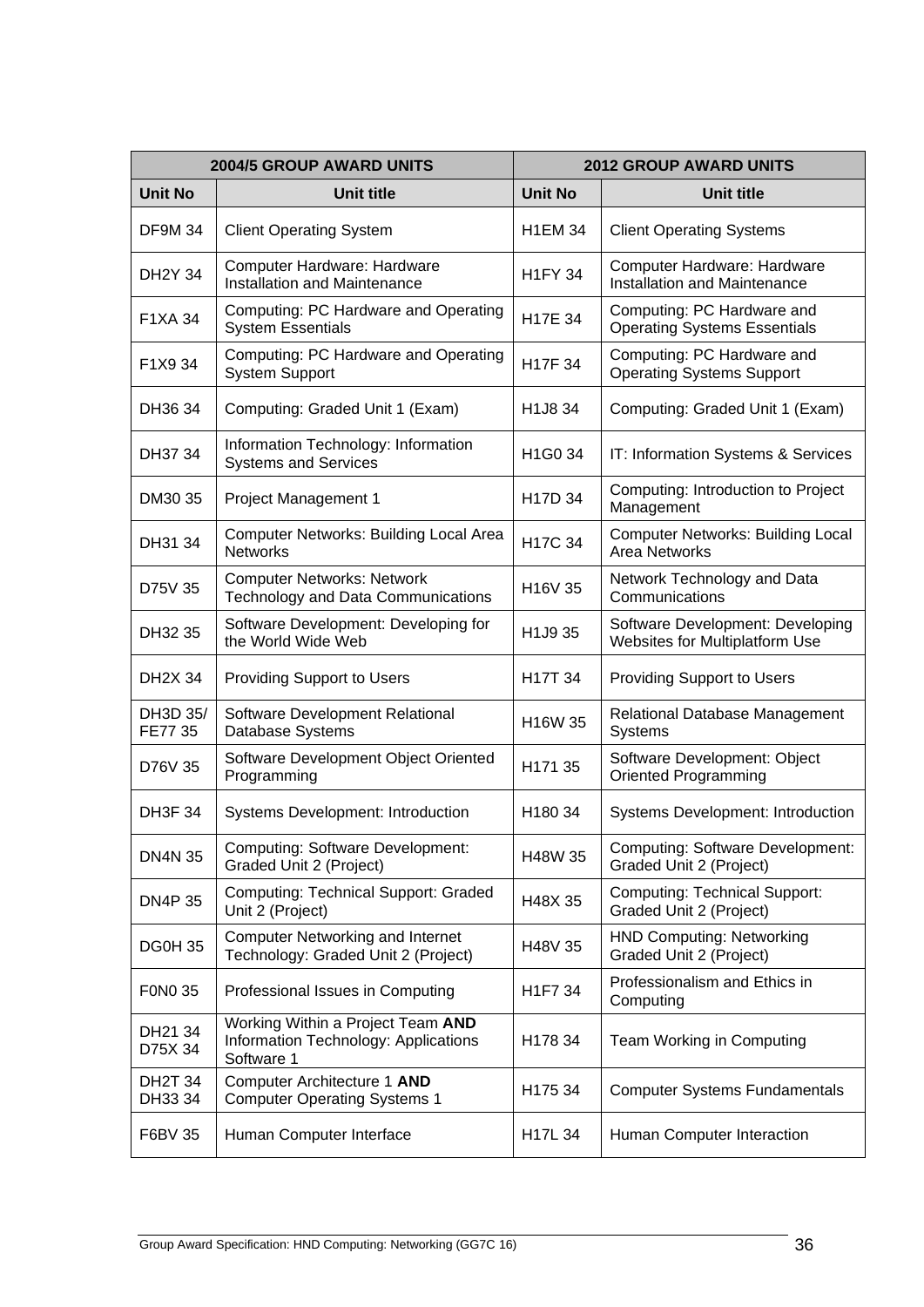|                | <b>2004/5 GROUP AWARD UNITS</b>                                                | <b>2012 GROUP AWARD UNITS</b> |                                                             |  |  |
|----------------|--------------------------------------------------------------------------------|-------------------------------|-------------------------------------------------------------|--|--|
| <b>Unit No</b> | Unit title                                                                     | <b>Unit No</b>                | Unit title                                                  |  |  |
| D59P 34        | <b>Network Concepts</b>                                                        | H <sub>17</sub> S 34          | <b>Network Concepts</b>                                     |  |  |
| DG02 34        | <b>Security Concepts</b>                                                       | <b>HT9G 34*</b>               | <b>Network Security Concepts</b>                            |  |  |
| <b>DM3H 35</b> | <b>Systems Development: Object Oriented</b><br>Design                          | H172 35                       | Systems Development: Object<br>Oriented Analysis and Design |  |  |
| DG07 34        | <b>Mail Server Administration</b>                                              | <b>H17N 34</b>                | Mail Server Management                                      |  |  |
| D75V 35        | <b>Computer Networks: Network</b><br><b>Technology and Data Communications</b> | H <sub>17</sub> A 34          | <b>Computer Networking</b><br><b>Fundamentals</b>           |  |  |

## <span id="page-38-0"></span>**6.3 Opportunities for e-assessment**

The Units in this award offer numerous opportunities for e-assessment ranging from the more obvious objective question based closed-book assessments to the use of eportfolios and video for some of the open-book assessments. It is also possible to use social media software to record and facilitate group work where appropriate. Each Unit specification includes suggestions of how e-assessments might be used effectively.

Some SQA Units already have assessment banks developed SOLAR (**www.sqasolar.org.uk**) and centres are encouraged to use these where appropriate.

As part of an assessment strategy, centres are encouraged to investigate the option of eassessment to support the programme. E-assessment may take a number of forms, and while it may be feasible in the future to conduct all assessment in an on-line format, currently some formats are more amenable to e-assessment than others.

The most obvious format is that of objective tests, eg multiple-choice or short-response tests, and some SQA Units already have an Evidence Requirement mandating the use of this type of test.

There is considerable scope for the use of e-assessment within and between the Units in the new framework. Many of the existing Units inherited from the previous framework have historically been mapped to vendor curricula and their assessment methodologies have emulated their vendor counterparts.

Consequently there already exists considerable resources and experience in deploying tools such as SQA SOLAR in assessing Unit Outcomes.

Given the wealth of published research on e-assessment there are undoubtedly further opportunities to broaden the use of e-assessment within the new award.

Below is a sample of Units within the Group Award where e-assessment may readily be adopted: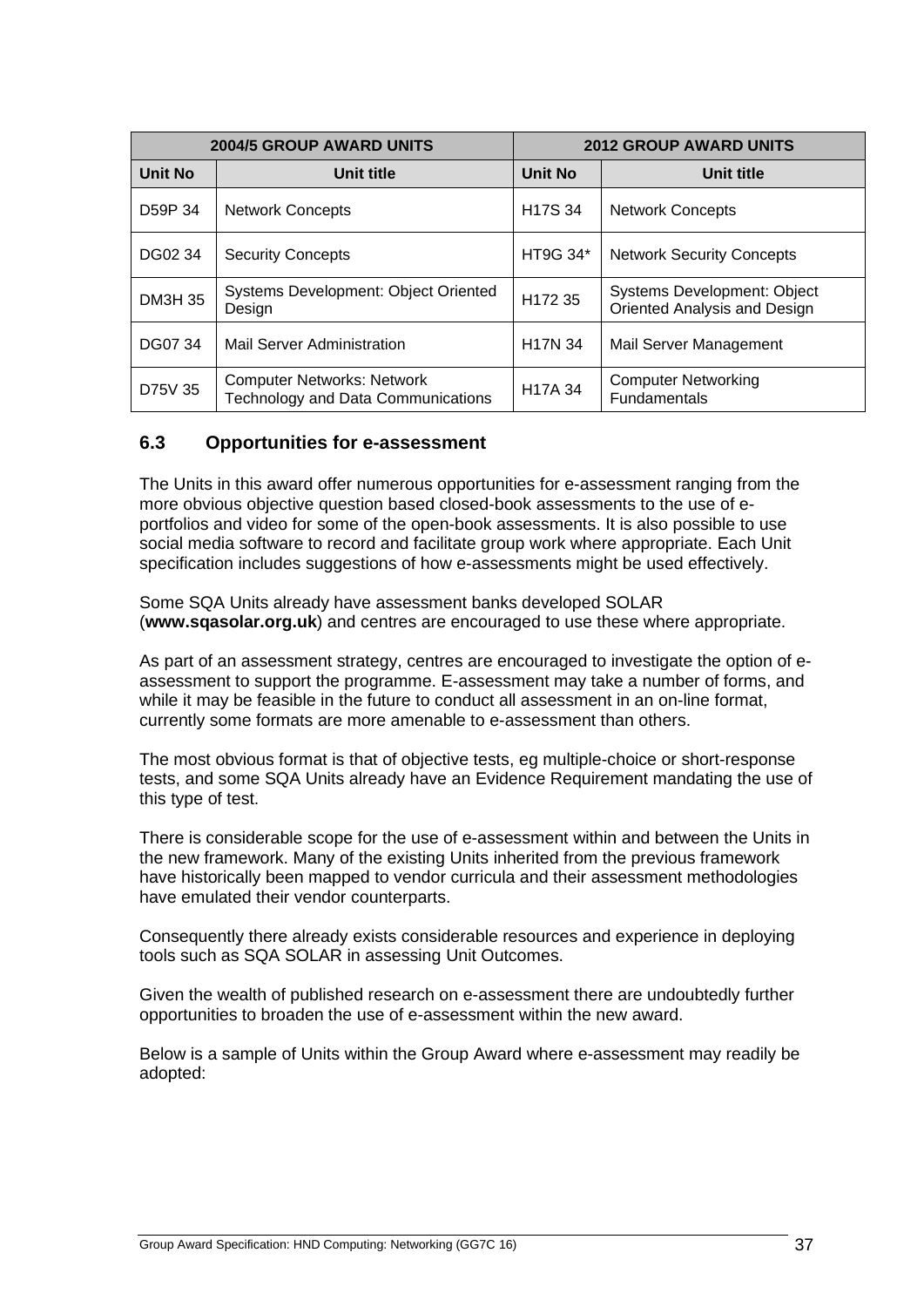| Multiple-choice/Short-response e-assessment opportunities |          |  |  |  |
|-----------------------------------------------------------|----------|--|--|--|
| <b>Unit title</b>                                         | Code     |  |  |  |
| Convergence Technologies                                  | H17G 35  |  |  |  |
| <b>Routing Technology</b>                                 | FR22 35  |  |  |  |
| <b>Server Administration</b>                              | H16X 35  |  |  |  |
| <b>Networking Technology</b>                              | FR 24 35 |  |  |  |
| Internetworking Technology                                | FR 25 35 |  |  |  |
| Switching Technology                                      | FR 23 35 |  |  |  |
| Configuring a Desktop Operating System                    | FK89 34  |  |  |  |
| Troubleshooting a Desktop Operating System                | H177 34  |  |  |  |
| <b>Network Security Concepts</b>                          | HT9G 34* |  |  |  |

| e-portfolio opportunities                              |                                                  |
|--------------------------------------------------------|--------------------------------------------------|
| Unit title                                             | Tvpe                                             |
| HND Computing Technical Support: Graded Unit (Project) | Project proposal<br><b>Project Documentation</b> |

## <span id="page-39-0"></span>**6.4 Support materials**

A range of Assessment Support Packs (ASPs) have been produced for a number of mandatory and optional Units in this Group Award. These packs are available on the SQA secure website and access can be sought through the SQA coordinator in each centre.

#### <span id="page-39-1"></span>**6.5 Resource requirements**

The requirement for ongoing staff CPD in relation to developments in ICT should be independent of new course development.

Centres who already deliver the existing HND *Computer Networking* and Internet Technology award will have invested significantly in staff CPD and hardware/software resources in relation to the Cisco CCNA curriculum and Microsoft Academy programmes.

The new award will build upon this and require further CPD in relation to the new Units introduced. The following table identifies some potential areas for CPD and *suggested* CPD routes:

| <b>Technology Area</b>               | <b>Related Units</b>                | <b>Suggested CPD</b>       |
|--------------------------------------|-------------------------------------|----------------------------|
| Network Infrastructure               | Networking Technology,              | Cisco Network              |
|                                      | Routing Technology,                 | Academy Programme          |
|                                      | Switching Technology,               |                            |
|                                      | Internetworking Technology          |                            |
| <b>Client Side Operating Systems</b> | Configuring a Desktop               | Microsoft Windows 7        |
|                                      | Operating System,                   | Windows 8 vendor           |
|                                      | Troubleshooting a Desktop           | courses OR Open            |
|                                      | <b>Operating System</b>             | Source                     |
| <b>Server Side Operating Systems</b> | Server Administration,              | Microsoft Windows          |
|                                      | <b>Administering Network</b>        | Server 2008, Server        |
|                                      | <b>Systems</b>                      | 2012 OR Open Source        |
| Convergence Technology,              | Convergence Technologies,           | CompTIA CTP+,              |
| <b>Cloud Computing</b>               | <b>Cloud Computing</b>              | CompTIA Cloud              |
|                                      |                                     | <b>Essentials</b>          |
| Security                             | Security Concepts,                  | CompTIA Security+          |
|                                      | <b>Intrusion Prevention Systems</b> | <b>Cisco CCNA Security</b> |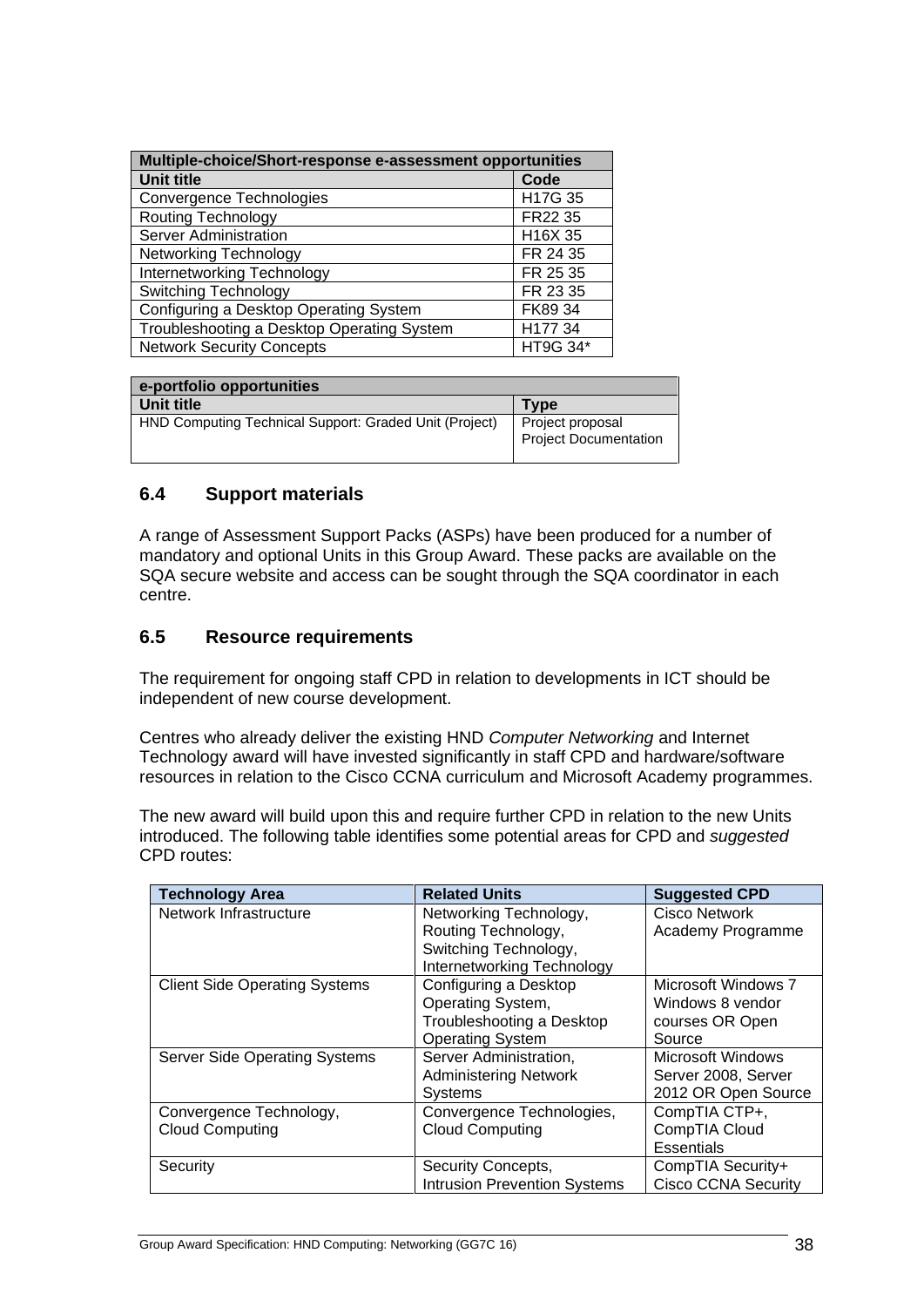# <span id="page-40-0"></span>**7 General information for centres**

#### **Equality and inclusion**

The Unit Specifications making up this Group Award have been designed to ensure that there are no unnecessary barriers to learning or assessment. The individual needs of learners will be taken into account when planning learning experiences, selecting assessment methods or considering alternative evidence. Further advice can be found on our website **[www.sqa.org.uk/assessmentarrangements](http://www.sqa.org.uk/sqa/14977.html)** 

#### **Internal and external verification**

All instruments of assessment used within this/these qualification(s) should be internally verified, using the appropriate policy within the centre and the guidelines set by SQA.

External verification will be carried out by SQA to ensure that internal assessment is within the national guidelines for these qualifications.

Further information on internal and external verification can be found in *SQA's Guide to Assessment* (**[www.sqa.org.uk/GuideToAssessment](http://www.sqa.org.uk/sqa/files_ccc/GuideToAssessment.pdf)**).

# <span id="page-40-1"></span>**8 Glossary of terms**

**Embedded Core Skills:** is where the assessment evidence for the Unit also includes full evidence for complete Core Skill or Core Skill components. A learner successfully completing the Unit will be automatically certificated for the Core Skill. (This depends on the Unit having been successfully audited and validated for Core Skills certification.)

**Finish date:** The end of a Group Award's lapsing period is known as the finish date. After the finish date, the Group Award will no longer be live and the following applies:

- ◆ Candidates may not be entered for the Group Award.
- The Group Award will continue to exist only as an archive record on the Awards Processing System (APS).

**Graded Unit:** Graded Units assess learners' ability to integrate what they have learned while working towards the Units of the Group Award. Their purpose is to add value to the Group Award, making it more than the sum of its parts, and to encourage learners to retain and adapt their skills and knowledge. (**Note to writer:** delete if not applicable to product type)

**Lapsing date:** When a Group Award is entered into its lapsing period, the following will apply:

- The Group Award will be deleted from the relevant catalogue.
- The Group Award specification will remain until the qualification reaches its finish date at which point it will be removed from SQA's website and archived.
- No new centres may be approved to offer the Group Award.
- Centres should only enter candidates whom they expect to complete the Group Award during the defined lapsing period.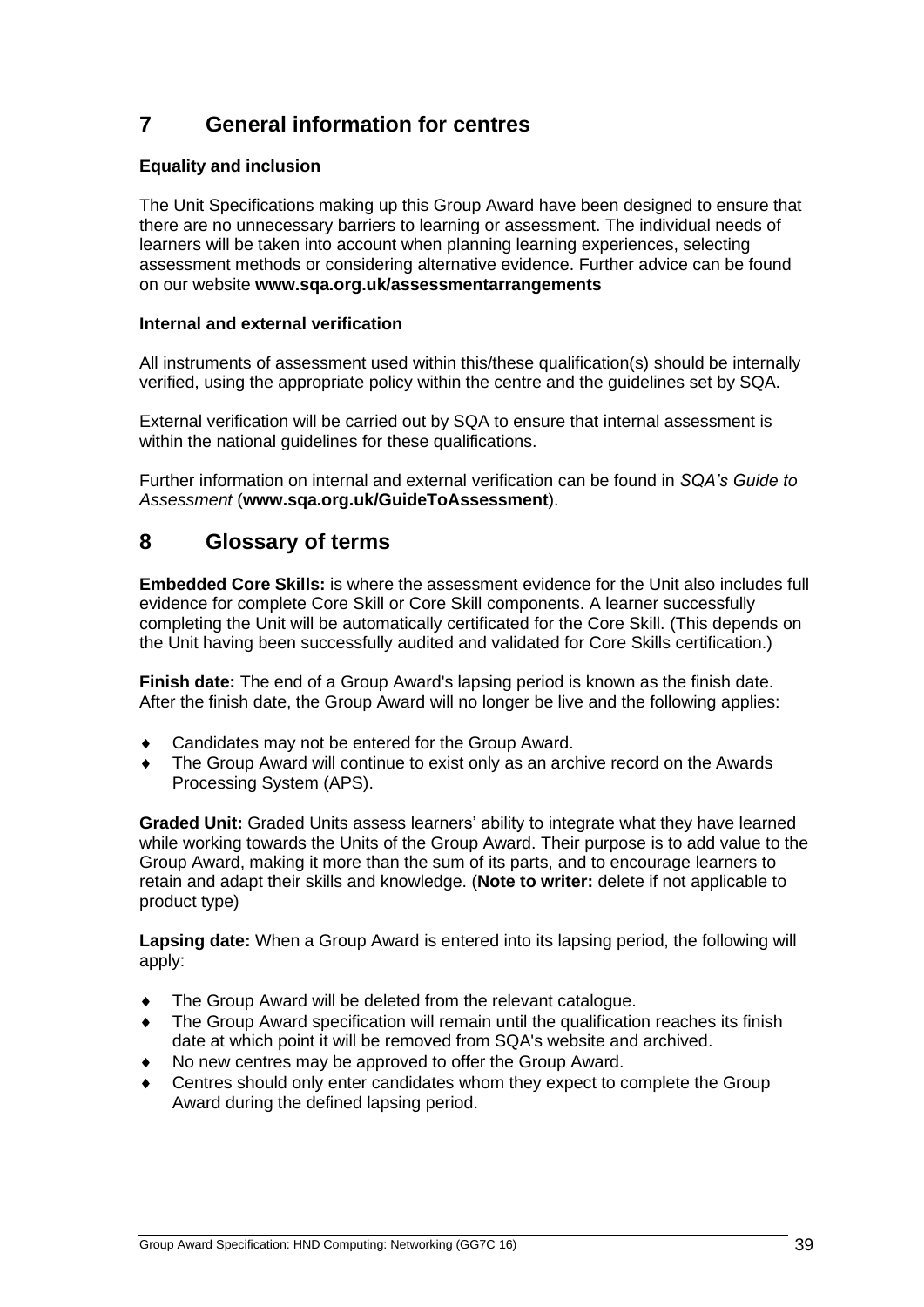**SQA Credit Value:** The credit value allocated to a Unit gives an indication of the contribution the Unit makes to an SQA Group Award. An SQA credit value of 1 given to an SQA Unit represents approximately 40 hours of programmed learning, teaching and assessment.

**SCQF:** The Scottish Credit and Qualification Framework (SCQF) provides the national common framework for describing all relevant programmes of learning and qualifications in Scotland. SCQF terminology is used throughout this guide to refer to credits and levels. For further information on the SCQF visit the SCQF website at **[www.scqf.org.uk](http://www.scqf.org.uk/)**

**SCQF credit points:** SCQF credit points provide a means of describing and comparing the amount of learning that is required to complete a qualification at a given level of the Framework. One National Unit credit is equivalent to 6 SCQF credit points. One National Unit credit at Advanced Higher and one Higher National Unit credit (irrespective of level) is equivalent to 8 SCQF credit points.

**SCQF levels:** The level a qualification is assigned within the framework is an indication of how hard it is to achieve. The SCQF covers 12 levels of learning. HNCs and HNDs are available at SCQF levels 7 and 8 respectively. Higher National Units will normally be at levels 6–9 and Graded Units will be at level 7 and 8. National Qualification Group Awards are available at SCQF levels 2–6 and will normally be made up of National Units which are available from SCQF levels 2–7.

**Subject Unit:** Subject Units contain vocational/subject content and are designed to test a specific set of knowledge and skills.

**Signposted Core Skills:** refers to opportunities to develop Core Skills arise in learning and teaching but are not automatically certificated.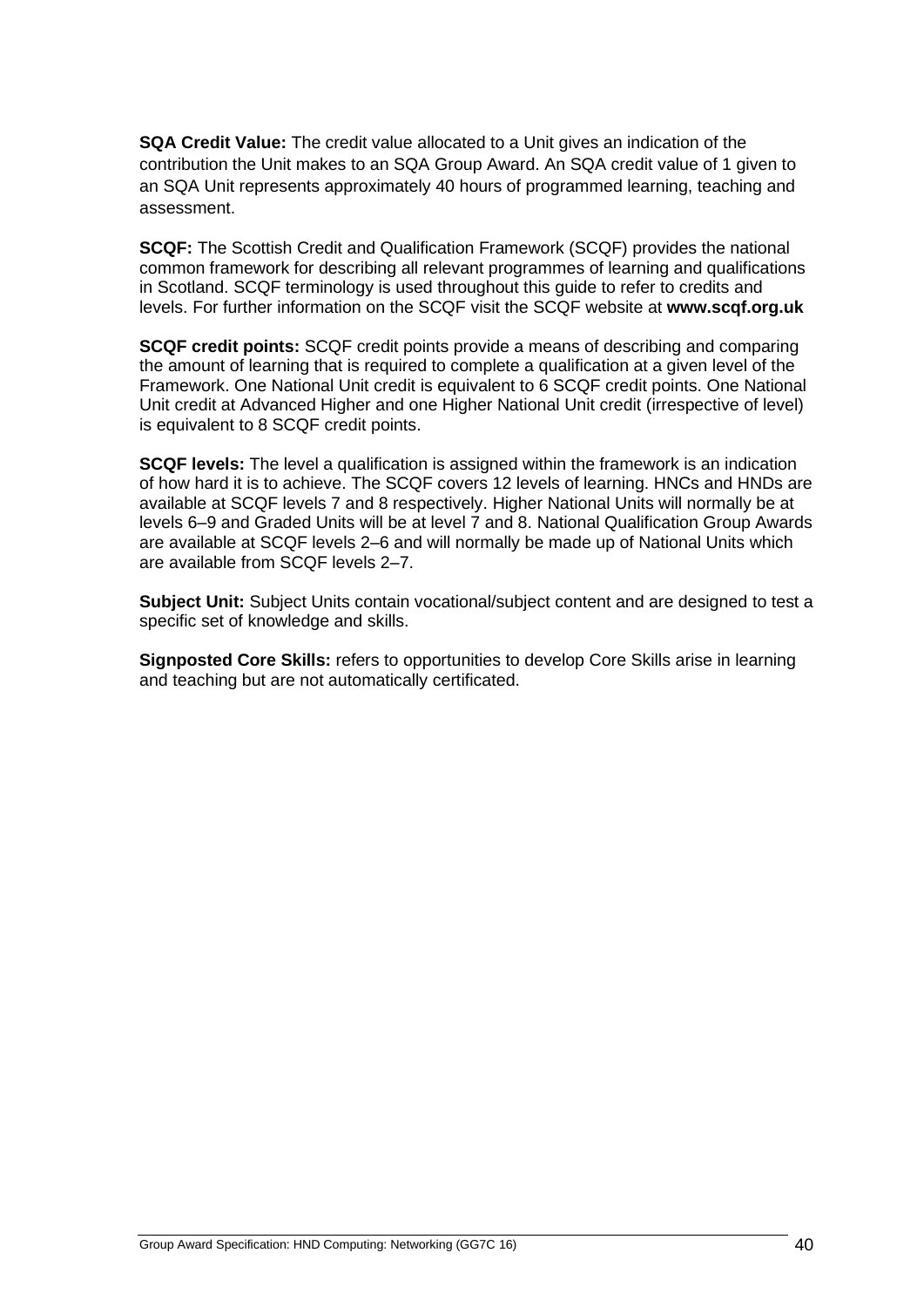# **History of changes**

It is anticipated that changes will take place during the life of the qualification and this section will record these changes. This document is the latest version and incorporates the changes summarised below. Centres are advised to check SQA's APS Navigator to confirm they are using the up to date qualification structure.

**NOTE:** Where a Unit is revised by another Unit:

- No new centres may be approved to offer the Unit which has been revised.
- Centres should only enter candidates for the Unit which has been revised where they are expected to complete the Unit before its finish date.

| <b>Version</b><br><b>Number</b> | <b>Description</b>                                                                                                                                                                                                                                                                                           |                       |
|---------------------------------|--------------------------------------------------------------------------------------------------------------------------------------------------------------------------------------------------------------------------------------------------------------------------------------------------------------|-----------------------|
| 17                              | Addition of Optional Unit: J4BF 34 Cryptography: Practical<br>Applications has been added as an optional unit                                                                                                                                                                                                | 11/12/20              |
| 16                              | Addition of Optional Unit: J27L 34 Data Flow added as an<br>Optional unit.                                                                                                                                                                                                                                   | 24/03/20              |
| 15                              | Addition of Optional Unit: J0H9 34 Data Security added as<br>an Optional unit.                                                                                                                                                                                                                               | 17/12/19              |
| 14                              | Additional of optional units: J2JW 34 Firewall Essentials<br>and J27L 34 Data flow has been added to the local options                                                                                                                                                                                       | 01/11/19              |
| 13                              | Revision of Units: H17V 34 Security Concepts (finish date<br>31/07/2020) has been replaced by HT9G 34 Network<br>Security Concepts.                                                                                                                                                                          | 24/09/19              |
| 12                              | Addition of Optional Unit: HF3K 34 Web Technologies 1:<br>HTML and CSS added as Optional unit. (APS only)                                                                                                                                                                                                    | 11/09/18              |
| 11                              | Revision of Units: H1EP 34 Ethical Hacking: Fundamentals<br>(finish date 31/07/2021) has been replaced by J0HK 34<br>Ethical Hacking (start date 01/08/2018). H1EN 34 Computer<br>Forensics: Fundamentals (finish date 31/07/2021) has been<br>replaced by J0HL 34 Digital Forensics (start date 01/08/2018) | 21/06/18              |
| 10                              | Revision of Unit: H18C 35 Open Source Operating<br>Systems: Introduction to Command Line Administration<br>(Finish date 31/07/2020) has been replaced by HT6W 35<br>Open Source Operating Systems: Introduction to Command<br>Line Administration (Start date 01/08/2017)                                    | 15/08/17              |
| 09                              | Revision of Unit: HG1K 34 Professional Career<br>Development in the IT Industry into Options Group 1                                                                                                                                                                                                         | $31/08/\overline{16}$ |
| 08                              | Revision of Units: H17J 34 Developing Mobile Web Based<br>Applications: An Introduction has been replaced with HF4Y<br>34. F1VV 34 User Interface Design has been replaced by<br>HF55 34. All of the of units will finish 31/07/2019                                                                         | 12/07/16              |
| 07                              | Additional of Optional Units: H9DE 34 Digital Skills (Group<br>2)                                                                                                                                                                                                                                            | 27/08/15              |
| 06                              | <b>Revision of Unit:</b><br>D77G 34 Communication Practical Skills has been revised by<br>H7MB 34 Communication Practical Skills and finishes on<br>31/07/2016.                                                                                                                                              | 13/07/15              |
| 05                              | Revision of Unit: DE1K 33 Workplace Communication in<br>English has been revised by H8T2 33 and finishes on<br>31/07/2016.                                                                                                                                                                                   | 19/05/15              |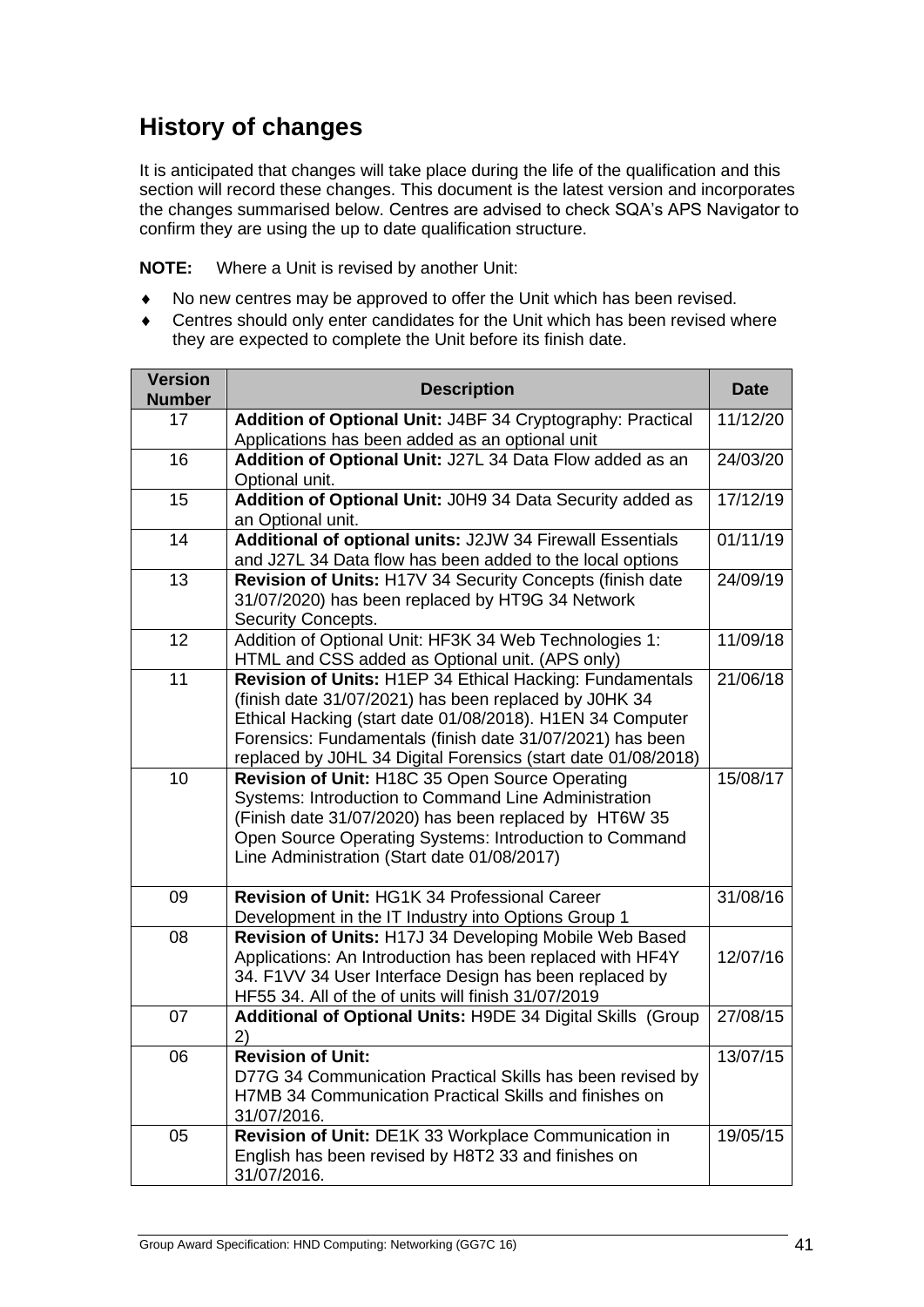| 04 | <b>Addition of Optional Units: D85F 34 Using Software</b><br>Applications Packages (Group 2), D75X 34 Information<br>Technology: Applications Software 1 (Group 2), DH35 34<br>Computing: Planning (Group 2), H8W8 34 Big Data (Group<br>1), H8W9 35 Data Science (Group 1), H8N5 35 Private Cloud<br>Virtualisation (Group 1) | 10/04/15 |
|----|--------------------------------------------------------------------------------------------------------------------------------------------------------------------------------------------------------------------------------------------------------------------------------------------------------------------------------|----------|
| 03 | Revision of Unit: DK2K 34 Getting Started in Business has<br>been revised by H7V4 34 Preparing to Start a Business and<br>will finish on 31/07/2016.                                                                                                                                                                           | 20/01/15 |
| 02 | Bring Your Own Device (BYOD): Introduction (H6D0 34)<br>added as an optional Unit to framework (Group 2).<br>Napier University articulation routes added.                                                                                                                                                                      | 09/06/14 |

# **Acknowledgement**

SQA acknowledges the valuable contribution that Scotland's colleges have made to the development of this qualification.